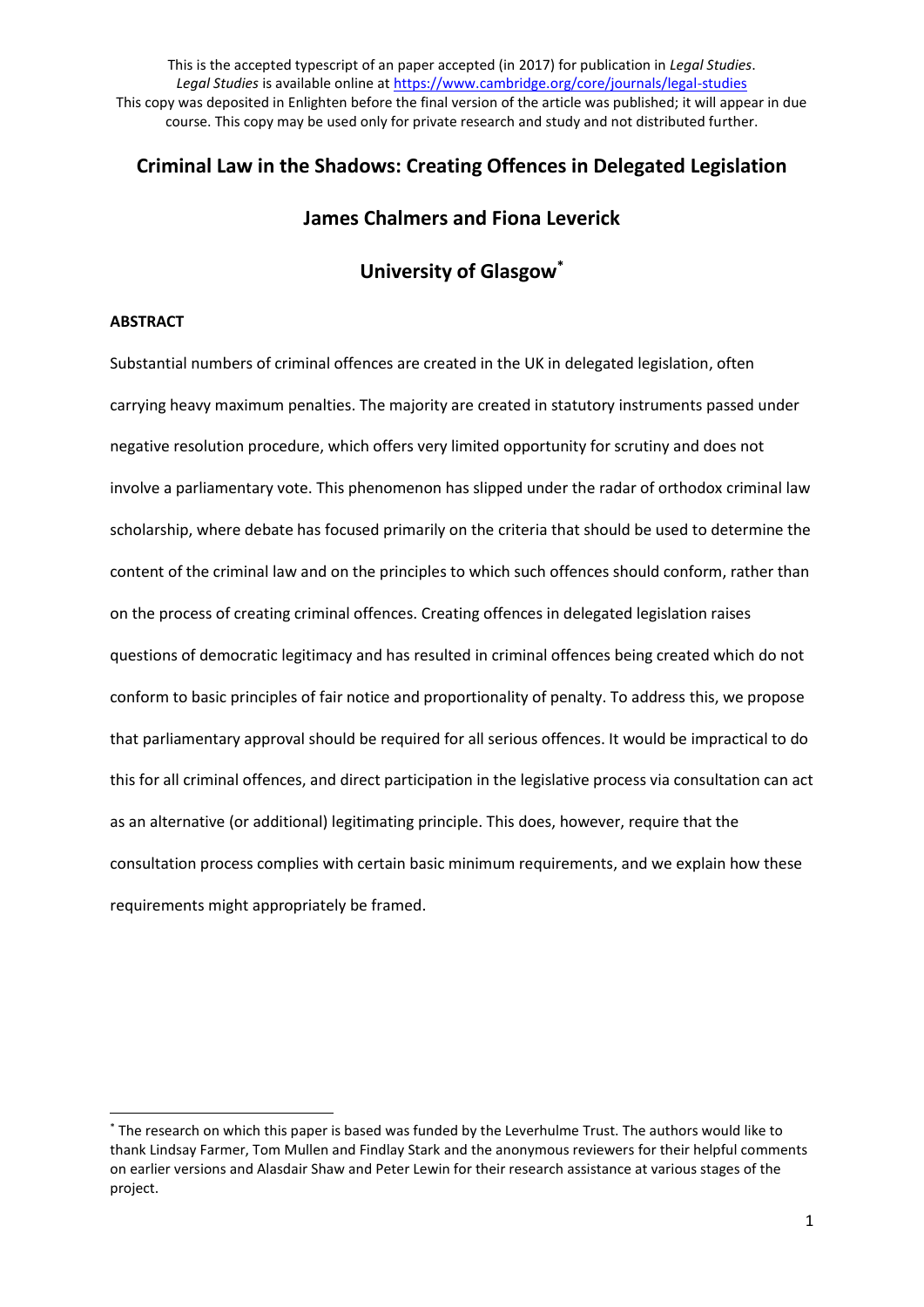# **1. INTRODUCTION**

The Law Commission has described the decision about whether or not to create a criminal offence as 'a law-creating step of great (arguably, of something approaching constitutional) significance'. 1 A substantial body of work considers the appropriate content of the criminal law and attempts to find a set of workable criteria that can be used to make criminalisation decisions.<sup>2</sup> What has received less attention is the process by which criminal offences are created. Where this is mentioned at all, it tends to be assumed that proposals to create offences are voted on by Parliament before they become law. 3 Indeed, it has even been suggested that the decision to criminalise is so serious that it should require a Parliamentary 'supermajority'. 4

In this paper, we demonstrate that in reality the majority of criminal offences are created not in statutes, but in secondary legislation that is often not subject to a parliamentary vote at all.<sup>5</sup> What is more, the majority of offences created in this way carry heavy maximum penalties.<sup>6</sup> The mass creation of criminal offences in secondary legislation presents at the very least a challenge to the democratic legitimacy of the criminal law and, due to the limited scrutiny it receives in comparison to primary legislation, raises concerns about the extent to which it conforms to important principles, such as accessibility and fair notice, and proportionality of penalty. This also presents a challenge to the orthodox position in criminal law scholarship, which (as proposals for 'supermajorities' indicate) frequently treats criminalisation as a solemn decision of the legislature when, in reality, it is a rather

A von Hirsch *Crimes, Harms, and Wrongs: On the Principles of Criminalisation* (Oxford: Hart, 2014). <sup>3</sup> See e.g. P Westen 'Two rules of legality in criminal law' (2007) 26 Law and Philosophy 289 at 289; D Ormerod and K Laird *Smith and Hogan's Criminal Law* (Oxford: Oxford University Press, 14th edn, 2015) 3.

 $\overline{a}$ 

<sup>1</sup> Law Commission *Criminal Liability in Regulatory Contexts* (Consultation Paper No 195, 2010) at para 1.49. 2 See e.g. D Husak *Overcriminalization: The Limits of the Criminal Law* (Oxford: Oxford University Press, 2008); RA Duff et al (eds) *The Boundaries of the Criminal Law* (Oxford: Oxford University Press, 2010); AP Simester and

<sup>4</sup> P Tomlin 'Extending the golden thread? Criminalisation and the presumption of innocence' (2013) 22 Journal of Political Philosophy 44 at 65; DA Dripps 'The liberal critique of the harm principle' (1998) 17 Criminal Justice Ethics 3 at 12.

<sup>5</sup> See table 1 below.

<sup>&</sup>lt;sup>6</sup> As table 2 below shows, many are imprisonable.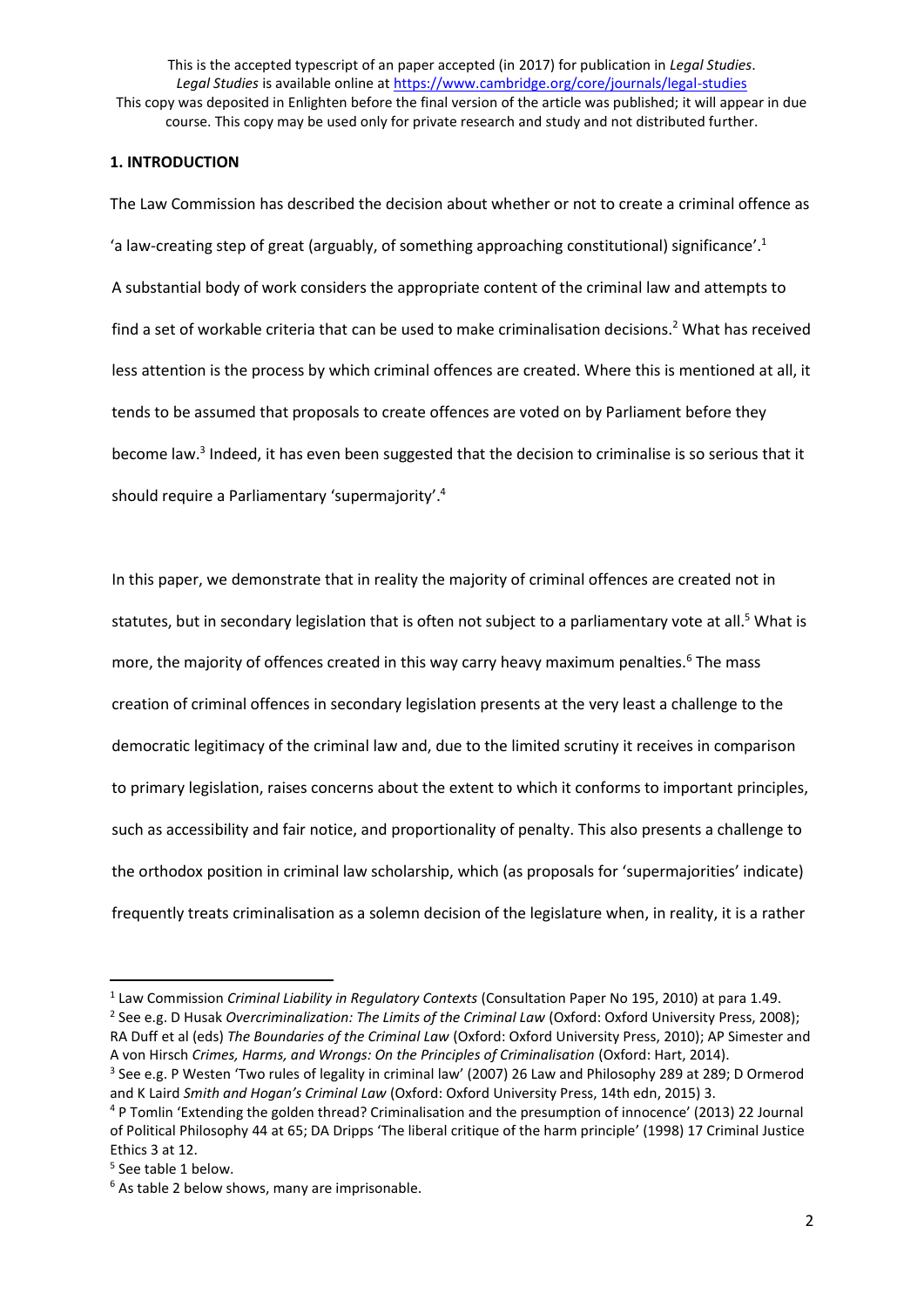This is the accepted typescript of an paper accepted (in 2017) for publication in *Legal Studies*. Legal Studies is available online at<https://www.cambridge.org/core/journals/legal-studies> This copy was deposited in Enlighten before the final version of the article was published; it will appear in due

course. This copy may be used only for private research and study and not distributed further.

more routine, even administrative, action. In this paper, building on previous work tracking the creation of criminal offences by legislation, $7$  we assess the democratic legitimacy of criminalisation by means of delegated legislation. We argue that creating offences in delegated legislation is problematic in this respect and that parliamentary approval should be required for serious offences (with seriousness being defined by the maximum term of imprisonment that can be imposed). It would, for reasons of available parliamentary time, be impractical to do this for all criminal offences, and we argue that that direct participation in the legislative process via consultation can act as an alternative (or additional) legitimating principle. This does, however, require that the consultation process complies with certain basic minimum requirements. The Administrative Procedure Act 1946, which regulates the making of secondary legislation in the US, would be a good starting point for developing these.

#### **2. THE CREATION OF CRIMINAL OFFENCES IN SECONDARY LEGISLATION**

#### **(a) The criminal offences research**

**.** 

The findings presented in this paper stem from a research project tracking the creation of criminal offences in selected periods from the 1950s until the present day. The project was motivated by the political debate in the UK over the (allegedly) excessive creation of offences – the Labour government elected in 1997 was, notably, accused of creating them at a rate of around one per day,<sup>8</sup> and the Coalition government created a "gateway" mechanism for the specific purpose of reviewing all proposals for the creation of criminal offences.<sup>9</sup> Our research examined four sample time periods. In the first three, we looked at the first twelve months following the election of a new government

<sup>&</sup>lt;sup>7</sup> See e.g. J Chalmers and F Leverick 'Tracking the creation of criminal offences' [2013] Crim LR 543; J Chalmers, F Leverick and A Shaw 'Is formal criminalisation really on the rise? Evidence from the 1950s' [2015] Crim LR 177.

<sup>8</sup> N Morris 'Blair's 'frenzied law making': a new offence for every day spent in office', The Independent, 16 August 2006.

<sup>&</sup>lt;sup>9</sup> For discussion, see Chalmers and Leverick, above n 7.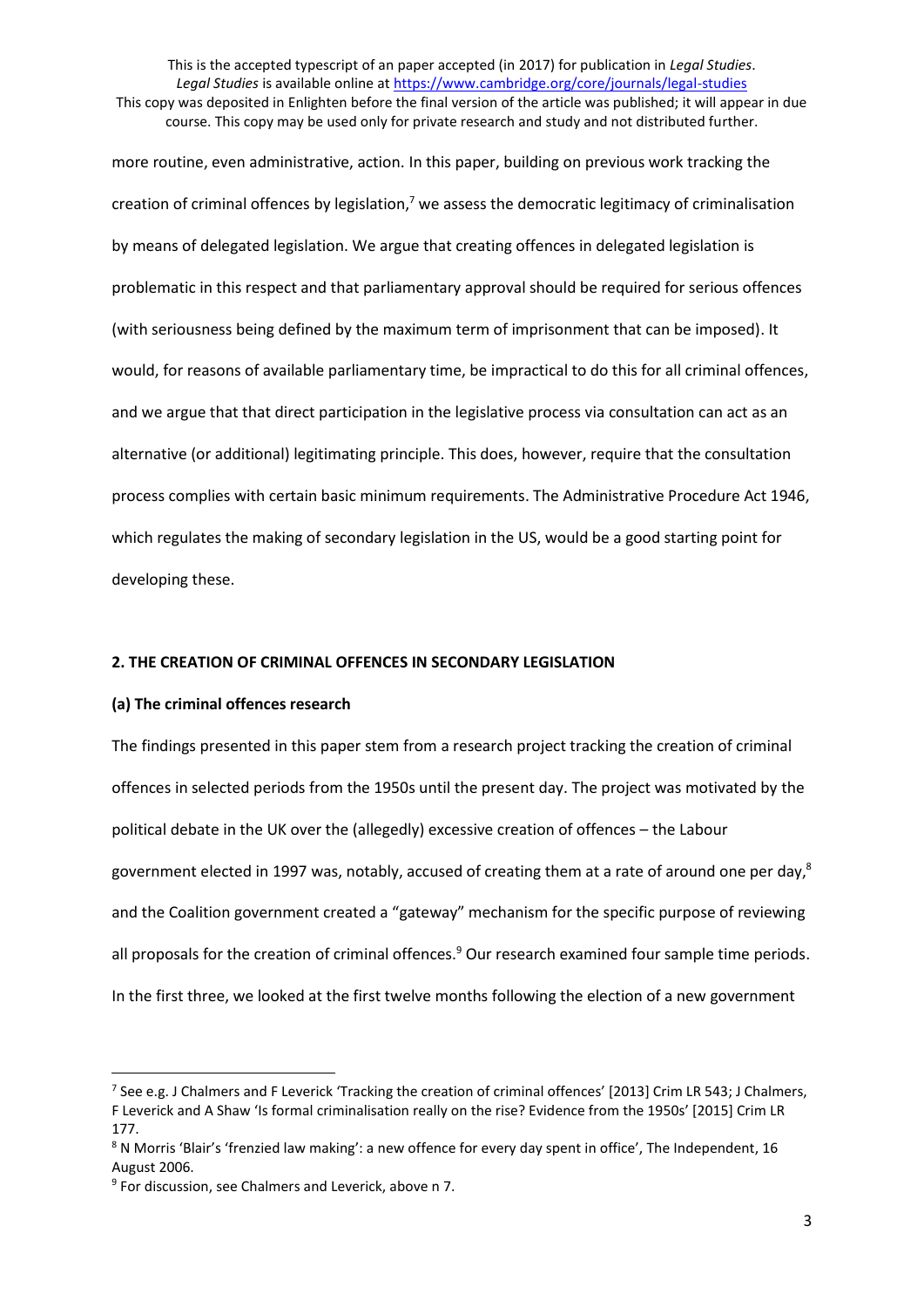This is the accepted typescript of an paper accepted (in 2017) for publication in *Legal Studies*. *Legal Studies* is available online at<https://www.cambridge.org/core/journals/legal-studies>

This copy was deposited in Enlighten before the final version of the article was published; it will appear in due course. This copy may be used only for private research and study and not distributed further.

and in the fourth at a single calendar year.<sup>10</sup> We reviewed all Acts of Parliament that received Royal Assent, and all statutory instruments that were made, in order to identify every criminal offence created therein. The exercise was not straightforward – especially given that criminal offences are mostly found in legislation that is not obviously identified as criminal $11 -$  and we have discussed elsewhere the methodological challenges that we encountered.<sup>12</sup> These aside, what this exercise demonstrated was two-fold. First, the figures quoted in political debates were, if anything, significant under-estimates. Secondly, the creation of large numbers of criminal offences is not a new phenomenon. Successive governments since the 1950s have created criminal offences at a far higher rate than had been previously assumed. So, for example, 1235 criminal offences applicable to England and Wales were created by the New Labour government in the first 12 months following their election. The number created by the coalition government in their 12 months in office was lower, at 634, but this still far exceeded the 'one offence for every day in government' claim.<sup>13</sup>

## **(b) How were all these criminal offences created?**

1

One might wonder how Parliament coped with creating offences in such large numbers. The simple answer is that it did not, as the vast majority were created in secondary legislation. This is clear from table 1, which displays the mode of creation of the criminal offences in each of our sample periods.

<sup>&</sup>lt;sup>10</sup> The initial periods assessed were the 12 months following the election of the 'New Labour' government in 1997 and the Coalition government in 2010. A third analysis following the 1951 election of a Conservative government provided a historical baseline. The analysis concluded with the calendar year 2014 in order to provide a more recent picture than that available from the initial samples.

<sup>11</sup> PR Ferguson 'Criminal law and criminal justice: an exercise in ad hocery', in EE Sutherland et al (eds) *Law Making and the Scottish Parliament: The Early Years* (Edinburgh: Edinburgh University Press, 2011) 208 at 218.  $12$  Chalmers and Leverick, above n 7, at 548-550; Chalmers et al, above n 7, at 179-180.

<sup>&</sup>lt;sup>13</sup> Chalmers and Leverick, above n 7, at 551. We make no claim here about whether the number of offences created by legislation (whether primary or secondary) represents overcriminalisation. It is doubtful that such a conclusion can be reached by a numerical analysis alone, and the extensive use of criminal law in this way must be understood in the broader context of the regulatory role of governments: see J Horder 'Bureaucratic criminal law: too much of a good thing?', in RA Duff et al (eds) *Criminalization: The Political Morality of the Criminal Law* (Oxford: Oxford University Press, 2014) 101.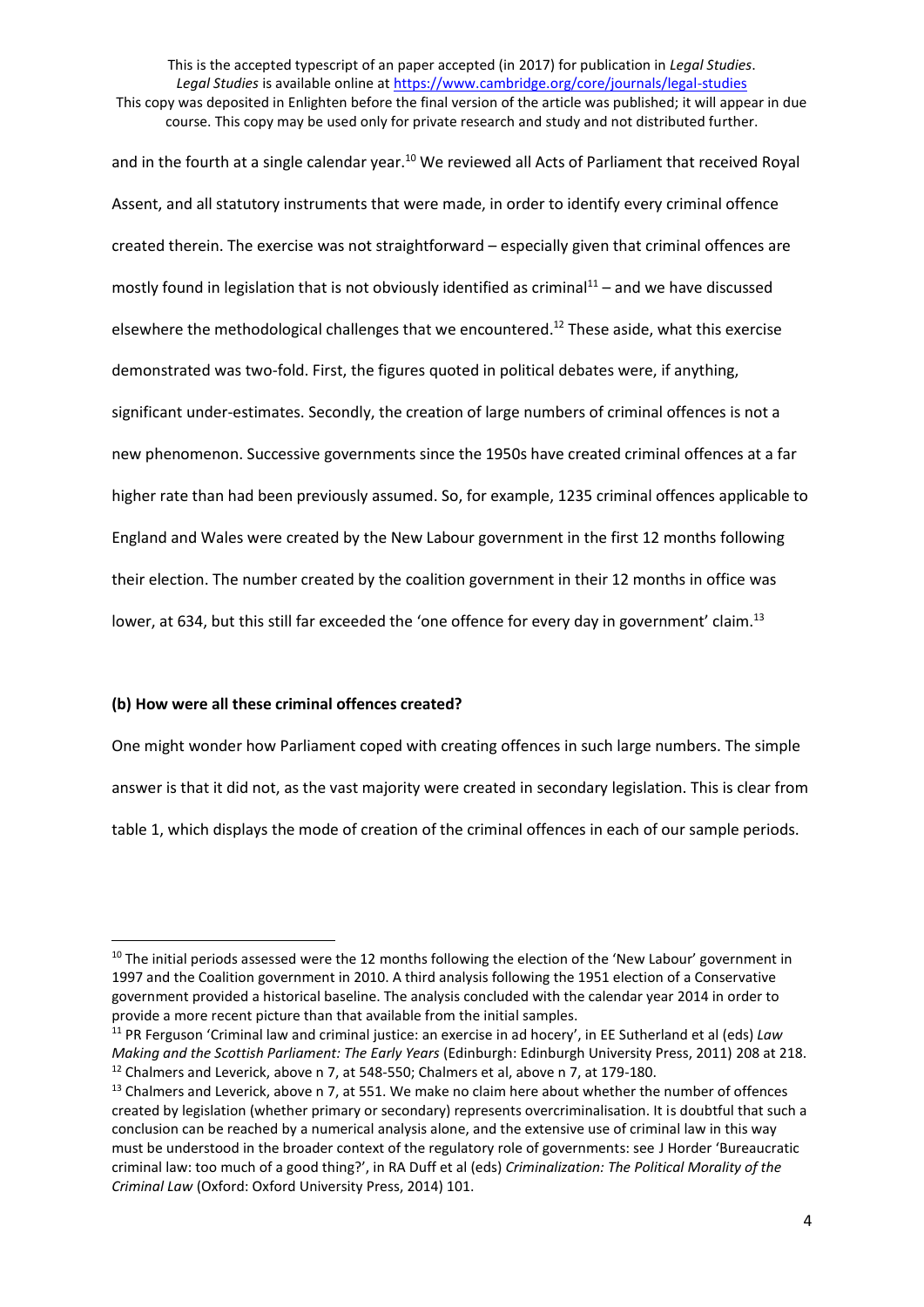|         | <b>Statute</b> | <b>Statutory instrument</b> | <b>Total</b> |
|---------|----------------|-----------------------------|--------------|
| 1951-52 | 159 (18%)      | 704 (82%)                   | 863          |
| 1997-98 | 18 (1%)        | 1377 (99%)                  | 1395         |
| 2010-11 | 247 (14%)      | 1513 (86%)                  | 1760         |
| 2014    | 171 (8%)       | 1935 (92%)                  | 2106         |

## **Table 1: Mode of creation of criminal offences**

As table 1 indicates, in every single 12 month period we examined, $14$  the vast majority of criminal offences were created in statutory instruments. This was especially notable in 1997-98 when, of the 1395 criminal offences that were created,<sup>15</sup> 1377 (99 per cent) were in statutory instruments, but the general pattern is replicated across each one of the sample time periods.

It might be assumed that the use of statutory instruments to create criminal offences would be limited to those attracting relatively minor penalties, but this is not the case. Table 2 displays the maximum penalty on conviction for the offences created. In every time period we examined, a sizeable number of offences created by statutory instrument were potentially punishable by imprisonment. The deprivation of liberty is obviously a severe sanction but almost as significant is that in each period, a sizeable number of offences created by statutory instrument were punishable by an unlimited fine.

#### **Table 2: Maximum penalty on conviction for offences created by statutory instrument**

<sup>&</sup>lt;sup>14</sup> For evidence of the use of secondary legislation to create criminal offences prior to the 1950s, see Horder, above n 13, at 108.

<sup>&</sup>lt;sup>15</sup> The figure here differs to that of 1235 mentioned above because it includes not only offences applicable to England and Wales but also those applicable to other parts of the UK.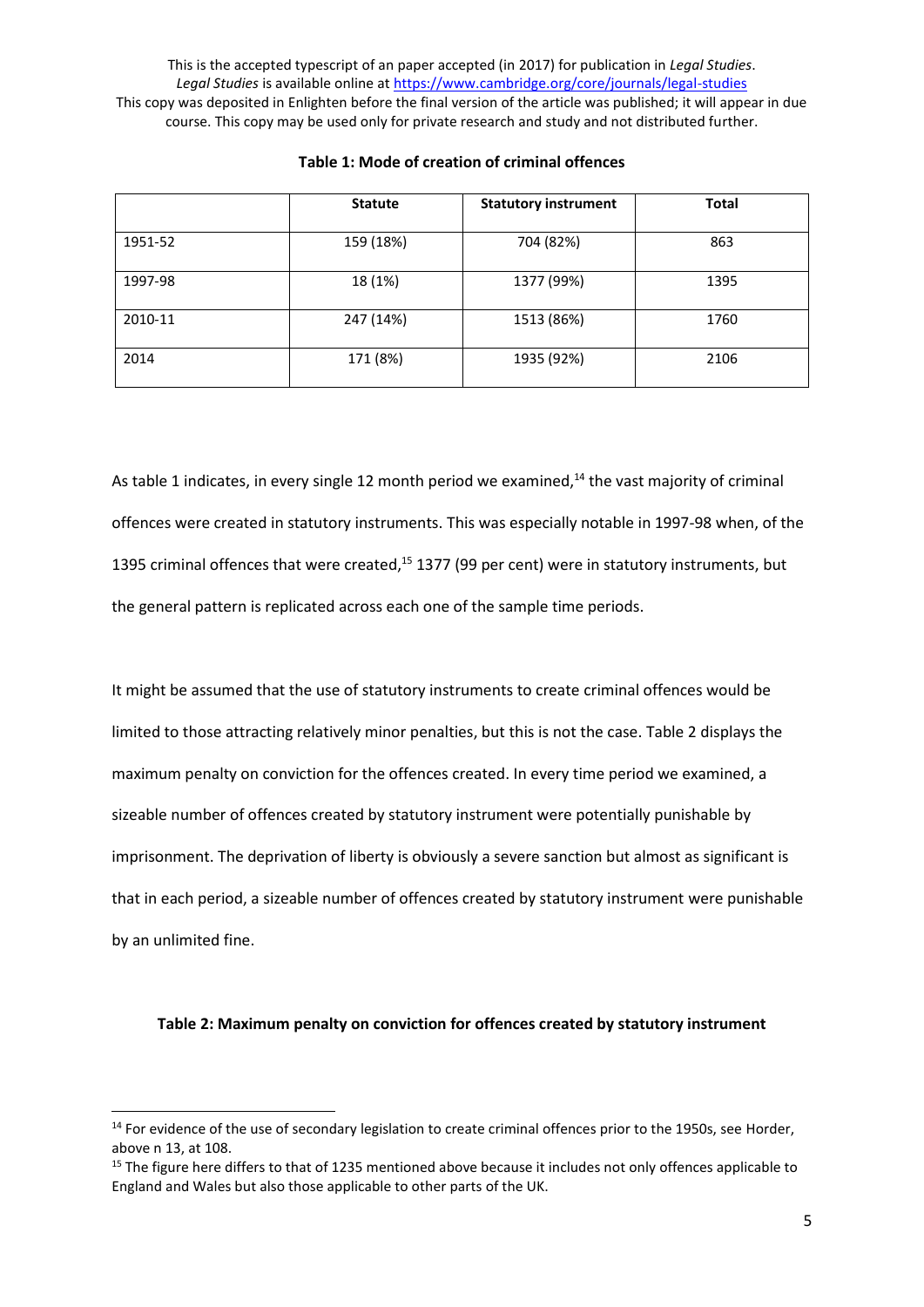|         | Fine (limited) <sup>16</sup> | Fine (unlimited) | <b>Imprisonment</b> |
|---------|------------------------------|------------------|---------------------|
| 1951-52 | 136 (19%)                    | 36 (5%)          | 532 (76%)           |
| 1997-98 | 281 (20%)                    | 200 (15%)        | 896 (65%)           |
| 2010-11 | 536 (35%)                    | 110 (7%)         | 867 (57%)           |
| 2014    | 1276 (66%)                   | 21 (1%)          | 638 (33%)           |

Further evidence of the seriousness of these offences is shown in table  $3,17$  which focuses solely on the offences created by statutory instrument where the maximum penalty available upon conviction was imprisonment. As table 3 shows, in every sample period a considerable number of offences with maximum penalties of two or more years' imprisonment were created in statutory instruments. One period that stands out in this respect is 1951-52 where 483 offences with a maximum penalty of two years' imprisonment were created by statutory instrument – 91 per cent of all imprisonable offences created in this way – although this can in part be attributed to a particularly over-broad method of drafting used at the time.<sup>18</sup> Even in the more recent sample periods, though, the offences created by statutory instrument were highly punitive. In 2010-11, 133 offences were created by statutory instrument that had a maximum penalty of five years' imprisonment. <sup>19</sup> In the 2014 sample there were 390 criminal offences created by statutory instrument with a maximum penalty of two years' imprisonment and 57 with a maximum penalty greater than this (two at five years, 50 at seven years and five at ten years).

<sup>&</sup>lt;sup>16</sup> These figures include fines limited by reference to the standard scale, prescribed sum, and nominal limits. For the standard scale and prescribed sum, see the Interpretation Act 1978 Sch 1 and references therein. <sup>17</sup> Some of the percentage totals exceed 100 due to rounding. There were no maximum penalties of more than one year but less than two years' imprisonment in the relevant years.

<sup>&</sup>lt;sup>18</sup> Under the Defence (General) Regulations 1939, whereby contravention of or non-compliance with any provision was deemed an offence with a maximum penalty of two years' imprisonment: see Chalmers et al, above n 7, at 189-190.

 $19$  Including 130 created by a single instrument, the Water Environment (Controlled Activities) (Scotland) Regulations 2011 (SSI 2011/209).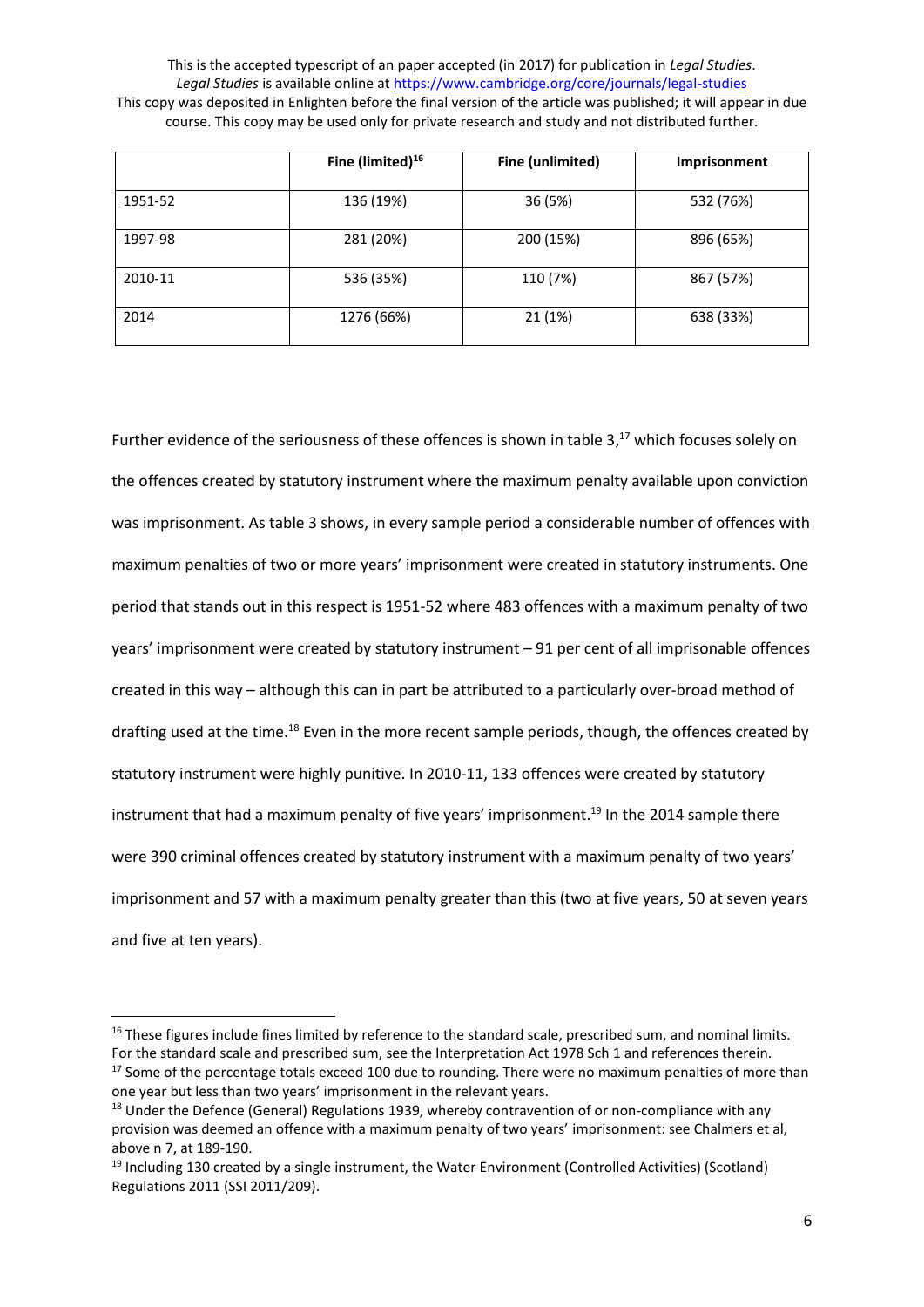|         | 1 month to 1 year | 2 years   | More than 2 years |
|---------|-------------------|-----------|-------------------|
| 1951-52 | 49 (9%)           | 483 (91%) | None              |
| 1997-98 | 210 (24%)         | 664 (74%) | 22 (2%)           |
| 2010-11 | 379 (45%)         | 355 (41%) | 133 (15%)         |
| 2014    | 191 (30%)         | 390 (61%) | 57 (9%)           |

| Table 3: Maximum penalty for imprisonable offences created by statutory instrument |  |  |  |
|------------------------------------------------------------------------------------|--|--|--|
|------------------------------------------------------------------------------------|--|--|--|

The fact that so many criminal offences were created by statutory instrument in the UK and that so many were accompanied by high maximum penalties was an unexpected finding of our research. In *Criminal Liability in Regulatory Contexts*, the Law Commission expressed concern that it is 'far too easy<sup>'20</sup> to create criminal offences via secondary legislation, but cited only one example of an imprisonable offence created in this way. $21$  Our research demonstrates that delegated legislation is, in fact, the method by which the vast majority of criminal offences are created in the UK. Aside from the Law Commission's report, however, this issue sits in the shadows, barely noticed or subjected to critical scrutiny. 22

One reason why this issue has received so little attention may be that most offences created by statutory instrument are not offences of general application. Rather, they are special capacity offences<sup>23</sup> – offences directed towards those operating in a specific role. So, for example, in the

<sup>&</sup>lt;sup>20</sup> Law Commission, above n 1, at para 1.49.

 $21$  Law Commission, above n 1, at n 105.

<sup>22</sup> For a rare example of discussion in the UK context, see J Horder *Ashworth's Principles of Criminal Law* (Oxford: Oxford University Press, 8th edn, 2016) at 60-64.

<sup>&</sup>lt;sup>23</sup> Such offences are sometimes termed 'regulatory' but we avoid that term as there is disagreement over its meaning: see G Smith et al, 'Regulation and criminal justice: exploring the connections and disconnections', in H Quirk et al (eds) *Regulation and Criminal Justice: Innovations in Policy and Research* (Cambridge: Cambridge University Press, 2010) at 2-4.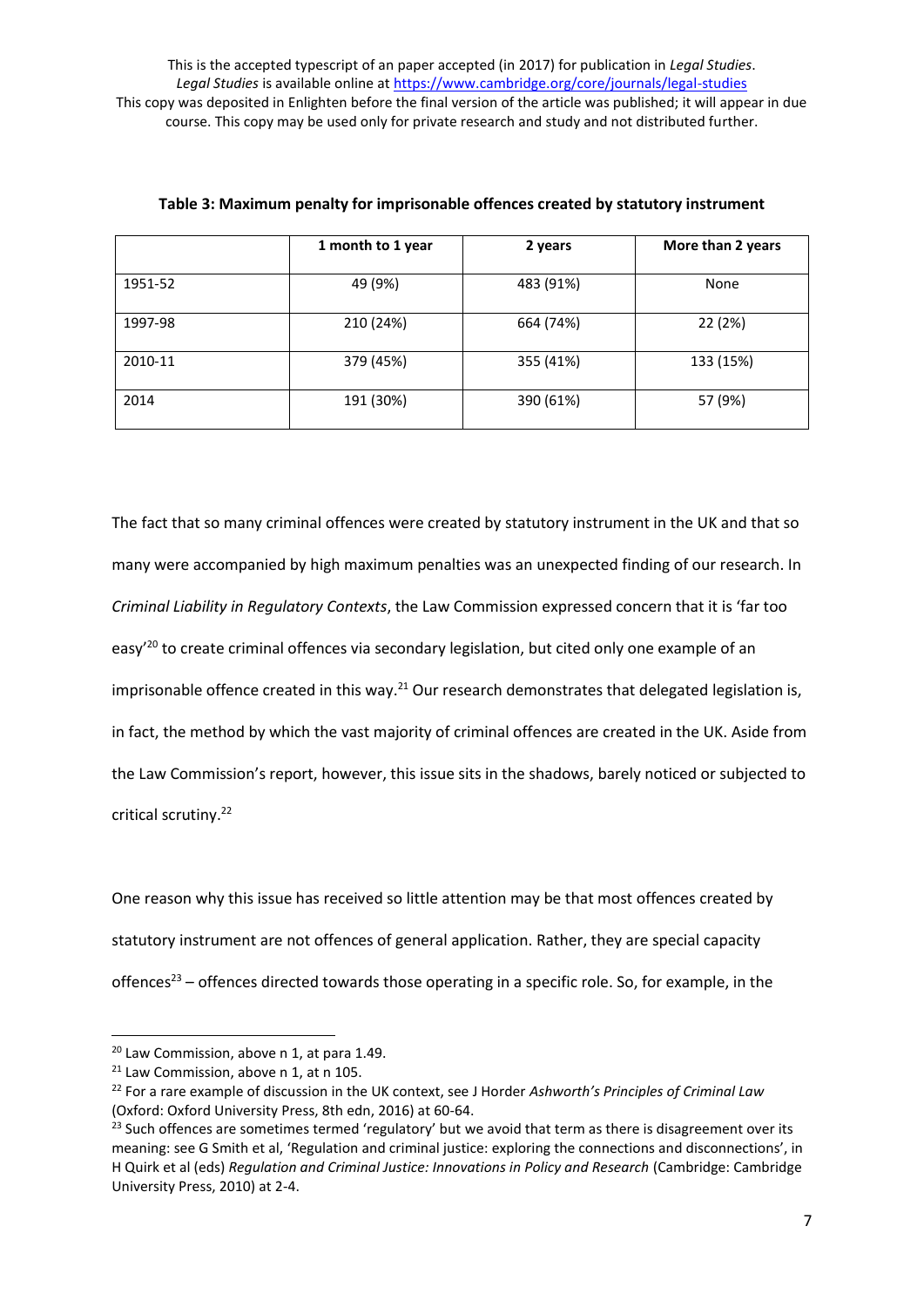2010-11 sample, only 11 per cent of the offences created in that 12 month period were targeted at the public at large. The remainder were either explicitly or implicitly targeted at persons engaging in a specialist activity, most commonly those operating in the course of a particular business.<sup>24</sup> The figures were similar for the other time periods.<sup>25</sup>

This does not mean that these offences should escape scrutiny. The possible consequences for those convicted – even if they are operating in the course of a business or other specialist activity – are still very serious. Conviction carries with it considerable stigma and has collateral consequences beyond any sentence imposed.<sup>26</sup> It might be assumed that for many special capacity offences, it is a legal entity rather than an individual that would be the target of any prosecution. Our own data suggests, however, that many of these offences clearly envisage individual liability, being targeted at, for example, the 'master of a ship' or other type of role.<sup>27</sup> Even where liability is imposed on a legal entity, the collateral consequences of conviction can still be severe in terms of reputation and resulting loss of business.<sup>28</sup> It should also be noted that the majority of businesses targeted by the offences are not large ones who can afford in-house legal teams or specialist legal advice. Many will be small family run businesses or sole traders (liable, in any event, to prosecution as individuals).<sup>29</sup>

Another reason why the offences created in secondary legislation have escaped scrutiny may be that they are rarely prosecuted, as regulators use the threat of prosecution as a means to secure

<sup>&</sup>lt;sup>24</sup> See Chalmers and Leverick, above n 7, at 557.

<sup>25</sup> See ibid, at 557; Chalmers et al, above n 7, at 186-189.

<sup>&</sup>lt;sup>26</sup> See e.g. S Ispa-Landa and CE Loeffler 'Indefinite punishment and the criminal record: stigma reports among expungement-seekers in Illinois' (2016) 54 Criminology 387.

<sup>&</sup>lt;sup>27</sup> See the table in Chalmers et al, above n 7, at 186.

<sup>&</sup>lt;sup>28</sup> See e.g. L Friedman 'In defense of corporate criminal liability' (2000) 23 Harvard J of L and Public Policy 833.

<sup>&</sup>lt;sup>29</sup> The Law Commission quotes Department for Business, Enterprise and Regulatory Reform figures that estimate that 96% of the UK's 4.7 million private businesses have fewer than 10 employees (Law Commission, above n 2, at para 7.6).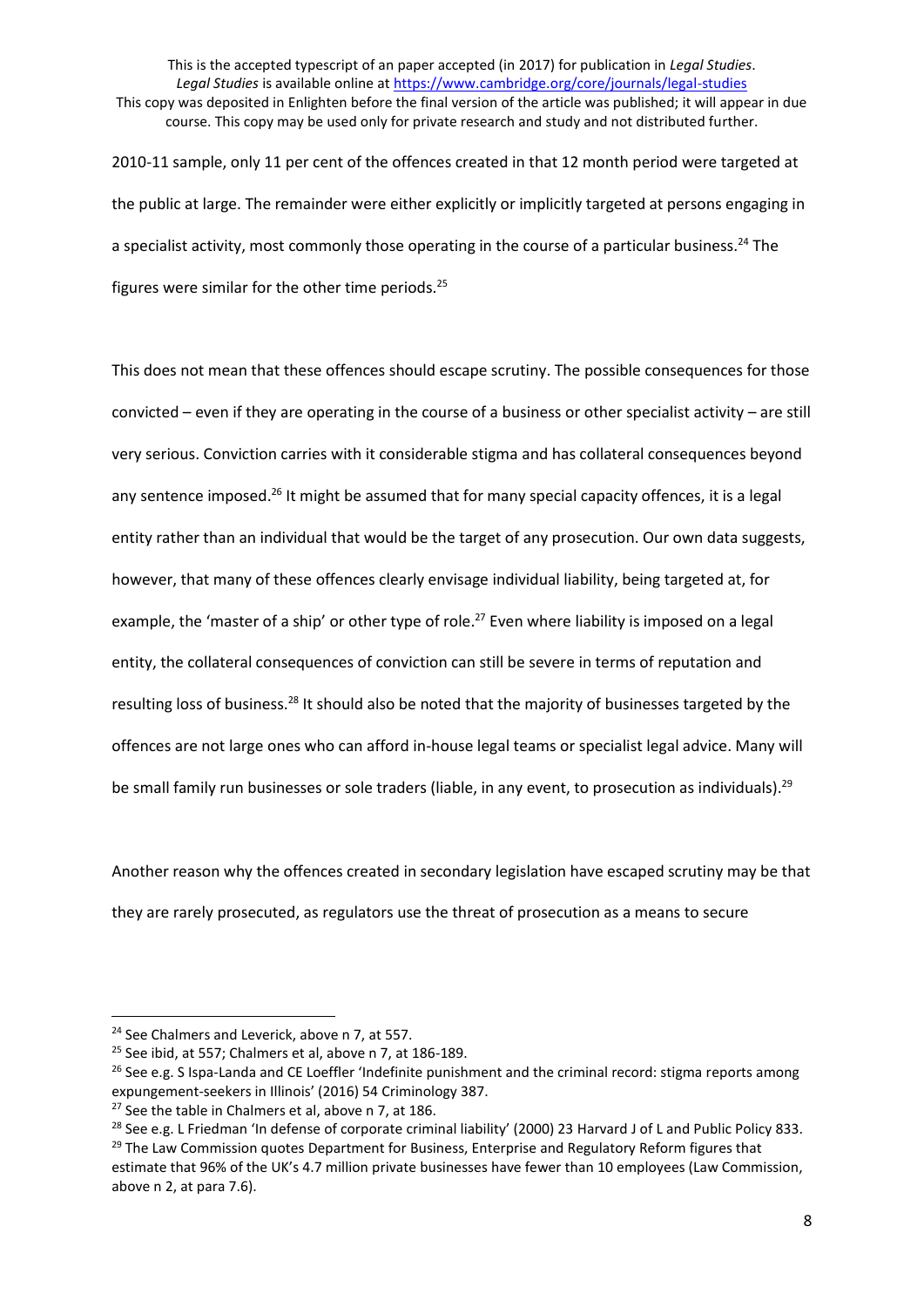This is the accepted typescript of an paper accepted (in 2017) for publication in *Legal Studies*. *Legal Studies* is available online at<https://www.cambridge.org/core/journals/legal-studies> This copy was deposited in Enlighten before the final version of the article was published; it will appear in due course. This copy may be used only for private research and study and not distributed further. compliance, prosecuting only as a last resort.<sup>30</sup> Even if prosecutions are rare, however, the creation of these offences still imposes compliance costs, whether financial or in the form of restrictions on freedom of action. Nor should the significance of an offence be dismissed simply because it is rarely prosecuted; even if prosecutions are rare there is a danger that they are arbitrary, causing substantial injustice to those who are prosecuted and convicted.<sup>31</sup>

The creation of criminal offences in statutory instruments raises two inter-related questions: principled questions of democratic legitimacy and practical questions of quality, given the limited scrutiny secondary legislation receives. In order to address these questions, however, it is necessary first to consider the process by which statutory instruments are made.

## **3. HOW ARE STATUTORY INSTRUMENTS MADE?**

The process by which primary legislation is made is relatively well understood. In the UK Parliament, Bills are given a first and second reading in either the Commons or the Lords before passing to the Committee stage where they are scrutinised line by line by the appropriate Public Bill Committee (or Committees) which produces a comprehensive report. Amendments may be tabled before the final Bill is voted on. If the Bill started in the Commons, the process is then repeated in the Lords and vice versa. In the Scottish Parliament, the process is similar but in the absence of a second chamber Committees play a more extensive role, normally scrutinising the general principles (at stage 1) and then the detail of the draft Bill (at stage 2) before the Bill is voted on by Parliament. In both Parliaments there is normally plenty of opportunity for detailed scrutiny of the legislation concerned. 32

<sup>&</sup>lt;sup>30</sup> K Hawkins *Law as Last Resort: Prosecution Decision-Making in a Regulatory Agency (Oxford: Oxford* University Press, 2002).

<sup>31</sup> J Black 'Talking about regulation' [1998] PL 77 at 93.

<sup>32</sup> For an overview, see M Zander *The Law-Making Process* (Cambridge: Cambridge University Press, 7th edn, 2015) ch 2.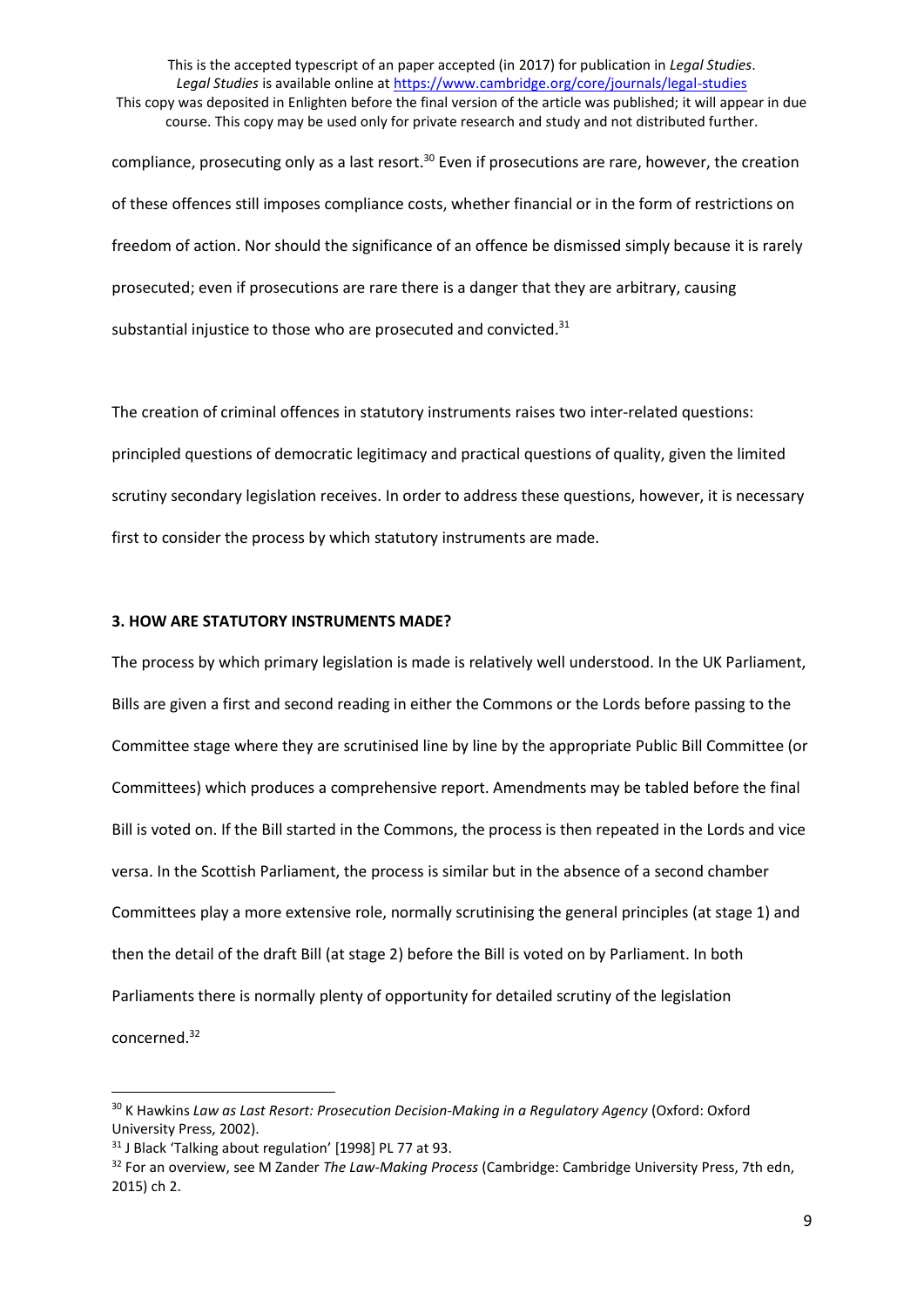It is the opportunity for detailed scrutiny that is vastly reduced when law is made by secondary legislation. As Page observes, '[t]he whole point of delegated legislation is that Parliament does not have to look at it closely'.<sup>33</sup> There are a number of different types of secondary legislation but our focus here is on statutory instruments (SIs). An  $SI^{34}$  can only be made if the power to make it is provided for in a statute (referred to here as an 'enabling' Act). The enabling Act sets out the scope of that power (typically a power given to a government minister to make regulations for a specific purpose) and specifies the procedure that must be used to make the regulations concerned.

There are two main procedures under which SIs can be made: negative resolution procedure (NRP) and affirmative resolution procedure (ARP).<sup>35</sup> NRP is more common  $-$  in the context of the UK Parliament it has been estimated that it is used for around 1100 SIs per year.<sup>36</sup> ARP is reserved for 'the most important delegations of power<sup>'37</sup> and is used in Westminster for around 200 instruments per year.<sup>38</sup> In the context of the Scottish Parliament, there is some evidence that ARP is used to make a higher proportion of SSIs than it is to make SIs in Westminster, but NRP is still the most commonly used procedure.<sup>39</sup>

<sup>33</sup> EC Page *Governing by Numbers* (Oxford: Hart, 2001) at 157.

<sup>&</sup>lt;sup>34</sup> Unless specified otherwise, the term SI will be used here to incorporate SIs and SSIs (Scottish Statutory Instruments).

<sup>35</sup> R Kelly *House of Commons Background Paper: Statutory Instruments* (London: House of Commons, SN/PC/6509, 2012), at 5. Almost all of the SIs in our sample were made under either NRP or ARP – see section 4(b)(i) below. Statutory instruments can be made under procedures which are different from the general ones described here: see ibid at 11-14.

<sup>36</sup> House of Lords Briefing *Looking at the Small Print: Delegated Legislation* (London: House of Lords, 2009) at 2.

<sup>37</sup> Ibid.

 $38$  Ibid.

<sup>&</sup>lt;sup>39</sup> In the Parliamentary session 2014-15, NRP was used to make 168 SSIs and ARP to make 97 SSIs: Delegated Powers and Law Reform Committee *The Work of the Delegated Powers and Law Reform Committee in 2014-15* (Edinburgh: Scottish Parliament, 2015) at para 29.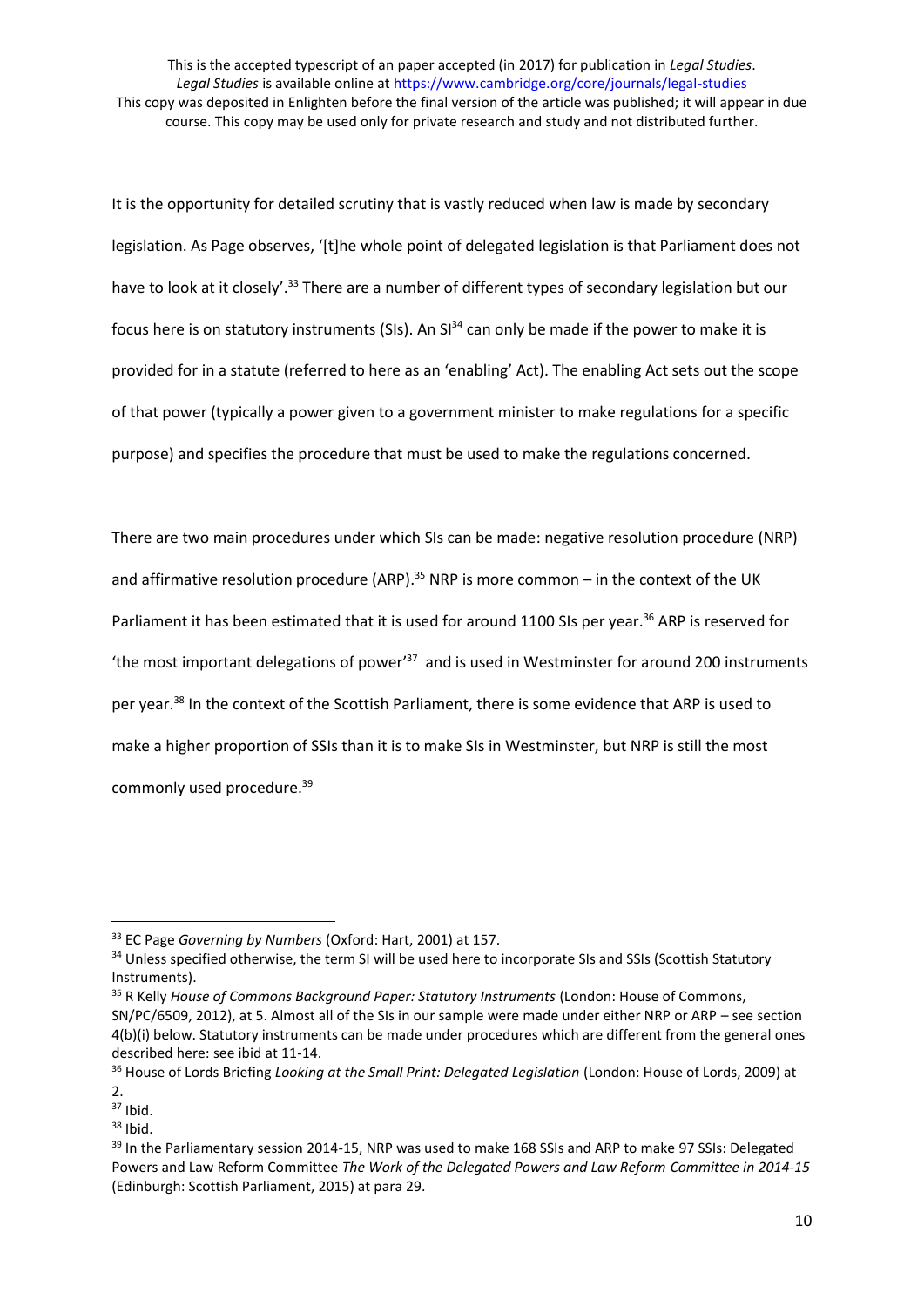This is the accepted typescript of an paper accepted (in 2017) for publication in *Legal Studies*. *Legal Studies* is available online at<https://www.cambridge.org/core/journals/legal-studies> This copy was deposited in Enlighten before the final version of the article was published; it will appear in due course. This copy may be used only for private research and study and not distributed further. Under NRP, no parliamentary vote is required for the SI to become law. The SI is made by the government department concerned and laid before Parliament.<sup>40</sup> Unless there is a motion to annul (known as a prayer) within 40 days it will be passed. $41$  A similar procedure operates in the Scottish Parliament.<sup>42</sup>

Once an SI has been laid, it is considered by two Committees, both of which meet weekly in order to ensure that scrutiny takes place within the 40 days praying time.<sup>43</sup> The Joint Committee on Statutory Instruments (JCSI)<sup>44</sup> examines whether the SI has been made in accordance with the powers set out in the enabling Act.<sup>45</sup> It can also draw attention to an SI on any other grounds that do not impinge on the merits or the policy behind it. Such grounds include that it imposes a tax; that it is made in pursuance of any enactment containing specific provisions excluding it from challenge in the courts; or that it appears to have retrospective effect.<sup>46</sup> As of the 2014-15 parliamentary session, the JCSI has also been empowered to report an SI specifically on the ground that it has supporting material that is inadequate to explain the policy intention or that it has been subject to an inadequate consultation process. <sup>47</sup> In Scotland technical scrutiny is undertaken by the Delegated Powers and Law Reform Committee (DPLRC),<sup>48</sup> which can draw the attention of the Scottish Parliament to an SSI

<sup>40</sup> Kelly, above n 35, at 5.

 $41$  Statutory Instruments Act 1946 s 5(1). Very occasionally the instrument is laid in draft and cannot be made if the draft is disapproved within 40 days. SIs subject to this procedure are 'few and far between' (ibid, at 5) and there were none in our sample.

<sup>&</sup>lt;sup>42</sup> See the Interpretation and Legislative Reform (Scotland) Act 2010. NRP is set out in s 28 and s 28(3) provides for the 40 day period.

 $43$  Secondary Legislation Scrutiny Committee terms of reference  $1(a)$ .

<sup>&</sup>lt;sup>44</sup> Or, for those involving only financial matters and therefore only the House of Commons, the Select Committee on Statutory Instruments.

<sup>45</sup> Kelly, above n 35, at 9.

<sup>46</sup> House of Commons Standing Order No.151 (and these are mirrored in House of Lords Standing Order No.74).

<sup>47</sup> House of Lords *Guidance for Departments Submitting Statutory Instruments to the Secondary Legislation Scrutiny Committee* (London: House of Lords, 2016) at 2.

<sup>48</sup> Previously known as the Subordinate Legislation Committee.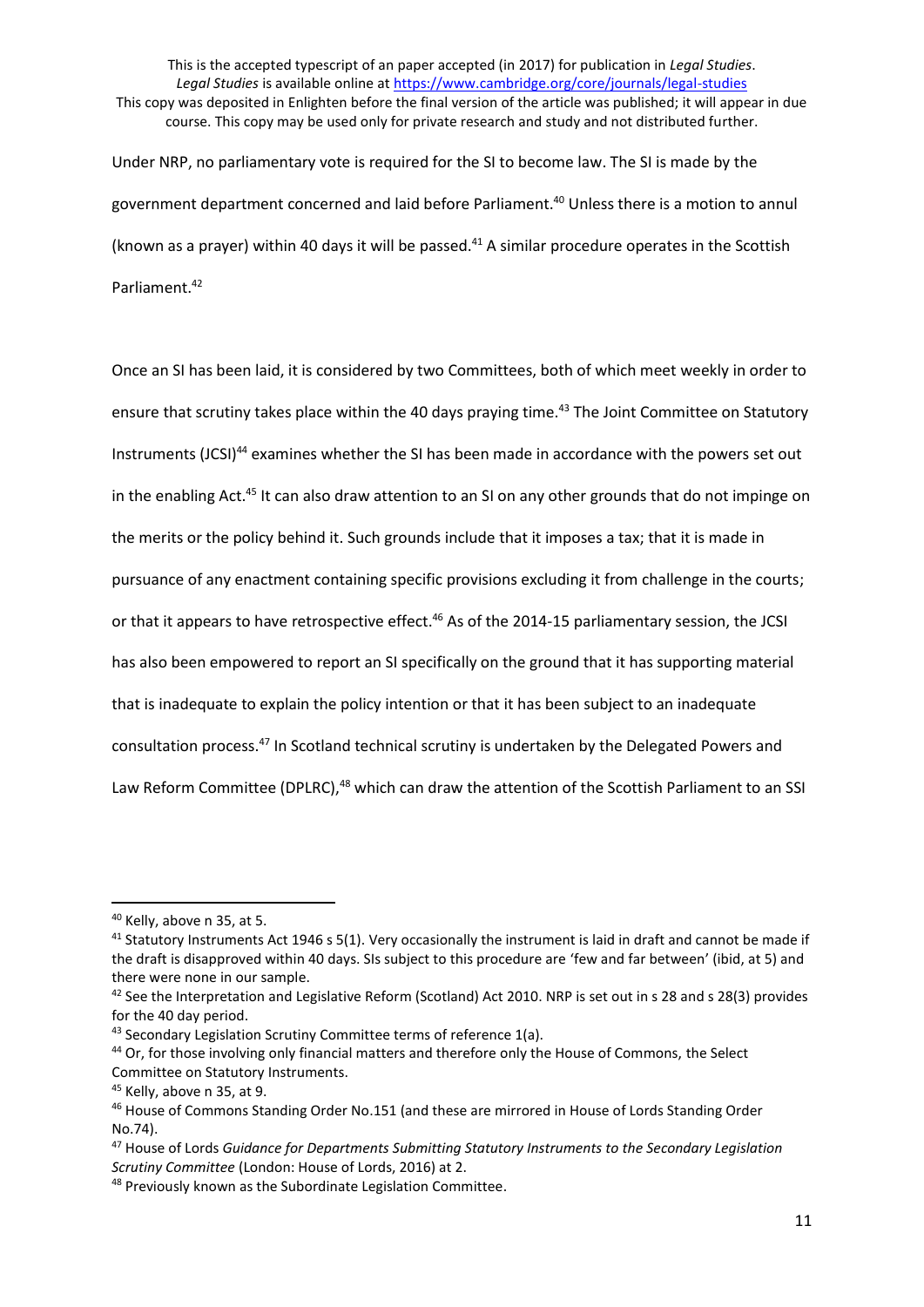This is the accepted typescript of an paper accepted (in 2017) for publication in *Legal Studies*. *Legal Studies* is available online at<https://www.cambridge.org/core/journals/legal-studies> This copy was deposited in Enlighten before the final version of the article was published; it will appear in due course. This copy may be used only for private research and study and not distributed further. on grounds broadly similar to those of the JCSI,<sup>49</sup> although it differs from the JCSI in that its business

is conducted in public.<sup>50</sup>

The JCSI (or the Scottish DPLRC) cannot examine the merits of the SI, but some scrutiny is carried out in Westminster by the Secondary Legislation Scrutiny Committee (SLSC), <sup>51</sup> which considers the 'policy implications' of SIs. It can draw the attention of MPs to an instrument on the basis that, *inter alia*, 'it is politically or legally important or gives rise to issues of public policy likely to be of interest to the House', 'it may inappropriately implement European Union legislation', or 'it may imperfectly achieve its policy objectives'.<sup>52</sup> In Scotland there is no merits committee specifically charged with examining SSIs but scrutiny is undertaken by the standing committee under which the subject matter of the SSI falls. 53

Although the fact of their existence may act as an indirect control on government power,<sup>54</sup> none of

the Committees discussed above have any direct powers. If they feel that an instrument is

problematic, all that they can do is flag this up as a concern. It is then incumbent on an MP<sup>55</sup> to put

<sup>&</sup>lt;sup>49</sup> Standing Orders of the Scottish Parliament, Rule 10.3.1 (DPLRC). The power to draw attention on the basis that the supporting material does not adequately explain the policy intention or that inadequate consultation has taken place has not specifically been given to the DPLRC but it could report an instrument for these reasons under its general power to report an instrument on 'any other ground which does not impinge on its substance or on the policy behind it'.

<sup>50</sup> DPLRC, Remit and Responsibilities, 1(b), available at

http://www.scottish.parliament.uk/parliamentarybusiness/CurrentCommittees/64221.aspx.

<sup>&</sup>lt;sup>51</sup> Previously known as the Merits of Statutory Instruments Committee.

<sup>&</sup>lt;sup>52</sup> Guidance for Departments, above n 47, at 2.

<sup>53</sup> Standing Orders of the Scottish parliament, Rule 10.2.1 (DPLRC).

<sup>54</sup> JD Hayhurst and P Wallington 'The Parliamentary scrutiny of delegated legislation' [1988] PL 547 at 574.

<sup>55</sup> Or a member of the House of Lords or, in Scotland, an MSP.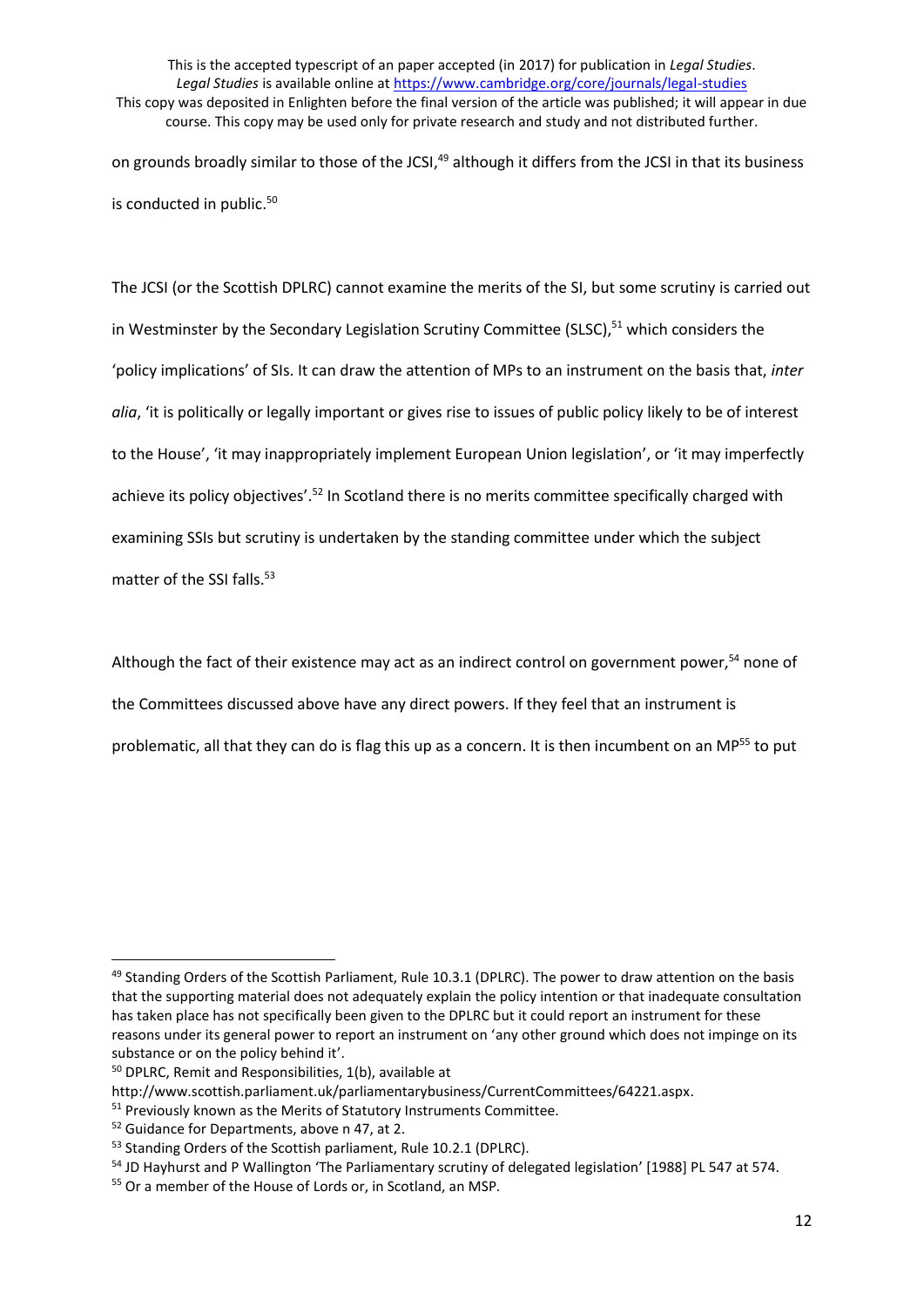forward a motion to annul.<sup>56</sup> Such motions are very rare<sup>57</sup> and even where they do happen, it is often the case that no time for debate is made available.<sup>58</sup> In the UK Parliament, the last time that a motion to annul was successful was in 2000, when the House of Lords rejected the Greater London Authority Elections Rules.<sup>59</sup> The House of Commons last annulled an SI in 1979.<sup>60</sup>

This has led many – including those who have served on the Committees as MPs<sup>61</sup> or as Clerks<sup>62</sup> – to

criticise NRP as lacking any effective mechanism for scrutiny.<sup>63</sup> The 40 day praying time has been said

to be far too short, <sup>64</sup> especially as no account is taken of any time during which Parliament is

dissolved or prorogued, or during which both Houses are adjourned for more than four days.<sup>65</sup> This

is particularly problematic as the instrument is not scrutinised by the relevant Committees until it

has been laid before parliament, which means that it is very difficult for the Committees to produce

reports in time for them to influence debate.<sup>66</sup>

<sup>&</sup>lt;sup>56</sup> There have been instances where, following a report, the Government has committed to amend an instrument at the next available opportunity. See, for example, the Animal Feed (England) Regulations 2010, which were reported by the JCSI for imposing requirements in relation to the labelling of animal feed but failing to identify the person whose responsibility it was to ensure that these requirements were complied with. The Food Standards Agency undertook to amend the SI at the next available opportunity: see R Fox and J Blackwell *The Devil is in the Detail: Parliament and Delegated Legislation* (London: Hansard Society, 2014) at 202. The Regulations were amended but not until three years later: see the Feed (Hygiene and Enforcement) and the Animal Feed (England) (Amendment) Regulations 2013.

<sup>&</sup>lt;sup>57</sup> In the context of the Scottish Parliament, there was only one motion to annul in the parliamentary session 2014-15 and it was withdrawn. This was despite 64 instruments being reported by the DPLRC during this period: see DPLRC, above n 39, at paras 46 and 130. See similarly (writing about Westminster) Hansard Society *Lifting the Lid on Delegated Legislation: Issues and Questions Paper* (London: Hansard Society, 2013) at 3. <sup>58</sup> AF Bennett 'Uses and abuses of delegated power' (1990) 11 Stat LR 23 at 26.

<sup>59</sup> See Kelly, above n 35, at 7.

<sup>&</sup>lt;sup>60</sup> The Paraffin (Maximum Retail Prices) (Revocation) Order 1979 (SI 1979/797). See ibid, at 7.

<sup>&</sup>lt;sup>61</sup> A Beith 'Prayers unanswered: a jaundiced view of the Parliamentary scrutiny of statutory instruments' (1981) 34 Parliamentary Affairs 165; Bennett, above n 58.

<sup>62</sup> P Tudor 'Secondary legislation: second class or crucial?' (2000) 21 Stat LR 149.

<sup>63</sup> See e.g. M Asimow 'Delegated legislation: United States and United Kingdom' (1983) 3 OJLS 253 at 266; G Ganz 'Delegated legislation: a necessary evil or a constitutional outrage?' in P Leyland and T Woods (eds) *Administrative Law Facing the Future: Old Constraints and New Horizons* (Oxford: Oxford University Press, 1997) 61 at 66-75.

<sup>64</sup> Asimow, above n 63, at 266.

<sup>&</sup>lt;sup>65</sup> Statutory Instruments Act 1946 s 7(1). The same is true of SSIs: see Interpretation and Legislative Reform (Scotland) Act 2010 s 28(3).

<sup>&</sup>lt;sup>66</sup> Hayhurst and Wallington, above n 54, at 557.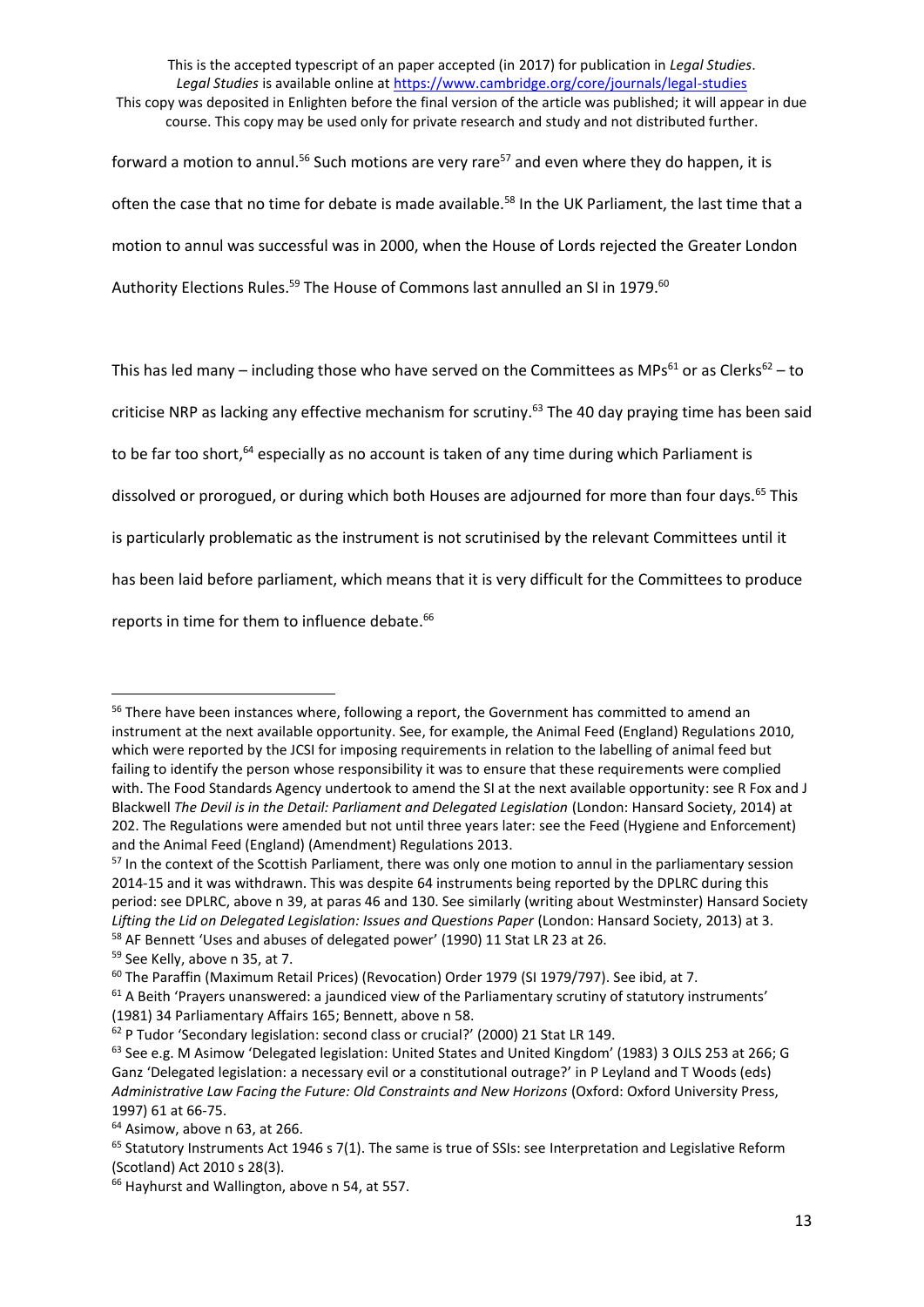ARP might be seen as an improvement on NRP in that it does at least require a positive parliamentary vote for the SI to become law. Under ARP, an instrument is either laid in draft and cannot be made unless the draft is approved by both Houses, or it is laid after making but cannot come into force unless it is approved.<sup>67</sup> Instruments made under ARP are subject to the scrutiny of the JCSI and the SLSC in the same way as those made under NRP but in addition all SIs made under ARP are referred to a Delegated Legislation Committee (DLC), a committee that is set up specifically to debate the instrument in question.<sup>68</sup> A DLC cannot, however, vote for or against the SI – at the conclusion of the debate it can report only that it has 'considered' the instrument – and debates cannot last for more than an hour and a half.<sup>69</sup> The SI then proceeds to a Parliamentary vote. Except in extremely rare instances where the enabling Act provides otherwise, $70$  an SI cannot be amended or adapted by either House  $-$  the instrument is either approved or it is not.<sup>71</sup> ARP procedure in Scotland is similar.<sup>72</sup>

Aside from the (limited) examination of SIs that takes place once they have been made, there are two other points at which some independent control can be exerted. First, all proposals to delegate powers contained within primary legislation are examined by a House of Lords Select Committee, the Delegated Powers and Regulatory Reform Committee (DPRRC), which can report draft Bills if they contain inappropriate delegations of power or if they provide for inappropriate procedures to

<sup>&</sup>lt;sup>67</sup> Kelly, above n 35, at 5-7. Occasionally an instrument is laid after making and comes into force immediately but cannot remain in force unless approved within a certain period (usually 28 or 40 days). This was not the case for any of the SIs in our sample.

<sup>68</sup> Ibid, at 10.

 $69$  Or two and a half hours if the instrument relates exclusively to Northern Ireland: see Kelly, above n 35, at 10.

<sup>&</sup>lt;sup>70</sup> See e.g. the Census Act 1920.

<sup>71</sup> Kelly, above n 35, at 6.

 $72$  Interpretation and Legislative Reform (Scotland) Act 2010, s 29. Instruments only require the approval of the Scottish Parliament as there is no second chamber. As in Westminster, amendment is not possible.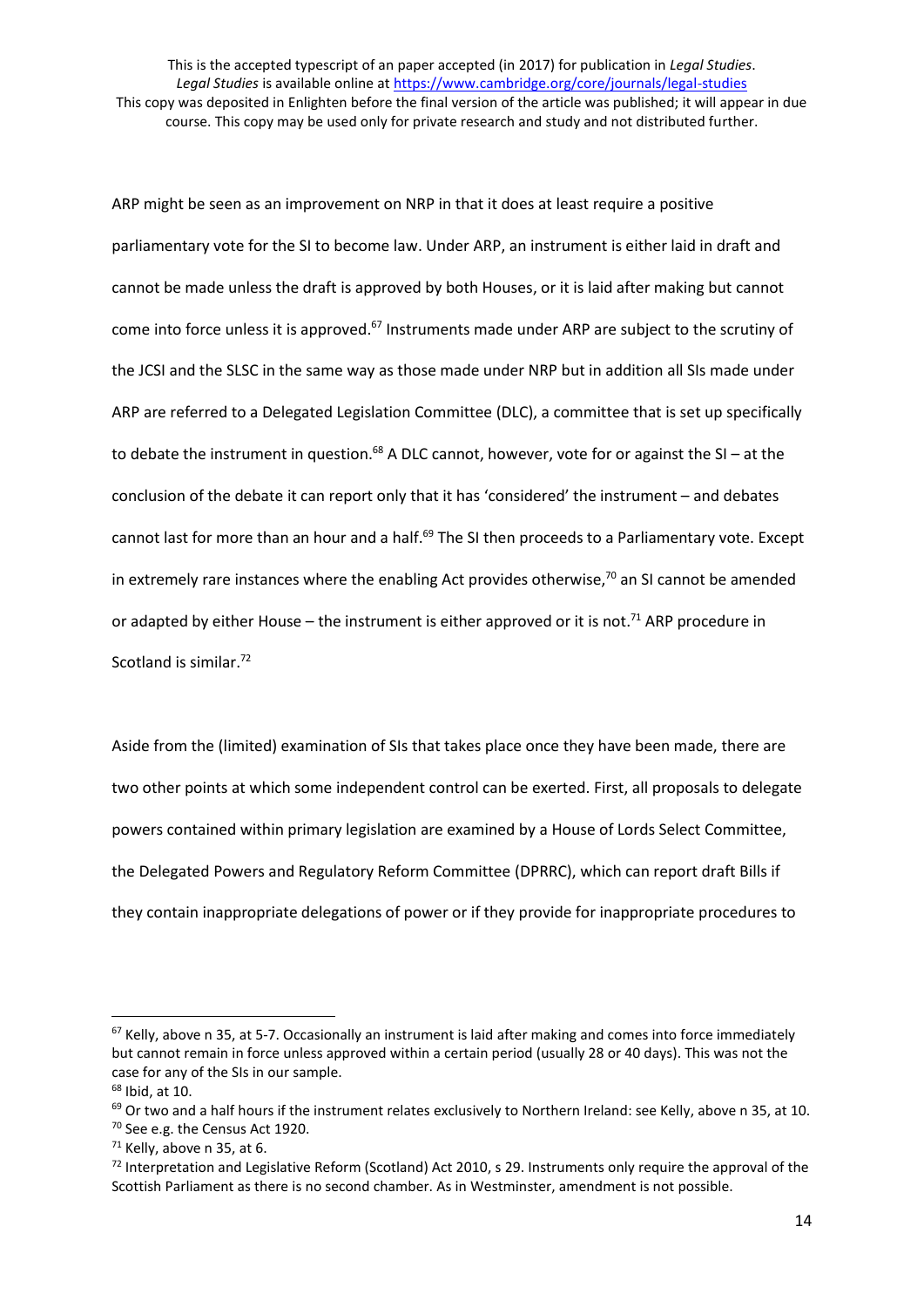make delegated legislation (such as the use of NRP for a significant matter).<sup>73</sup> The same function is performed in Scotland by the DPLRC.<sup>74</sup> Both Committees do pay particular attention to the power to create criminal offences<sup>75</sup> and have, for example, acted to prevent the delegation of the power to create criminal offences with unlimited penalties.<sup>76</sup> Like the other Committees dealing with delegated legislation, however, they have no direct power and can only report matters of concern back to the government (in the hope that it will amend the Bill) or to MPs or MSPs.<sup>77</sup>

Secondly, there is some opportunity for judicial control over SIs once they have been made. An instrument can be declared ultra vires if it goes beyond the powers set out in the enabling Act, or on the basis of irrationality or incompatibility with the Human Rights Act,<sup>78</sup> but successful challenges are rare.<sup>79</sup> An instrument can also be declared invalid if it has not been made in accordance with the process set out in the enabling legislation, but again instances where instruments have been successfully challenged on this basis are rare<sup>80</sup> and procedural errors do not necessarily lead to the instrument being quashed.<sup>81</sup>

# **4. DEMOCRATIC LEGITIMACY**

 $\overline{\phantom{a}}$ 

<sup>73</sup> [http://www.parliament.uk/business/committees/committees-a-z/lords-select/delegated-powers-and](http://www.parliament.uk/business/committees/committees-a-z/lords-select/delegated-powers-and-regulatory-reform-committee/role/)[regulatory-reform-committee/role/.](http://www.parliament.uk/business/committees/committees-a-z/lords-select/delegated-powers-and-regulatory-reform-committee/role/)

<sup>&</sup>lt;sup>74</sup> Standing Orders of the Scottish Parliament, Rule 10.3.1.

<sup>75</sup> See e.g. Delegated Powers and Regulatory Reform Committee *Guidance for Departments on the Role and Requirements of the Committee* (London: House of Lords, 2014) at para 38.

<sup>76</sup> See e.g. Official Report, Delegated Powers and Law Reform Committee, 4 March 2014, col 1336 (in relation to the Tribunals (Scotland) Act 2014).

<sup>77</sup> DPRRC, above n 75, at para 26.

<sup>78</sup> P Craig *Administrative Law* (London: Sweet and Maxwell, 8th edn, 2016), at paras 15-025 to 15-033. <sup>79</sup> See e.g. *R v Secretary of State for the Environment, Transport and the Regions, ex parte Spath Holme Ltd* [2000] 1 All ER 884, where the court held that the Rent Acts (Maximum Fair Rent) Order 1999 was invalid because it went beyond the powers set out in the Landlord and Tenant Act 1985.

<sup>80</sup> See e.g. *Agricultural, Horticultural and Forestry Industry Trading Board v Aylesbury Mushrooms Ltd* [1972] 1 WLR 190 where the court held that the Industrial Training (Agricultural, Horticultural and Forestry Board) Order 1966 had no application to mushroom growers because the minister did not comply with his legal duty to consult them before the Order was made.

<sup>81</sup> See e.g. *R v Secretary of State for Social Services, ex parte Association of Metropolitan Authorities* [1992] 25 HLR 131 at 139.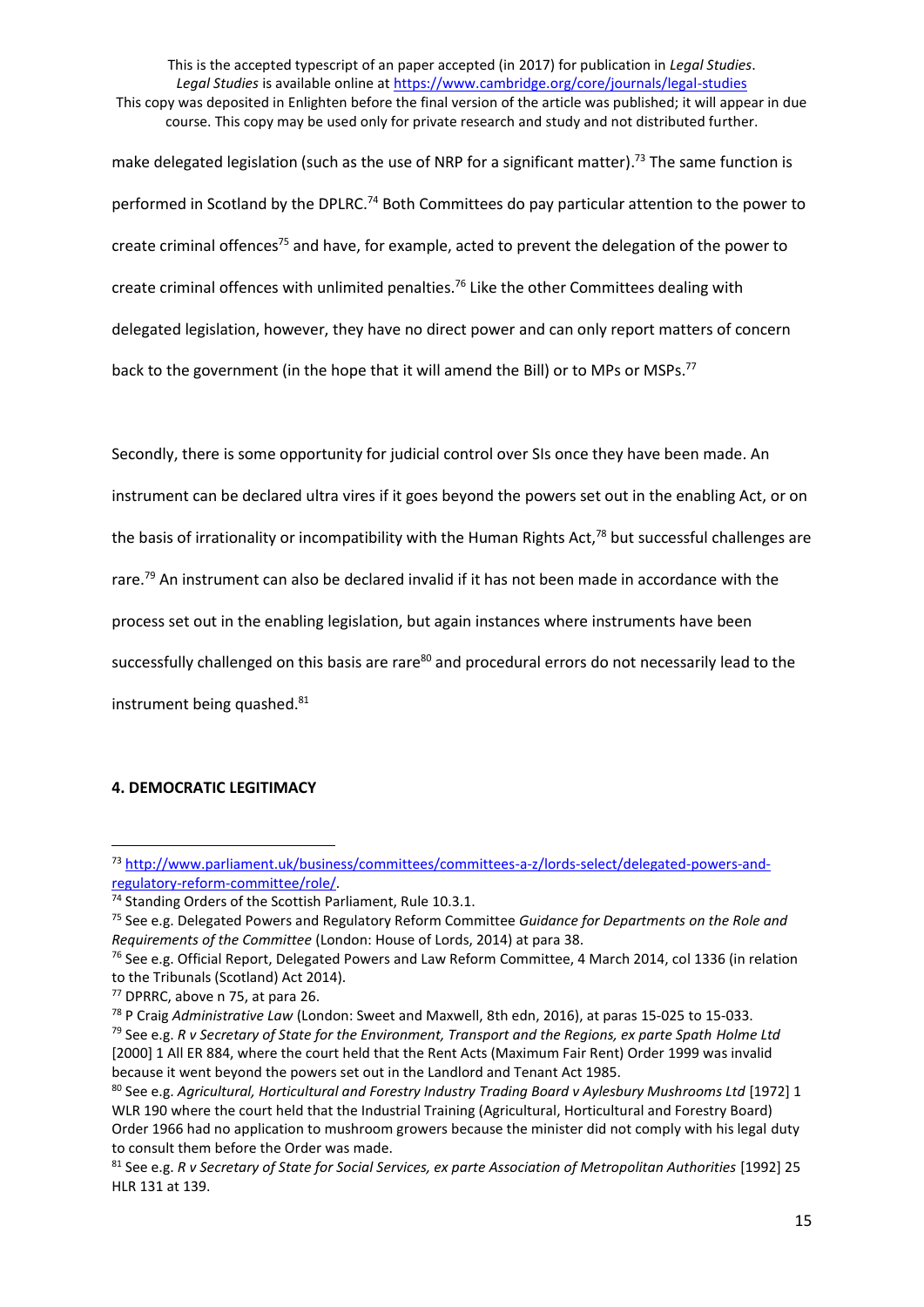# **(a) What is required?**

The first question we consider is the degree to which the creation of criminal offences in secondary legislation is democratically legitimate. Legitimacy is a complex concept that has come to mean different things in different contexts<sup>82</sup> (or even within the same context – legitimacy to a legal theory scholar is likely to mean something rather different to, say, a public law scholar). We are concerned here not with the legitimacy of a governing regime,<sup>83</sup> but with the legitimacy of particular legal rules made under a regime that we assume, for the purposes of this paper, is a legitimate one. Our concern is specifically with democratic legitimacy, namely the requirement that a particular law must be tied in some way to the will of the people, democratically expressed.<sup>84</sup> This is not by any means the only way in which one might approach the question of legitimacy. Democratic legitimacy is primarily a procedural concept – it is concerned with the input (direct or indirect) that citizens have into the law making process – but one might also conceive of legitimacy in other ways, such as the substantive justice of the measure concerned<sup>85</sup> or its effectiveness in promoting welfare in practice.<sup>86</sup> We focus on democratic legitimacy here because it is particularly contentious when law is created in secondary legislation.<sup>87</sup>

 $\overline{\phantom{a}}$ 

<sup>82</sup> See e.g. D Beetham *The Legitimation of Power* (London: Palgrave Macmillan, 2nd edn, 2013) (political philosophy); M Weber *The Theory of Social and Economic Organization* (New York: The Free Press, 1964) (sociology); TR Tyler *Why People Obey the Law* (New Jersey: Princeton University Press, 2006) (criminology); M Suchman 'Managing legitimacy: strategic and institutional approaches' (1995) 20 Academy of Management Review 574 (management science).

<sup>83</sup> On which see e.g. Beetham, above n 82.

<sup>84</sup> WJ Riker 'Democratic legitimacy and the reasoned will of the people', in DA Reidy and WJ Riker (eds), *Coercion and the State* (New York: Springer, 2008) 77 at 80; F Scharpf *Governing in Europe: Effective and Democratic?* (Oxford: Oxford University Press, 1999) at 6.

<sup>&</sup>lt;sup>85</sup> For discussion of the relationship between procedural and substantive measures of legitimacy, see W Sadurski 'Law's legitimacy and "democracy plus"' (2006) 26 OJLS 377.

<sup>86</sup> See e.g. V Schmidt "Democracy and legitimacy in the European Union revisited: input, output and throughput" (2013) 61 Political Studies 2 at 7.

<sup>87</sup> Democratic legitimacy is also a particularly pertinent issue in the context of the European Union: see e.g. D Beetham and C Lord *Legitimacy and the European Union* (Abingdon: Routledge, 1998); A Follesdal 'The legitimacy deficits of the European Union' (2006) 14 Journal of Political Philosophy 441.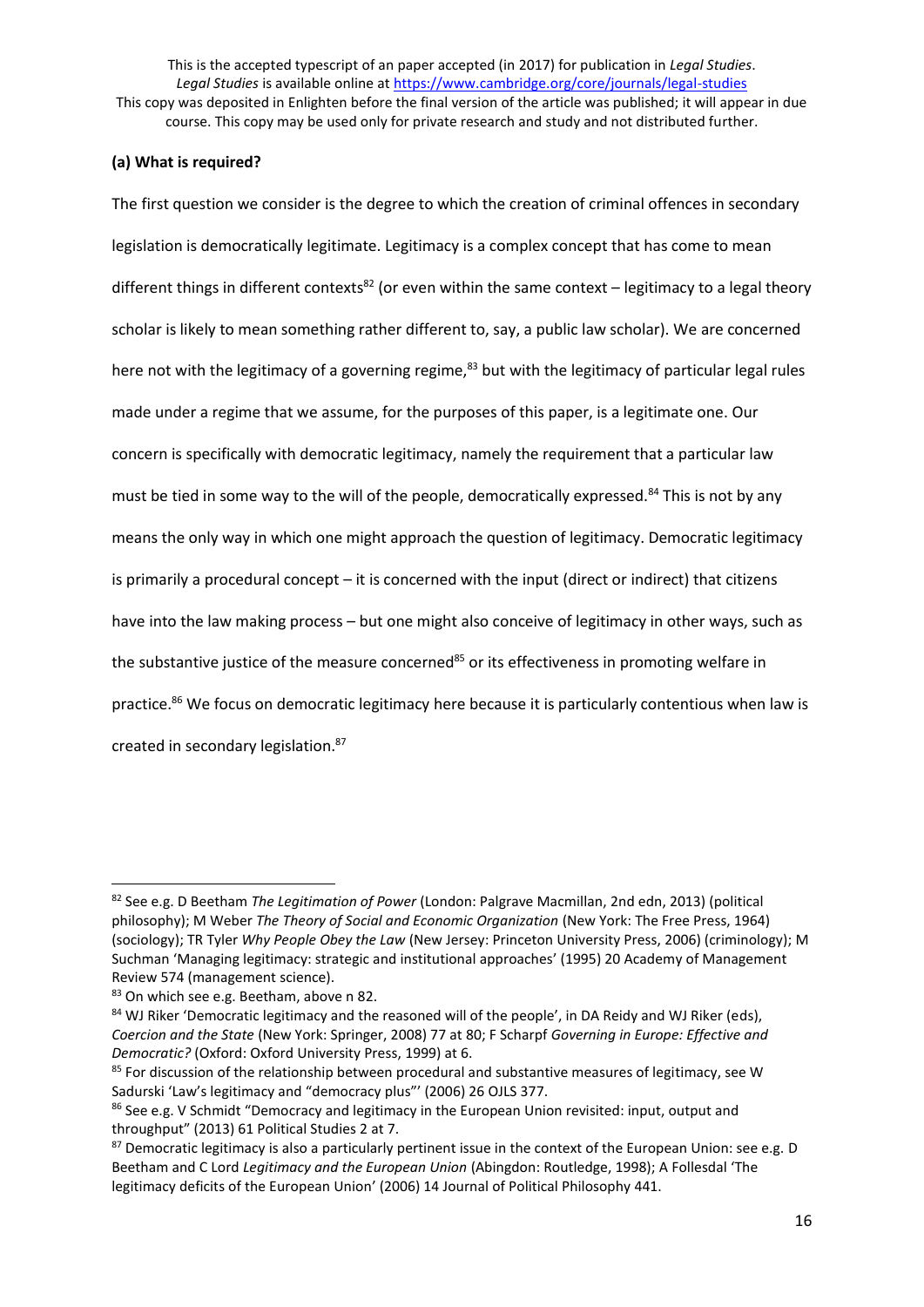The most obvious method of conferring democratic legitimacy is a parliamentary vote, whereby the legislation has secured the support of a majority of the people's elected representatives.<sup>88</sup> This is not, however, the only way in which democratic legitimacy might be conferred. Indeed, a parliamentary vote might be seen as an imperfect route to democratic legitimacy of a particular legal measure as voters have no direct input into how their elected representative votes on a particular matter. 89

An alternative to democratic legitimation by Parliament is legitimation by direct participation in the legislative process.<sup>90</sup> In practice, this is most likely to be achieved through consultation with relevant interest groups and others potentially affected by the legislation, as is required for delegated law making in the US. $91$  A participatory route to legitimacy has much to commend it.  $92$  It provides an opportunity for those affected by the legislation to directly influence its content, something that can only be achieved indirectly where democratic legitimacy by parliamentary vote is concerned.<sup>93</sup> It is, however, not without its dangers. A consultation might not reach all of those affected by the legislation.<sup>94</sup> Even if it does, organisations or individuals may not have the time or necessary skills to respond and, even if they do, opportunities to exert influence are not equal and strong interest groups may exert disproportionate influence. <sup>95</sup> Even a wide consultation does not necessarily equate to genuine participation, which requires something more than simply inviting comment, however

<sup>88</sup> Follesdal, above n 87, at 448; H Pünder 'Democratic legitimation of delegated legislation: a comparative view on the American, British and German law' (2009) 58 ICLQ 353 at 356.

<sup>89</sup> A McHarg 'What is delegated legislation?' (2006) PL 539 at 556.

<sup>90</sup> Schmidt, above n 86, at 6-7; C Lord and P Magnette 'E pluribus unum? Creative disagreement about legitimacy in the EU' (2004) 42 Journal of Common Market Studies 183 at 187.

<sup>&</sup>lt;sup>91</sup> See text accompanying nn 193-202 below.

<sup>92</sup> See e.g. J Elster *Deliberative Democracy* (New York: Cambridge University Press, 1997); A Gutmann and D Thompson, *Why Deliberative Democracy?* (New Jersey: Princeton University Press, 2004).

<sup>93</sup> Asimow, above n 63, at 268.

<sup>94</sup> Ibid, at 267.

<sup>95</sup> Pünder, above n 88, at 375.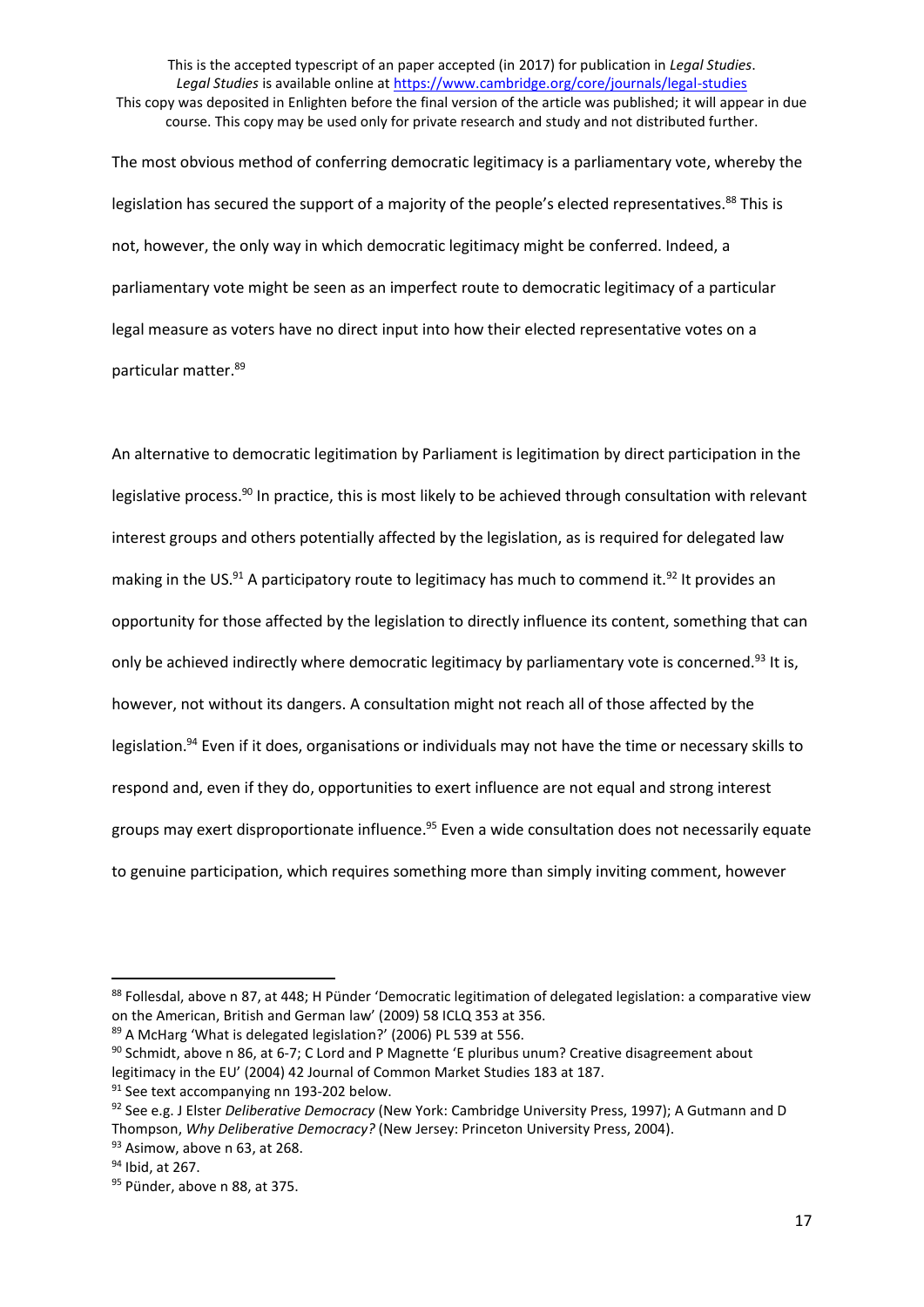wide that invitation is extended. At the very least, it requires that the views of those affected by the law are accorded genuine weight and objections are properly considered and responded to.

#### **(b) The democratic legitimacy of criminal law made by statutory instruments**

How, then, do the criminal offence creating SIs fare on the two main measures of democratic legitimacy: parliamentary legitimacy and participatory legitimacy? To address this question, we look in more detail at the 2010-11 and 2014 samples in terms of three factors: the procedure by which the SIs were made (which would have been determined by the enabling legislation); whether the enabling legislation contained any other controls on the power of Ministers (specifically by creating a duty to consult or placing limits on the applicable penalties); and the extent to which consultation took place in practice.

#### *(i) The procedure used to make the instrument*

The criminal offences in the 2010-11 sample were created by 87 different statutory instruments.<sup>96</sup> Of these, 19 were made under ARP and 68 under NRP. In the 2014 sample, the offences were created by 98 separate statutory instruments,<sup>97</sup> 18 of which were created using ARP and 80 using NRP. As we have already seen, there is no requirement for a parliamentary vote when an instrument is made under NRP and none of the instruments in our samples were the subject of a motion to annul, so the instruments made under NRP became law without any democratic legitimacy bestowed on them by Parliament other than indirectly via the enabling Act. While it might be argued that this is democratically legitimate, in the sense that Parliament has voted to allow law making to be delegated in this way, this is a very narrow concept of legitimacy which requires nothing more than

<sup>96</sup> Excluding three instruments of local application only.

<sup>&</sup>lt;sup>97</sup> Excluding three instruments of local application only and nine instruments that were Orders in Council.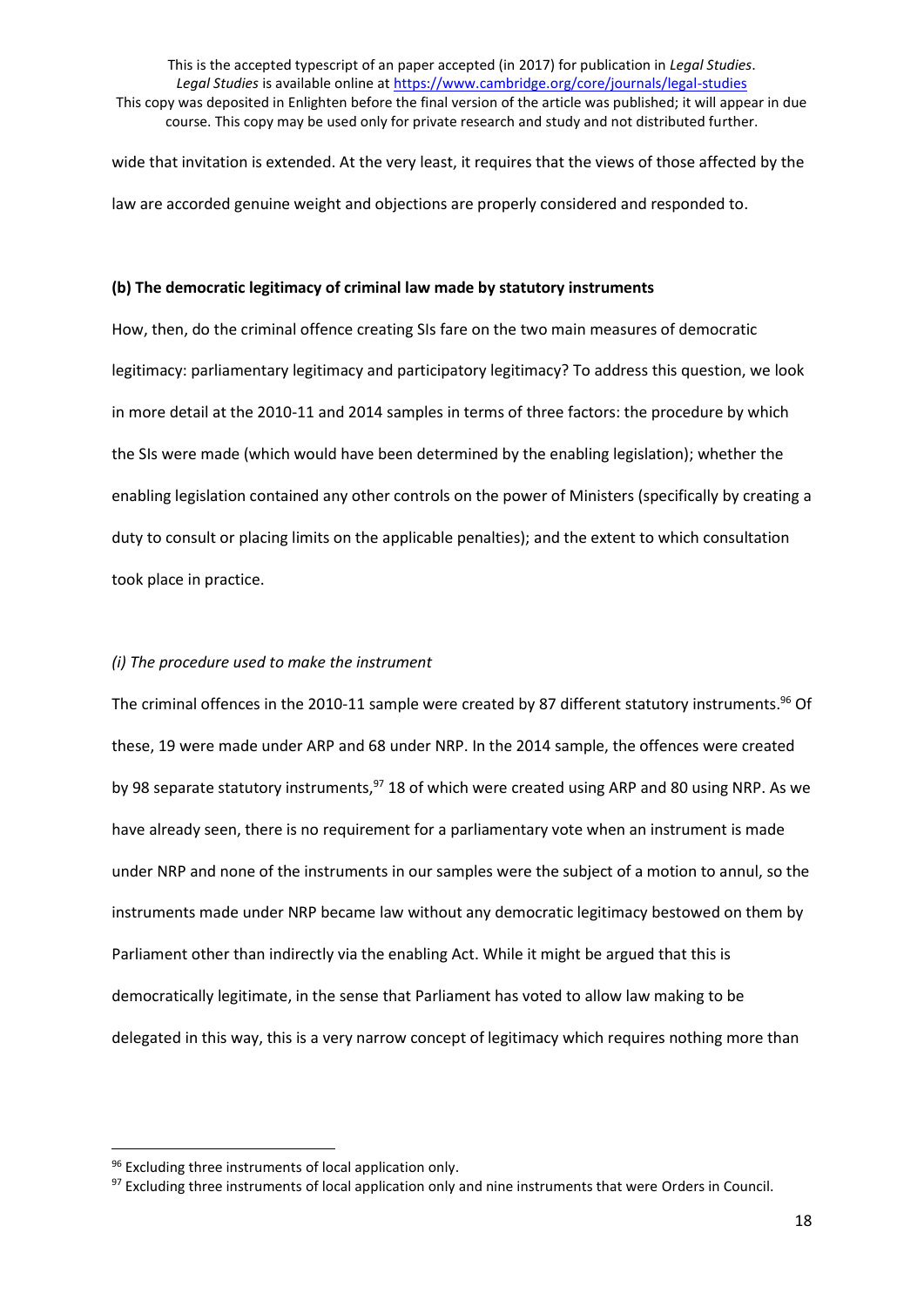following a legally valid process and where the connection between the parliamentary vote and the resulting criminal measure becomes very remote.

# *(ii) The maximum penalty permitted*

1

In terms of sanctions, both the DPRRC (in Westminster) and the DPLRC (in Scotland) have made it clear that it should be for Parliament to determine the maximum penalty for offences created by statutory instrument.<sup>98</sup> For 64 of the 87 SIs in the 2010-11 sample, limits were placed in the relevant enabling legislation on the maximum penalties that could apply. For 23 of the SIs, however, there were no such limits. Even for the 67 SIs that were subject to limits, these were not especially restrictive, as table 4 shows.

|                       | 2010-11        | 2014         |
|-----------------------|----------------|--------------|
| 5 years' imprisonment | $\mathbf{1}$   | $\Omega$     |
| 2 years' imprisonment | 52             | 63           |
| 51 weeks imprisonment | $\overline{2}$ | $\mathbf{1}$ |
| 6 months imprisonment | $\mathbf{1}$   | 5            |
| Fine only (unlimited) | 7              | 10           |
| Fine only (limited)   | $\mathbf{1}$   | 9            |
| None                  | 23             | 10           |
| Total                 | 87             | 98           |

# **Table 4: Maximum penalty specified in enabling legislation (number of SIs)**

<sup>98</sup> DPRRC, above n 75, at para 38; Official Report, Delegated Powers and Law Reform Committee, 4 March 2014, col 1336.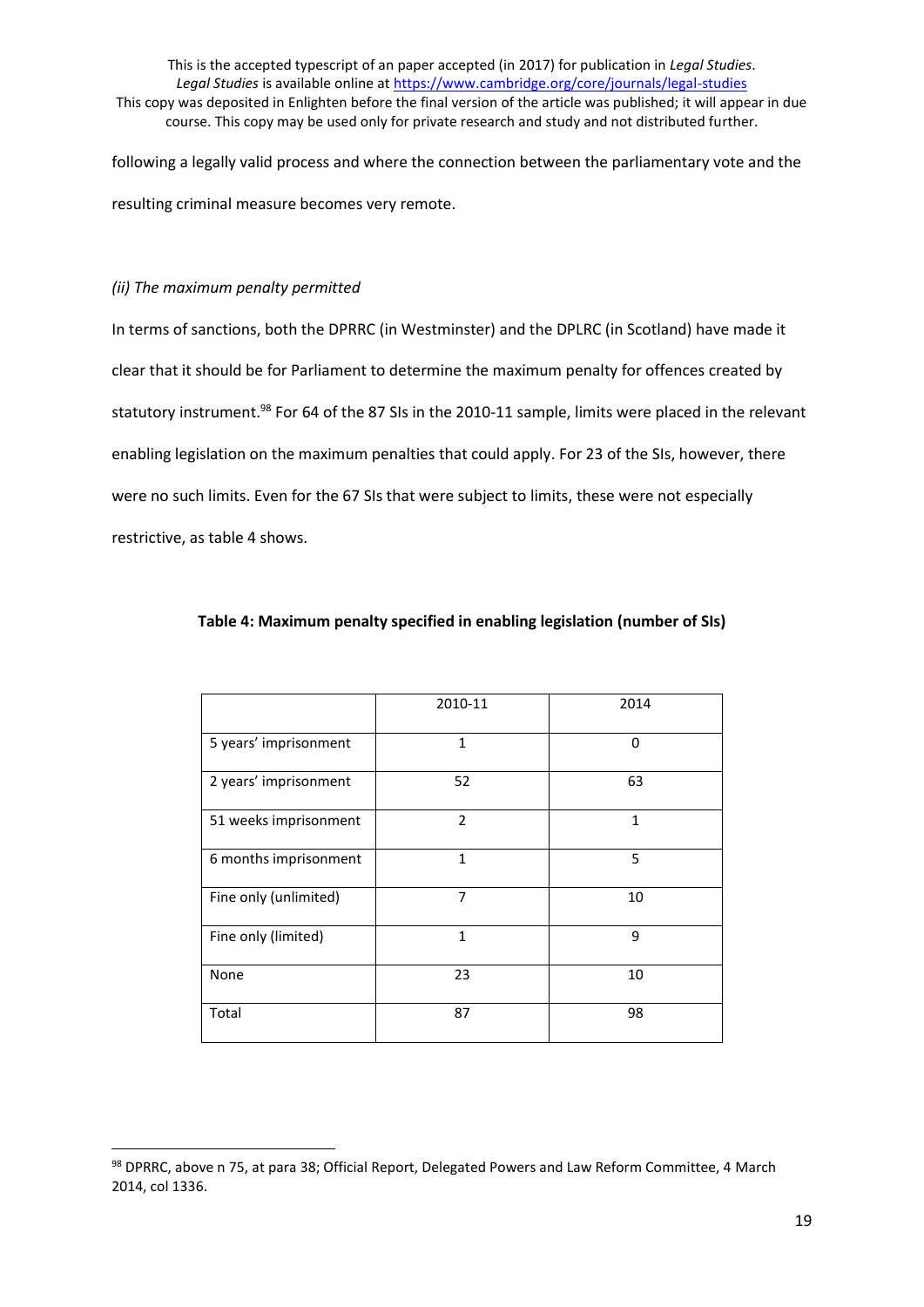In the 2010-11 sample, in 52 instances, the enabling legislation still allowed for offences to be created with a maximum penalty of two years' imprisonment.<sup>99</sup> In one instance,<sup>100</sup> the enabling legislation allowed for offences to be created with a maximum penalty of up to five years' imprisonment.<sup>101</sup> Where Parliament provided for maximum penalties, the resulting regulations always utilised the maximum penalty concerned. This meant that a significant number of offences were created under NRP with a maximum penalty of five years<sup>102</sup> or two years' imprisonment.<sup>103</sup>

Matters improved somewhat in the 2014 sample, where limits were placed on maximum penalties in 88 of the 98 instruments. That still left 10 instruments that were not limited in this way and, as for the 2010-11 sample, the 'limits' in the remainder still allowed for the creation of offences in a sizeable number of cases with maximum sentences of two years' imprisonment or an unlimited fine.

# *(iii) A statutory duty to consult?*

Of the 87 instruments in the 2010-11 sample, 54 were subject to a legal duty to consult on the instrument while it was still in draft. Of the 98 instruments in the 2014 sample, the equivalent figure was 43. For many of the SIs concerned, the duty to consult arose because they related to food production and under EU law consultation is always required for regulations made in this area.<sup>104</sup> In other instances the duty to consult stemmed from the enabling legislation, although the scope of the duty varied somewhat. So, for example, the Merchant Shipping Act 1995 provides only that, when

<sup>99</sup> The majority of these were regulations implementing EU law made under the power in s 2 of the European Communities Act 1972. Sch 2 of the 1972 Act prohibits the creation of criminal offences with a maximum penalty of more than two years' imprisonment (see s 1(1)(d)).

<sup>100</sup> The Water Environment (Controlled Activities) (Scotland) Regulations 2011.

<sup>&</sup>lt;sup>101</sup> Water Environment and Water Services (Scotland) Act 2003, Sch 2 para 20(2). It is unclear from the accompanying documentation to the Act why it was thought appropriate to allow for criminal offences to be created by secondary legislation with such a high maximum penalty.

<sup>&</sup>lt;sup>102</sup> The Water Environment (Controlled Activities) (Scotland) Regulations 2011 created 130 offences, all subject to a prescribed maximum penalty of five years' imprisonment.

<sup>103</sup> A total of 275 offences across 11 SIs.

<sup>104</sup> EC Regulation 178/2002, article 9.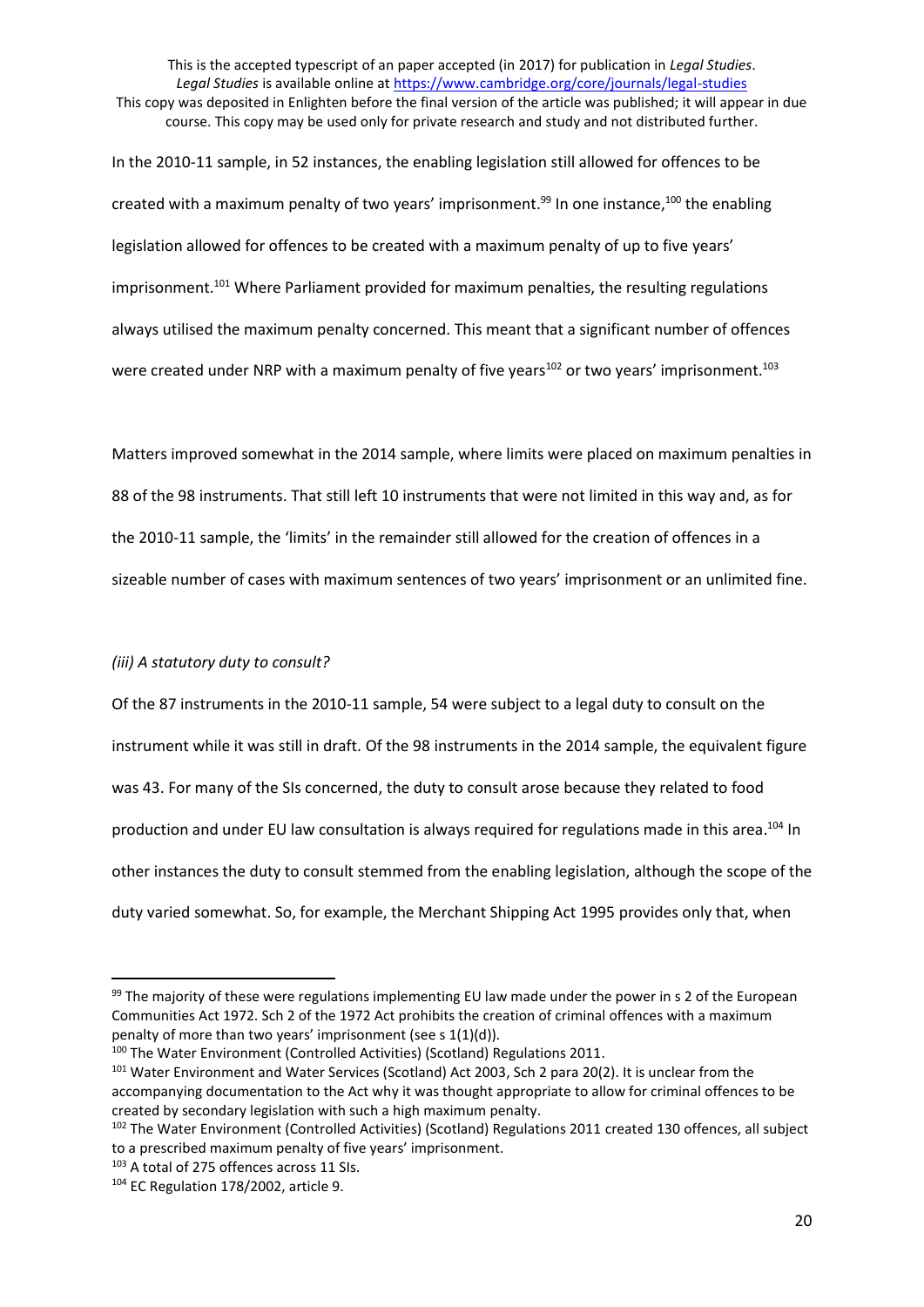This is the accepted typescript of an paper accepted (in 2017) for publication in *Legal Studies*. *Legal Studies* is available online at<https://www.cambridge.org/core/journals/legal-studies> This copy was deposited in Enlighten before the final version of the article was published; it will appear in due

course. This copy may be used only for private research and study and not distributed further.

regulations are made under its auspices,<sup>105</sup> 'it shall be the duty of the Secretary of State ... before he gives effect to the proposal, to consult such persons in the United Kingdom (if any) as he considers will be affected by the proposal'.<sup>106</sup> In comparison, the more specific duty contained in the Clean Air Act 1993<sup>107</sup> provides that the Secretary of State must consult '(a) such persons appearing to him to represent manufacturers and users of motor vehicles; (b) such persons appearing to him to represent the producers and users of fuel for motor vehicles; and (c) such persons appearing to him to be conversant with problems of air pollution'.<sup>108</sup> Sometimes the enabling legislation also set out the procedure that should be followed in the consultation.<sup>109</sup>

## *(iv) Consultation in practice*

As noted above, the Government was subject to a legal duty to consult in relation to 54 of the SIs in

the 2010-11 sample and 43 of the SIs in the 2014 sample. In all of these instances it is clear from the

relevant Explanatory Memorandum to the SIs that consultation did take place prior to the

instrument being made.<sup>110</sup>

That leaves 33 SIs in the 2010-11 sample and 55 in the 2014 sample that were not subject to a statutory duty to consult. Some of these (four in the 2010-11 sample and eleven in the 2014 sample) were made under ARP, and would have been the subject of a parliamentary vote, which perhaps makes this less of a pressing concern. For the remainder, the absence of a legal duty to consult did

<sup>&</sup>lt;sup>105</sup> In our sample, two SIs were made under the Merchant Shipping Act: the Merchant Shipping and Fishing Vessels (Health and Safety at Work) (Artificial Optical Radiation) Regulations 2010 and the Merchant Shipping and Fishing Vessels (Health and Safety at Work) (Asbestos) Regulations 2010.

<sup>106</sup> Merchant Shipping Act 1995 s 86(4).

<sup>107</sup> Under which the Motor Fuel (Composition and Content) Regulations 2010 and the Merchant Shipping (Prevention of Air Pollution from Ships) (Amendment) Regulations 2010 were made.

<sup>108</sup> Clean Air Act 1993 s 30(2).

<sup>109</sup> See e.g. Public Services Reform (Scotland) Act 2010 s 26 (the enabling Act for three sets of Regulations in our sample).

<sup>110</sup> The standard pro forma for writing an Explanatory Memorandum for a statutory instrument includes a mandatory section on the outcome of any consultation that was undertaken. See Statutory Instrument Practice, Circular No.2 (10), 28 May 2010.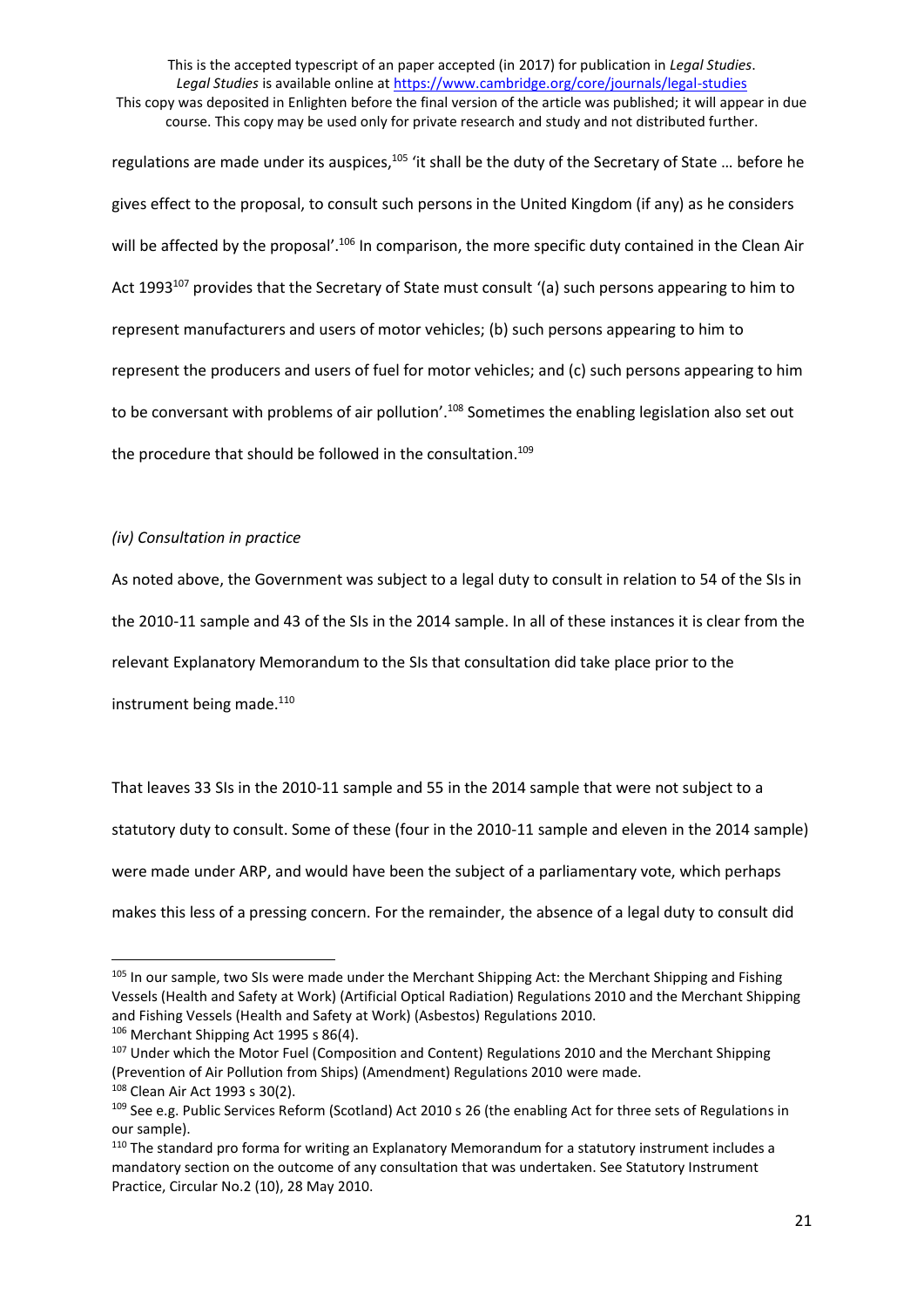not necessarily mean that there was no consultation process in practice – in fact for a sizeable number of the SIs concerned (ten of the 2010-11 sample and 27 of the 2014 sample) there was.<sup>111</sup>

This still left a number of SIs across the two samples that were made under NRP and were not consulted on while in draft. Most were regulations giving effect to decisions of the UN Security Council.<sup>112</sup> Aside from these, there were five instruments in the 2010-11 sample and three in the 2014 sample that were made under NRP and where no consultation on a draft order appears to have taken place.<sup>113</sup> For one there was an earlier consultation around the general policy principles.<sup>114</sup> For another the government made reference in its explanatory memorandum to the consultation that had taken place around the enabling Act.<sup>115</sup> For another the government reported that it had discussed the need for the legislation in the course of regular meetings it held with industry representatives and stated that the group supported the need for the Order in question.<sup>116</sup> For another the government reported that 'discussion' with representative stakeholder bodies had taken place.<sup>117</sup>

 $\overline{a}$ 

<sup>111</sup> See e.g. Explanatory Memorandum to the Ecodesign for Energy-Related Products Regulations 2010 at para 8; Explanatory Memorandum to the Electronic Money Regulations 2011 at para 8.

<sup>112</sup> See e.g. the Democratic People's Republic of Korea (Asset-Freezing) Regulations 2011; the Export Control (Russia, Crimea and Sevastopol Sanctions) Order 2014.

<sup>&</sup>lt;sup>113</sup> The Child Minding and Day Care (Disqualification) (Wales) Regulations 2010; the Protection of Vulnerable Groups (Scotland) Act 2007 (Consequential Provisions) Order 2010; the Sea Fishing (EU Recording and Reporting Requirements) (Scotland) Order 2010; the Sea Fishing (Restriction on Days at Sea) (Scotland) Order 2010; the Water Resources (Control of Pollution) (Silage, Slurry and Agricultural Fuel Oil) (Wales) Regulations 2010; the Sulphur Content of Liquid Fuels (Scotland) Regulations 2014; the Environmental Protection (Duty of Care) (Scotland) Regulations 2014; and the Childcare (Childminder Agencies) (Cancellation etc.) Regulations 2014.

<sup>&</sup>lt;sup>114</sup> See Explanatory Memorandum to the Protection of Vulnerable Groups (Scotland) Act 2007 (Consequential Provisions) Order 2010 at para 8.1.

<sup>115</sup> See Explanatory Memorandum to the Childcare (Childminder Agencies) (Cancellation etc.) Regulations 2014 at para 8.8.

<sup>&</sup>lt;sup>116</sup> Executive Note, The Sea Fishing (Restriction on Days at Sea) (Scotland) Order 2010 at para 4.

<sup>117</sup> Policy Note, The Plant Health (Forestry) (Phytophthora Ramorum Management Zone) (Scotland) Order 2014 at para 12.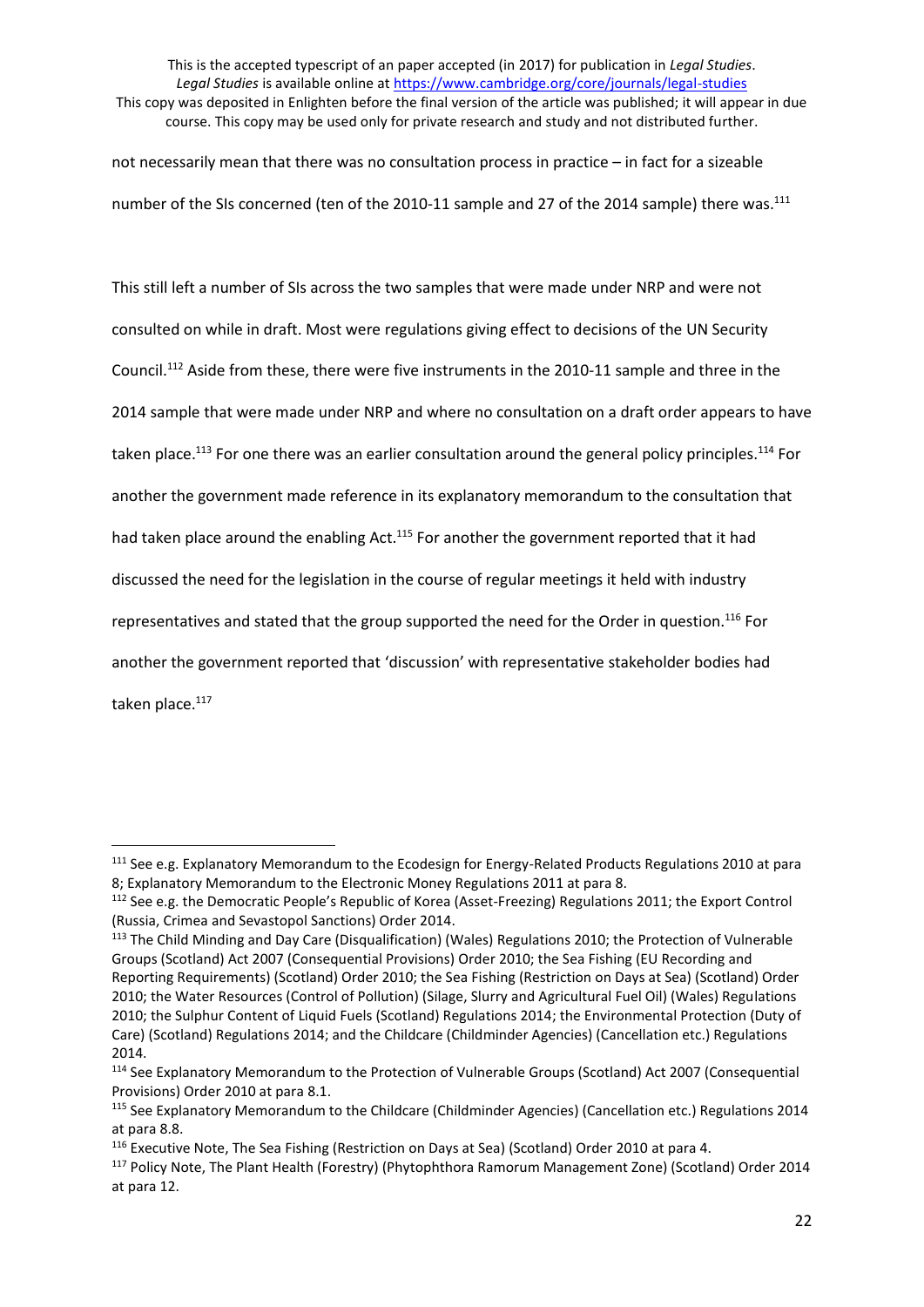This is the accepted typescript of an paper accepted (in 2017) for publication in *Legal Studies*. *Legal Studies* is available online at<https://www.cambridge.org/core/journals/legal-studies>

This copy was deposited in Enlighten before the final version of the article was published; it will appear in due course. This copy may be used only for private research and study and not distributed further.

As the JCSI has observed,<sup>118</sup> the fact that a consultation took place does not tell the whole story. As noted earlier,<sup>119</sup> the consultation might not reach those affected, consultees might not have the time or skills to respond and even if they do, this does not guarantee that any concerns will be given serious consideration. Some of the consultations in our sample were clearly extensive and led to changes to the draft regulations. One example is the Timeshare, Holiday Products, Resale and Exchange Contracts Regulations 2010, which created 14 offences, all subject to a maximum penalty of an unlimited fine.<sup>120</sup> A lengthy consultation document containing a draft of the proposed regulations was sent to individual companies and to trader and consumer groups who were felt by the government to have a particular interest in the legislation. It was also placed on the Department for Business, Innovation and Skills website and notices were put in the national and trade press.<sup>121</sup> A deadline of 12 weeks was set for responses<sup>122</sup> and 23 responses were received.<sup>123</sup> As a result, some changes were made to the draft Regulations.<sup>124</sup> including the abandonment of some of the proposed criminal offences.<sup>125</sup>

Not all of the SIs in our sample were subject to such an extensive consultation. Low response rates appeared to be a problem – the consultation over the Seal Products Regulations 2010, for example, attracted only six responses.<sup>126</sup> The consultation on the Products Containing Meat etc. Regulations

<sup>&</sup>lt;sup>118</sup> The JSCI's concerns over the quality of consultation over secondary legislation are discussed in the text accompanying nn 183-192 below.

<sup>&</sup>lt;sup>119</sup> See the text accompanying nn 94-95 above.

<sup>120</sup> Timeshare, Holiday Products, Resale and Exchange Contracts Regulations 2010, s 27.

<sup>121</sup> Department for Business Innovation and Skills, *Implementation of EU Directive 2008/122/EC on Timeshare, Long-Term Holiday Products, Resale and Exchange Contracts: Government Response to Consultation and Final Impact Assessment* (2010) at para 2.

<sup>122</sup> Department for Business Innovation and Skills, *Consultation on Implementation of EU Directive 2008/122/EC on Timeshare, Long-Term Holiday Products, Resale and Exchange Contracts* (2010) at 7. 123 Government Response, above n 121, at para 9.

<sup>124</sup> Ibid, at paras 39, 101, 107.

<sup>125</sup> Ibid, at paras 404-432.

<sup>126</sup> Explanatory Memorandum to the Seal Products Regulations 2010 at para 8. The EM does not state whether these responses came from individuals or from representative bodies – if the latter, then the figure is perhaps of less concern.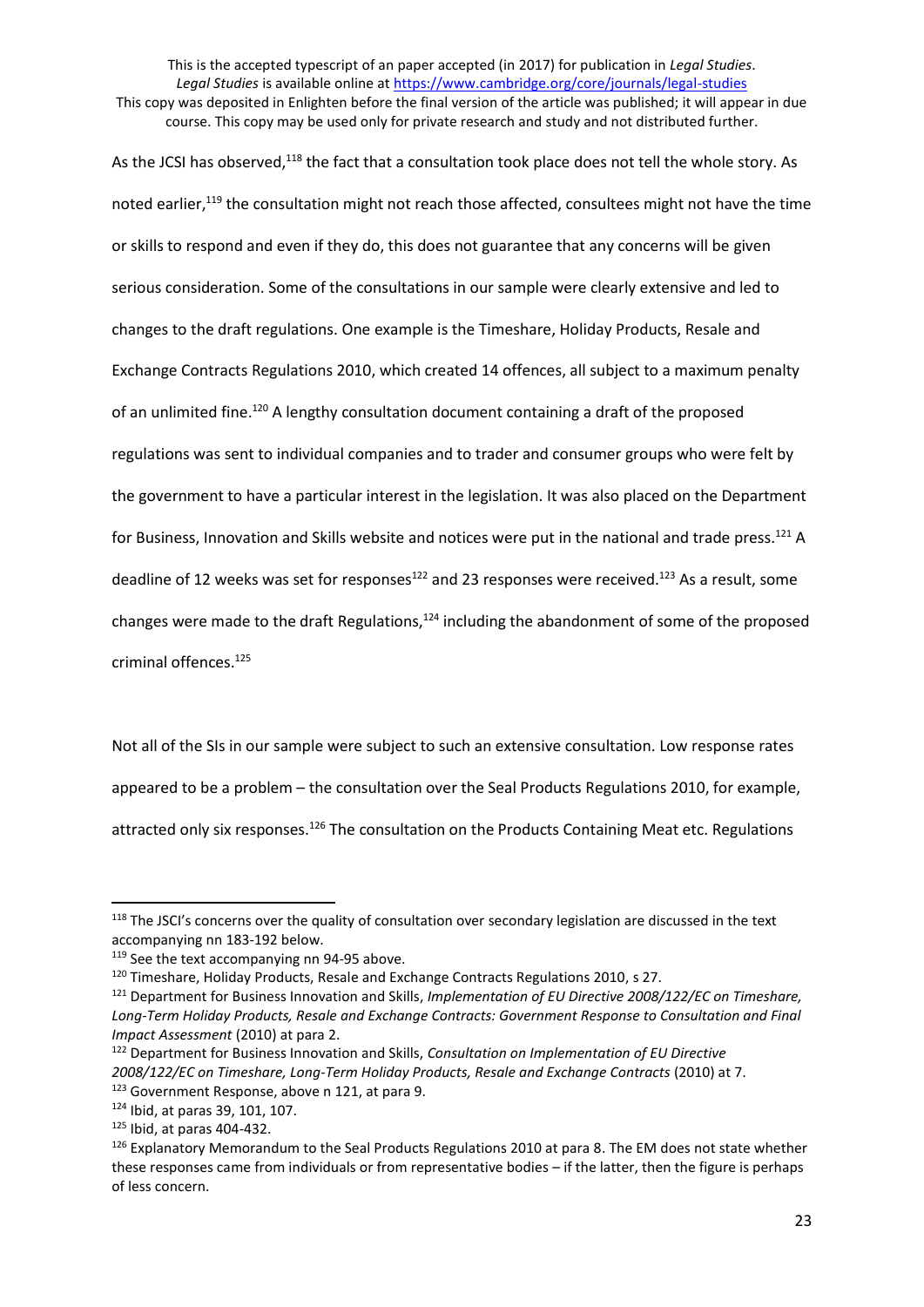This is the accepted typescript of an paper accepted (in 2017) for publication in *Legal Studies*. *Legal Studies* is available online at<https://www.cambridge.org/core/journals/legal-studies> This copy was deposited in Enlighten before the final version of the article was published; it will appear in due course. This copy may be used only for private research and study and not distributed further. (Northern Ireland) 2014 attracted none at all.<sup>127</sup> This may, of course, indicate that those affected by the instrument in question were happy with the proposed legislation,<sup>128</sup> but it may equally mean that the consultation did not reach its target audience or that consultees were unable to respond.

The Government's account of the consultation process was also very sparse at times, meaning that it was difficult to assess the degree of support for particular proposals or whether any negative responses had been considered and responded to.<sup>129</sup>

# *(v) What does all this tell us about democratic legitimacy?*

In assessing the democratic legitimacy of the criminal offences in our sample, it should perhaps be said that legitimacy 'is not an all or nothing affair',<sup>130</sup> but rather a matter of degree.<sup>131</sup> With this in mind, the 21 SIs that were made under ARP are the least problematic in legitimacy terms, as they were subject to a parliamentary vote.<sup>132</sup> Those made under NRP are more problematic. There was some parliamentary control in that for at least some of them Parliament set out maximum penalties for the offences concerned (although, as discussed above, this did not always happen and even where it did the maximum penalty concerned was still a substantial term of imprisonment). A more productive route for finding democratic legitimacy here may, however, be through participatory legitimacy. Almost all of the instruments made under NRP did involve some degree of consultation with affected interests. Questions remain, however, over the degree of legitimacy this bestowed, as

<sup>127</sup> Explanatory Memorandum to the Products Containing Meat etc. Regulations (Northern Ireland) 2014, at para 8.1.

<sup>&</sup>lt;sup>128</sup> The consultation accompanying the Brucellosis (Scotland) Amendment Order 2014 attracted 'very limited feedback', which the Scottish Government took 'to signify that the consensus is acceptance of the proposal' (Policy Note, The Brucellosis (Scotland) Amendment Order 2014, at para 7).

 $129$  It is common for the documentation accompanying the instrument to state simply that there was 'broad support' for the measures in question. See e.g. Policy Note, The Sea Fish (Prohibited Methods of Fishing) (Firth of Clyde) Order 2014 at para 5.

<sup>130</sup> Beetham and Lord, above n 87, at 9.

<sup>131</sup> Sadurski, above n 85, at 390.

 $132$  Issues surrounding scrutiny and the quality of the resulting legislation, discussed in the next section, remain.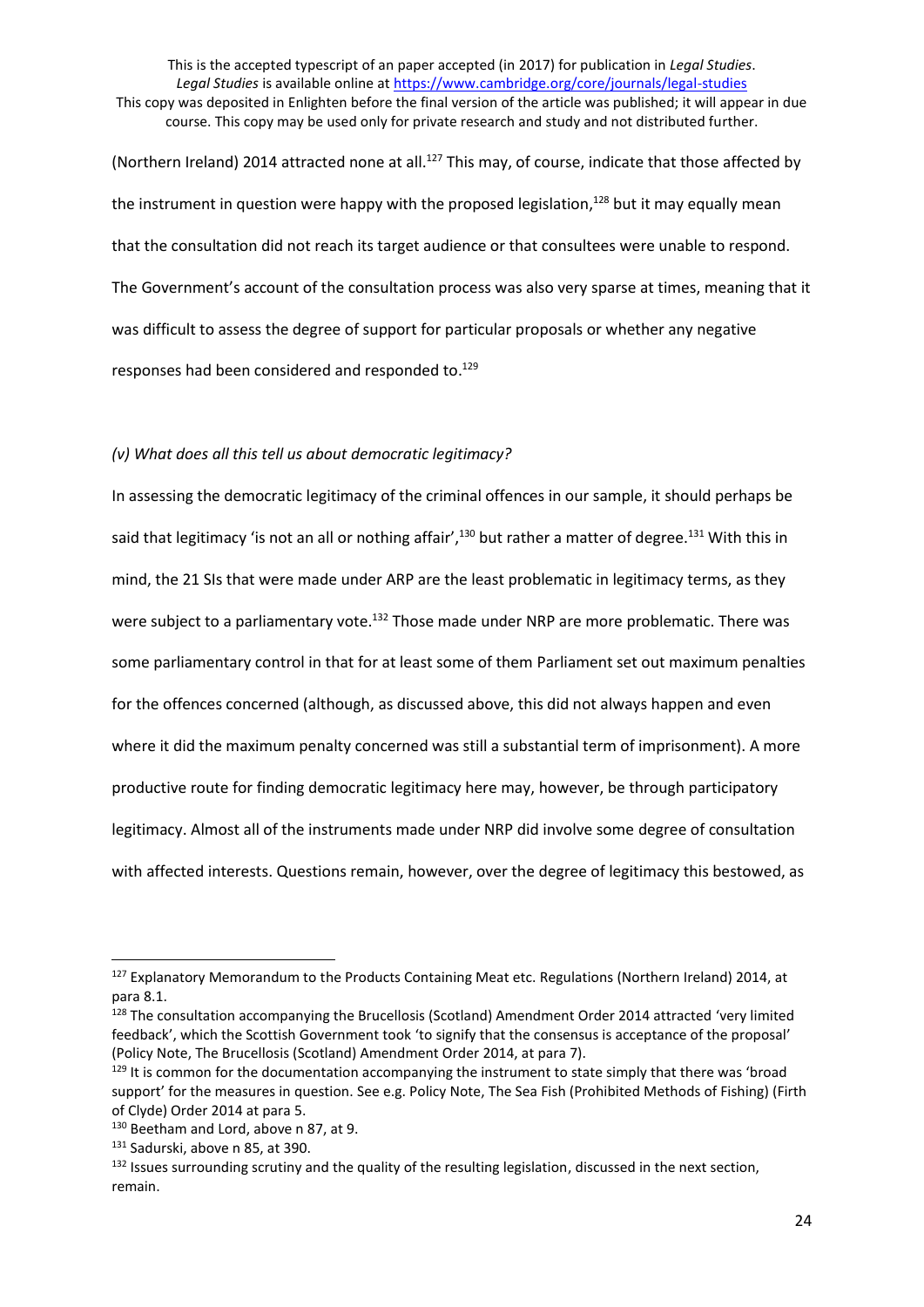the mere fact that a consultation took place does not necessarily mean that there was an opportunity for genuine participation by those affected.<sup>133</sup>

# **5. THE ISSUE OF SCRUTINY**

Setting aside the question of democratic legitimacy, a further issue is whether statutory instruments containing criminal offences receive adequate scrutiny, especially when made by NRP. The two issues are not unrelated – the process of scrutiny is one that might be undertaken either by MPs, as democratic representatives, or by affected interest groups, via the process of consultation. Legislative scrutiny is an important part of the law making process in any context but where the legislation in question is creating criminal offences, it is of heightened significance. Criminal liability is 'the strongest formal censure that society can inflict'.<sup>134</sup> As we have noted,<sup>135</sup> quite aside from any deprivation of liberty (or other penalty) that may result, the collateral impact that a criminal conviction can have on the life of an individual or the reputation of a corporation can be farreaching. This is one reason why criminal liability should be imposed only where the law conforms to certain principles. In the present context, we focus on two principles in particular.<sup>136</sup> The first is the principle of accessibility and fair notice, which dictates that it is clear in advance to those targeted by a provision exactly what conduct is criminal.<sup>137</sup> This is especially important, given that the defence of ignorance of the law is so restrictive as to be almost non-existent.<sup>138</sup> The second is the principle of

<sup>133</sup> Page, above n 33, at 154.

<sup>134</sup> A Ashworth and J Horder *Principles of Criminal Law* (Oxford: Oxford University Press, 7th edn, 2013) at 1.

<sup>&</sup>lt;sup>135</sup> See the text accompanying nn 26-29 above.

 $136$  We do not suggest that these are the only relevant principles in this context – they are simply two concerns that are particularly pertinent in our sample of offences.

<sup>&</sup>lt;sup>137</sup> A Ashworth 'Ignorance of the criminal law, and duties to avoid it' (2011) 74 MLR 1 at 4. As Ashworth explains (at 20-23), the State's obligation to make the criminal law accessible to citizens may require the production of simplified versions of legislative texts and the implementation of a communication strategy to ensure that those subject to the law can be expected to be aware of it. Space precludes a further discussion of these points here, but government guidance is clearly an important component of the state meeting its obligations in respect of accessibility and fair notice.

 $138$  On the particular problem posed by secondary legislation in this context, see the comments of Toulson LJ in *Chambers* [2008] EWCA Crim 2467 at [64] (discussed in Chalmers and Leverick, above n 7, at 559-560). On the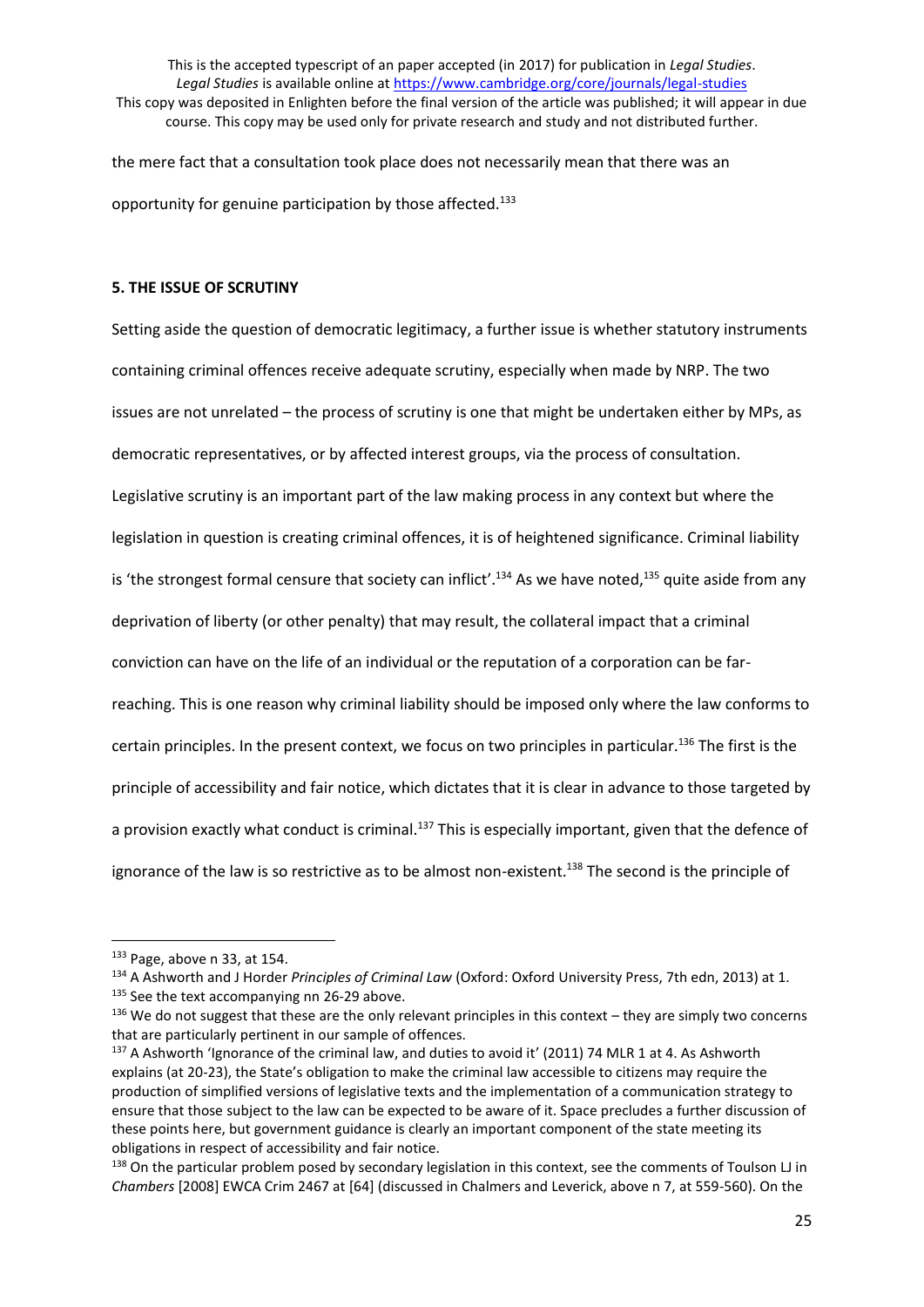proportionality of sentence – the requirement that the penalty on conviction should be proportionate to the seriousness of the breach concerned.<sup>139</sup>

In terms of these two principles, there were many instruments in our sample that performed well. It is certainly not the case that all SIs that create criminal offences are poorly drafted or contain disproportionate maximum penalties. There were, however, a number that left a lot to be desired in one or both of these respects. One example is the Water Environment (Controlled Activities) (Scotland) Regulations 2011 (the Water Regulations), created under section 20(1) of the Water Environment and Water Services (Scotland) Act 2003 (the Water Act). These Regulations create 130 criminal offences all subject to a maximum penalty of five years' imprisonment (or an unlimited fine).<sup>140</sup> The Water Regulations perform well in terms of accessibility. For the most part, they explain in great detail exactly what must be done if criminal liability is to be avoided.<sup>141</sup> They perform less well in terms of proportionality. Section 44(2) provides that a person convicted on indictment of any of the 130 offences contained in the Regulations is liable to a maximum penalty of five years' imprisonment.<sup>142</sup> Some of the offences are clearly extremely serious and a maximum penalty of this magnitude is not inappropriate. So, for example, one of the prohibited activities is the discharge of water from a surface water drainage system that contains trade effluent or sewage or that otherwise results in the pollution of the water environment.<sup>143</sup> In other instances, however, it is less clear that proportionate penalties are being applied. The Regulations also prohibit, for example, the

defence of ignorance of law, see Ormerod and Laird, above n 3, at 380-382; J Chalmers and F Leverick *Criminal Defences and Pleas in Bar of Trial* (Edinburgh: W. Green/SULI, 2006) chapter 13.

<sup>139</sup> Ashworth and Horder, above n 134, at 19.

<sup>&</sup>lt;sup>140</sup> Unlike some of the instruments in our sample, they are, at the time of writing, still in force.

<sup>&</sup>lt;sup>141</sup> See especially Sch 3 which sets out extremely detailed technical rules governing water related activity. <sup>142</sup> As discussed earlier, the Act provides that criminal offences could be made in secondary legislation with a

maximum penalty of five years' imprisonment. This was used as a blanket penalty for all the criminal offences created here.

<sup>143</sup> Sch 3 s 10.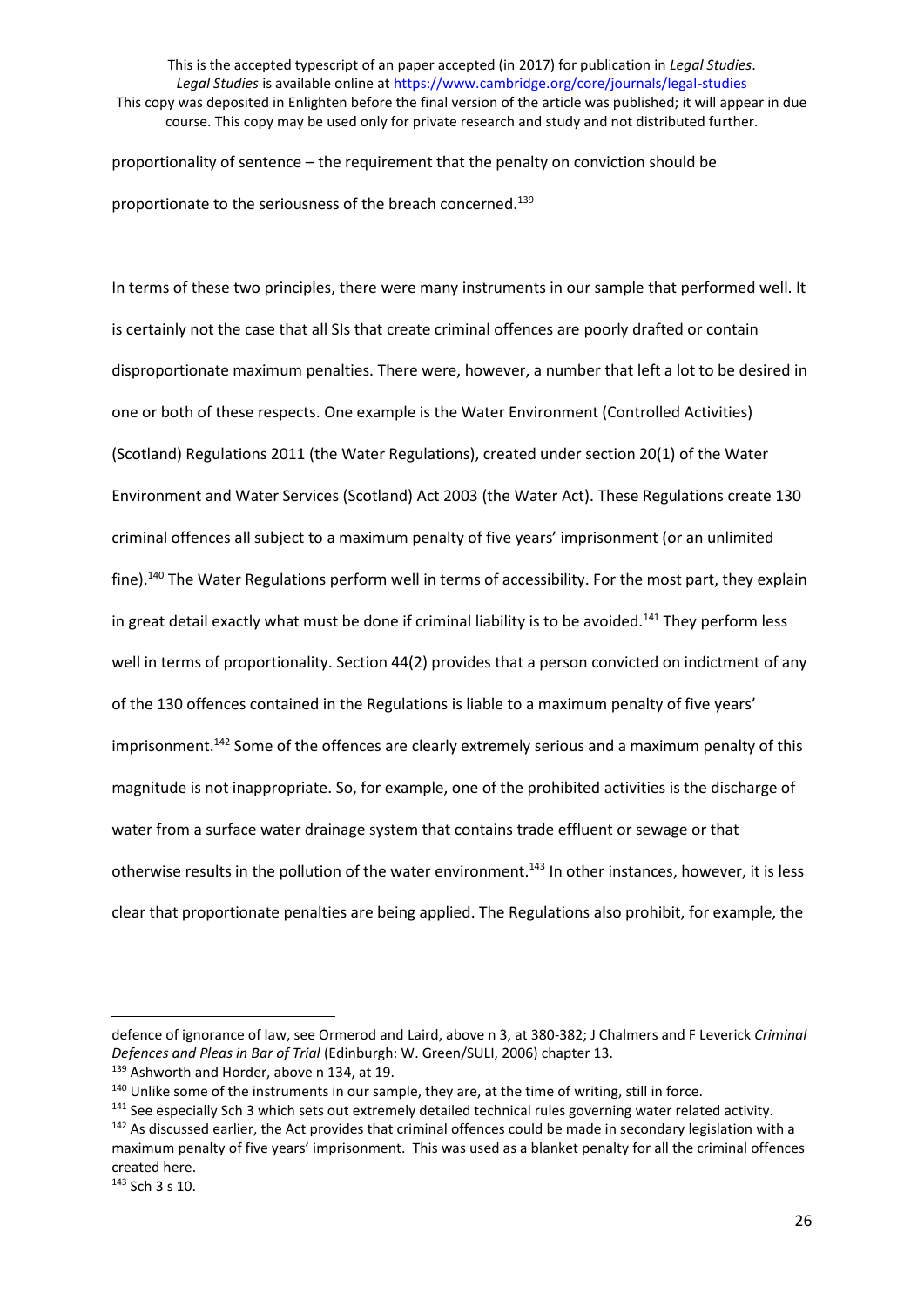operation of a weir that impedes the free passage of salmon or sea trout<sup>144</sup> and the placing of a boulder in a river that has a length, breadth or height greater than 10% of the channel width.<sup>145</sup> It is not immediately apparent that these offences are of the same magnitude as the direct discharge of sewage into the water environment. The Water Regulations also contain a number of offences of failure to provide information to officials, all of which are strict liability,<sup>146</sup> and all of which are also potentially subject to the five year maximum penalty. Bear in mind here that the Law Commission, in *Criminal Liability in Regulatory Contexts*, recommended that a failure to provide information or other assistance should not be a criminal offence *at all* unless it was intentional or reckless. <sup>147</sup> The approach taken in the Water Regulations is despite their being made under ARP and subject to consultation whilst in draft. 148

Another example is the Materials and Articles in Contact with Food (England) Regulations 2010 (the Contact with Food Regulations), which created 26 offences using the power contained in the Food Safety Act 1990.<sup>149</sup> The Regulations were made under NRP but were consulted on while in draft.<sup>150</sup> In terms of the accessibility of the provision, the Regulations are far from ideal. The offence creating provisions are contained in a number of different sections of the legislation. Section 13 deems breaches of the duties set out in sections 8, 10 and 11 to be a criminal offence. Sections 8 is relatively straightforward.<sup>151</sup> Section 10, however, provides that 'no person may manufacture any regenerated cellulose film intended to come into contact with food using any substance or group of substances other than the substances named or described in Annex II'. Section 10(2) states that

 $144$  Sch 3 s 1.

<sup>145</sup> Sch 3 s 14.

<sup>146</sup> Which is not to say that a *mens rea* requirement would not be read in by the courts.

<sup>147</sup> Law Commission, above n 1, at para 4.81.

<sup>148</sup> As required under Sch 2 of the Water Act.

 $149$  Under ss 16(2) and 17(1) and (2).

<sup>&</sup>lt;sup>150</sup> See the Explanatory Memorandum to the Materials and Articles in Contact with Food (England) Regulations 2010 at para 8.3.

 $151$  And is highly specific in terms of the behaviour it prohibits: see e.g. s 8(1).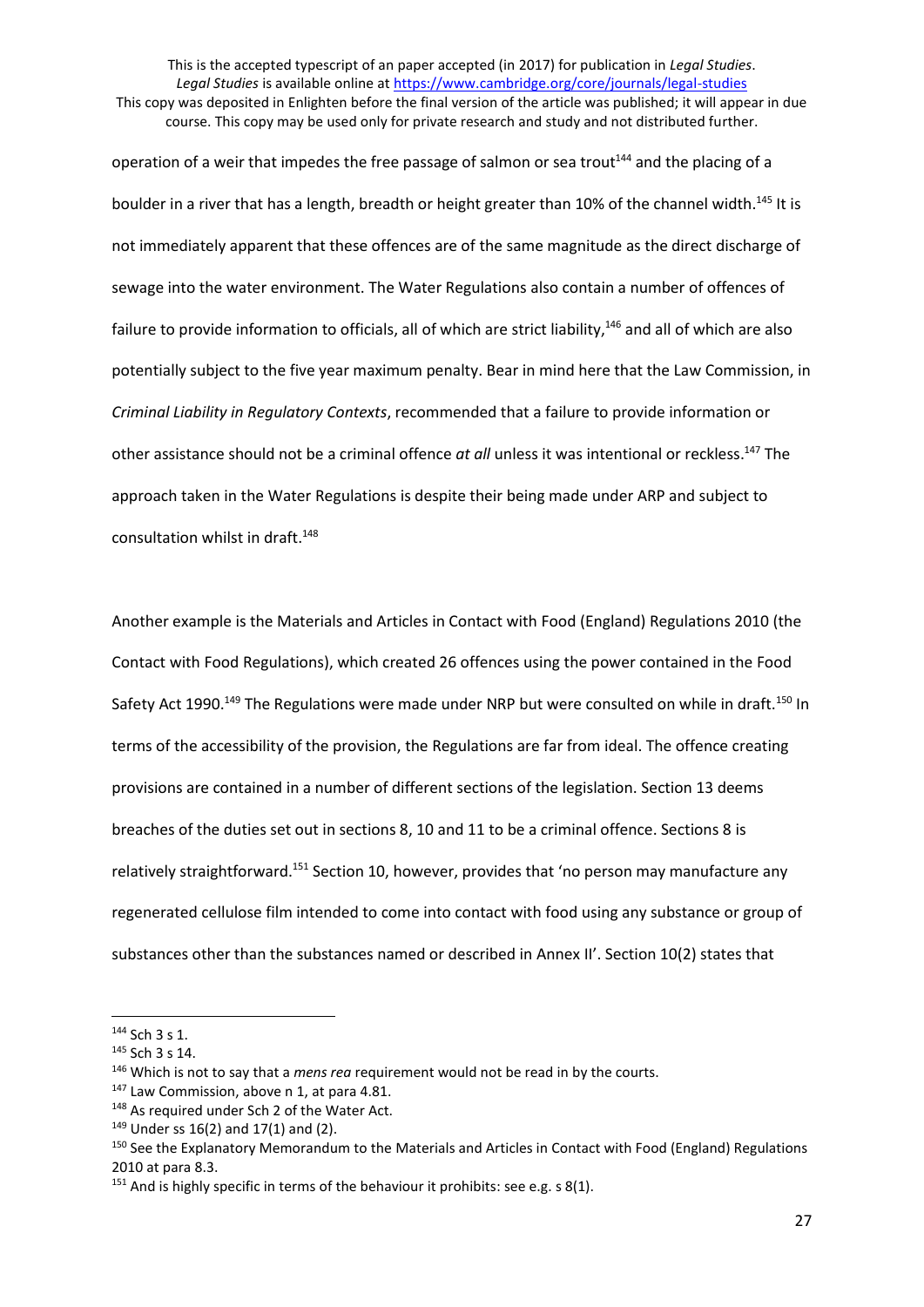'Annex II' is a reference to 'Annex II to Directive 2007/42/EC', thus requiring the reader to cross-refer to a European Directive. Section 10(4) prohibits the manufacture of any coating to film using any substance other than one listed in Annex II, III or IV to another Directive (this time Directive 2002/72/EC) except where such manufacture complies with the 'requirements, restrictions and specifications contained in those Annexes and in the 2009 Regulations'. The reader then has to move to the interpretation section of the Contact with Food Regulations to discover that 'the 2009 Regulations' means the Plastic Materials and Articles in Contact with Food (England) Regulations 2009. Section 11 also contains provisions that cross-refer to Directive 2002/72/EC and the 2009 Regulations.

Sections 4, 5 and 6 contain entirely separate offence provisions. Section 4 provides that breach of certain specified provisions of another EU Regulation (Regulation 1935/2004) is an offence. Regulation 1935/2004 spans 13 pages of small font type and itself cross-refers to two further European Directives (Directive 89/107/EEC and Directive 2000/13/EC). Section 5 provides that breach of another EU Regulation (Regulation 2023/2006) is an offence, as does section 6 (Regulation 450/2009). Regulation 450/2009 makes a number of references to 'the Community list' which, it is stated in the preamble, is 'a list of authorised substances that may be used in active and intelligent components' but there is no indication of where this list might be found.

In terms of the applicable penalties, the Contact with Food Regulations look, on the face of it, like a more considered set of provisions, in that the drafters have separated out different offences as meriting maximum penalties of different magnitude. So section 13(1)(b) provides that intentionally obstructing or failing to provide assistance or information to a person acting in the execution of the Regulations is an offence and section 13(2)(b) demarcates this as a less serious offence than breaches of the substantive duties, with a maximum penalty of three months' imprisonment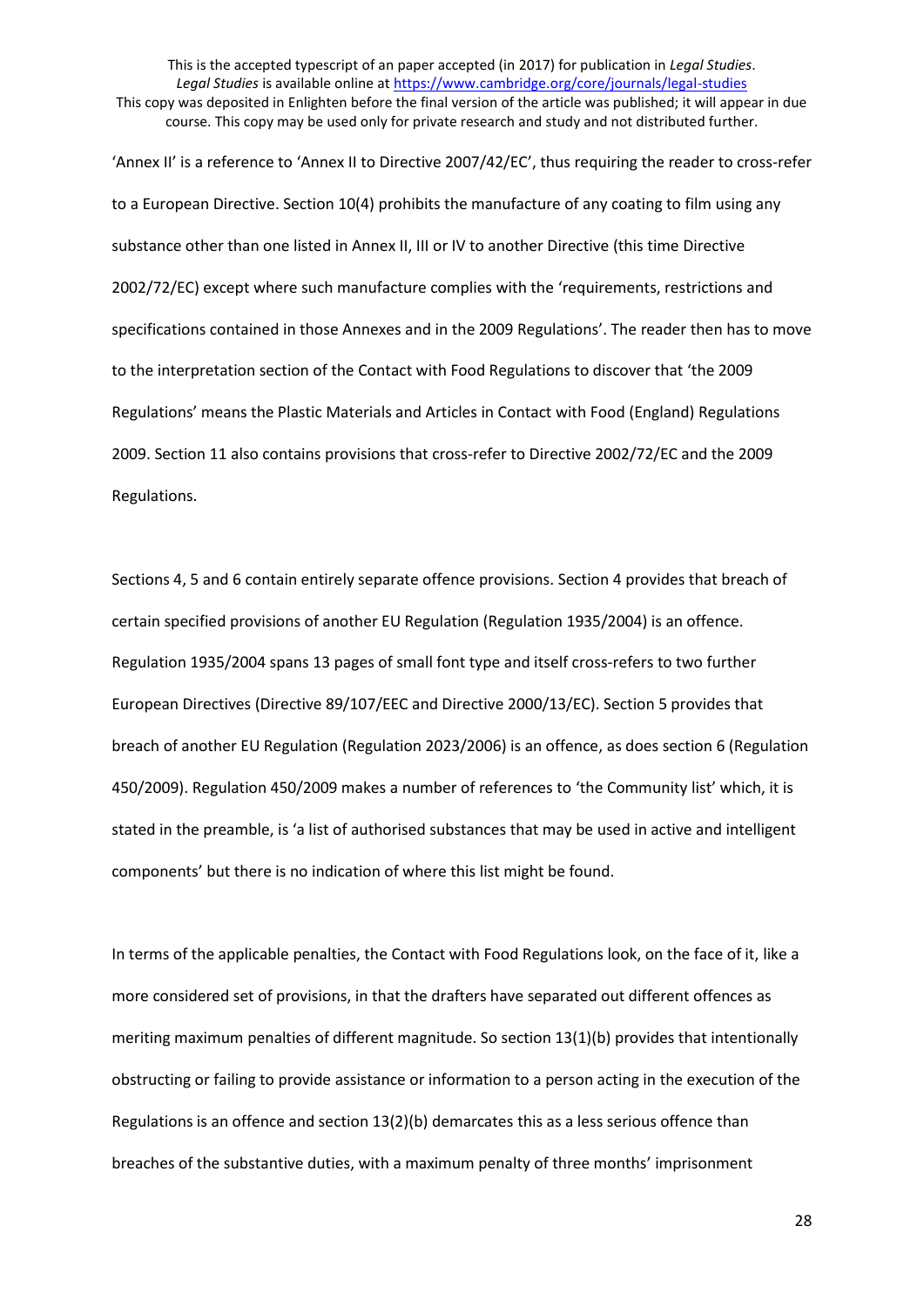This is the accepted typescript of an paper accepted (in 2017) for publication in *Legal Studies*. *Legal Studies* is available online at<https://www.cambridge.org/core/journals/legal-studies> This copy was deposited in Enlighten before the final version of the article was published; it will appear in due

course. This copy may be used only for private research and study and not distributed further.

(compared to two years). No such distinction is made, however, in relation to the EU legislation referred to in the Contact with Food Regulations, breach of which is also an offence, despite the fact that it contains duties of assistance and information provision similar to those in section 13(1)(b). So, for example, Article 12 of Regulation 450/2009 provides that 'appropriate documentation to demonstrate that the active and intelligent materials and articles and the components intended for the manufacturing of those materials and articles comply with the requirements of this Regulation shall be made available by the business operator to the national competent authorities on request'. Under section 6 of the 2010 Regulations, breach of this article is an offence subject to a maximum penalty of two years' imprisonment. Similar information provision duties are contained in other parts of Regulation 450/2009<sup>152</sup> and in the other EU legislation<sup>153</sup> to which the 2010 Regulations refer and these too attract a maximum penalty of two years' imprisonment.

A further example is the Animal By-Products (Enforcement) (England) Regulations 2011 (the By-Products Regulations). These were made under powers contained in the Agriculture Act 1970<sup>154</sup> and the European Communities Act 1972 and created 36 criminal offences. While they were made under NRP, they were the subject of a consultation while in draft.<sup>155</sup> To discover precisely what activity is a criminal offence, it is necessary to start at section 17(1), which provides that 'a person who fails to comply with an animal by-product requirement commits an offence'. Section 17(2) states that 'animal by-product requirement' means 'any requirement in Column 2 of Schedule 1 to the By-Products Regulations as read with the provisions in Column 3 to that Schedule'. Columns 2 and 3 in Schedule 1 do not themselves shed any light on the nature of the prohibited conduct. Instead they

<sup>&</sup>lt;sup>152</sup> See e.g. Article 12(1).

<sup>153</sup> See e.g. Regulation 2023/2006 articles 6(2), 7(1) and 7(2); Regulation 1935/2004 articles 11(5), 16(1) and 17(2).

<sup>154</sup> Section 84.

<sup>&</sup>lt;sup>155</sup> Explanatory Memorandum to the Animal By-Products (Enforcement) (England) Regulations 2011 at para 8.1.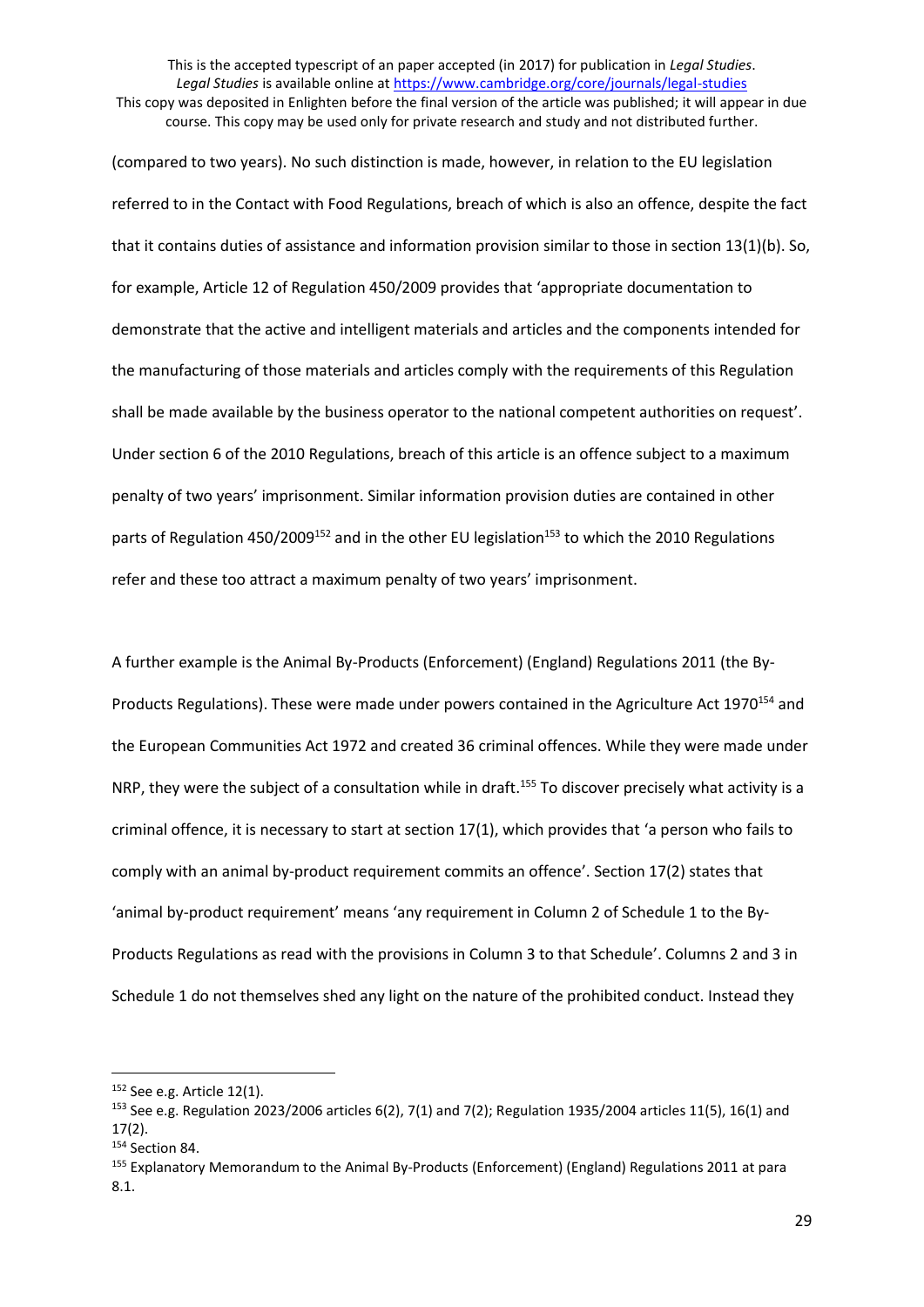This is the accepted typescript of an paper accepted (in 2017) for publication in *Legal Studies*. *Legal Studies* is available online at<https://www.cambridge.org/core/journals/legal-studies>

This copy was deposited in Enlighten before the final version of the article was published; it will appear in due course. This copy may be used only for private research and study and not distributed further.

list 23 articles of 'the EU Control Regulation' each of which should be read with various provisions of 'the EU Implementing Regulation'. It is then necessary to turn to the interpretation section of the By-Products Regulations (section 2) to discover that the EU Control Regulation means Regulation EC No.1069/2009 and that the EU Implementing Regulation means Commission Regulation EU No.142/2011. To discover what conduct is actually prohibited, it is necessary to seek out both items of European legislation. The EU Control Regulation contains 33 pages of small font type and some of the offence creating Articles themselves cross-refer to other European legislation. <sup>156</sup> In terms of proportionality, the By-Products Regulations are also problematic. Section 20 provides for a blanket maximum penalty upon conviction on indictment of two years' imprisonment. This applies to substantive breaches of the Regulations just as it does to offences of failing to provide information or assistance.<sup>157</sup>

It should be stressed again that not all of the SIs we examined performed poorly in terms of clarity and proportionality in sentencing.<sup>158</sup> Those discussed above, however, were not the only instruments that were problematic in these terms. They were selected for discussion because they all carry heavy maximum penalties, but there were numerous examples of instruments with less severe penalties that were equally problematic.<sup>159</sup> These problems existed despite the presence of the SI Committees and despite the instruments concerned being the subject of consultation exercises.

<sup>156</sup> See e.g. Article 6, which refers to 'Annex 1 to Directive 92/119/EEC'; Article 24, which refers to 'Regulation EC No.183/2005'.

<sup>&</sup>lt;sup>157</sup> There are specific offences of failing to provide information etc. in s 18 but some of the EU legislation also contains duties to provide information, breach of which is an offence with a maximum penalty of two years' imprisonment under the By-Products Regulations.

<sup>&</sup>lt;sup>158</sup> Nor do we mean to suggest that primary legislation, which falls outside the scope of this paper, avoids these difficulties, as we note below.

<sup>159</sup> See e.g. the Merchant Shipping (International Safety Management (ISM) Code) Regulations 2014 (where discovering the precise conduct that is criminalised involves a labyrinthine trawl through a lengthy EU Regulation and a search for the ISM Code adopted by the International Maritime Organisation in 1993) and the Salmon Netting Regulations (Northern Ireland) 2014 (which prohibits the use of various methods to fish for salmon, but nowhere in the Regulations does it mention that using these methods is a criminal offence).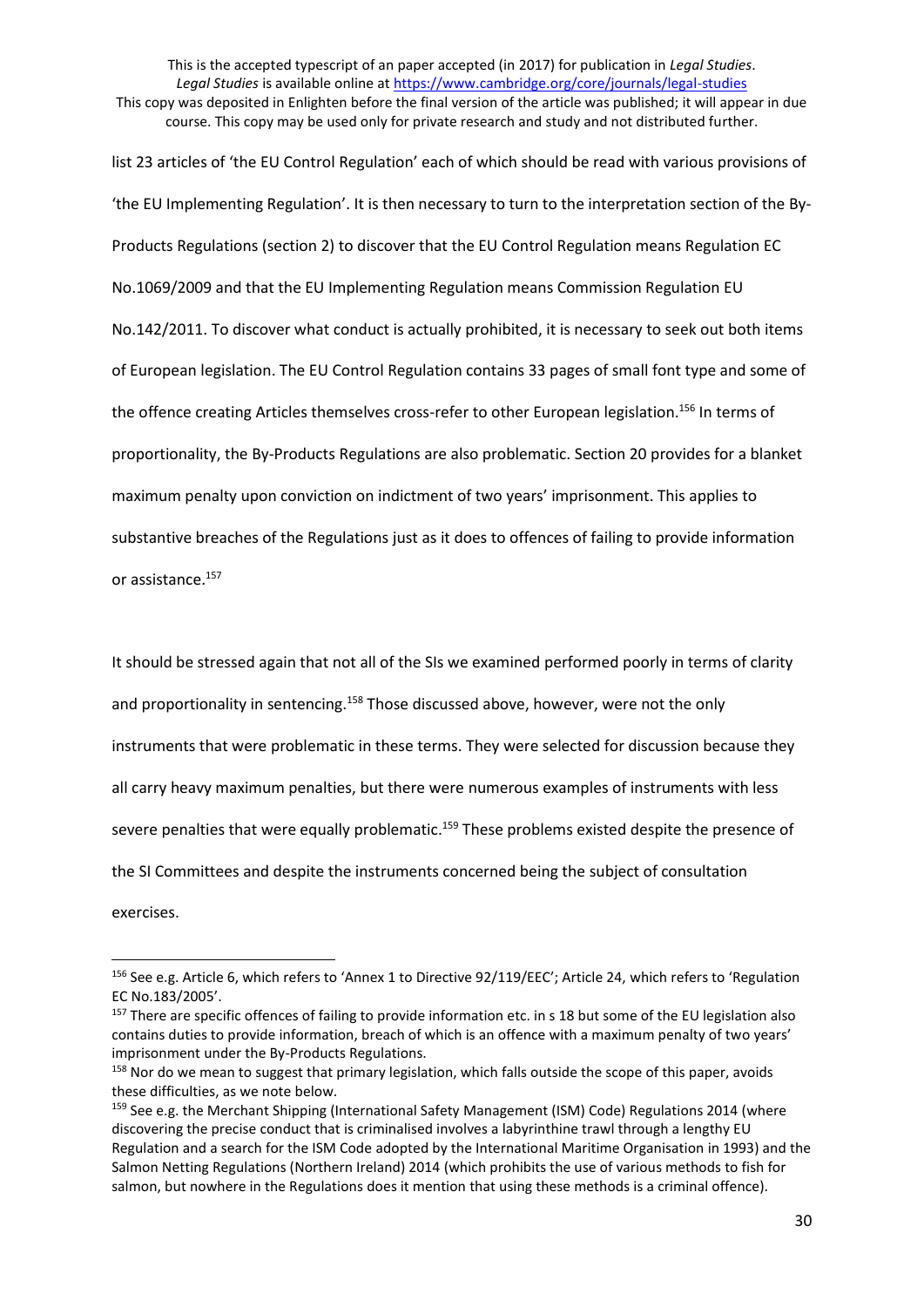#### **6. OPTIONS FOR CHANGE**

Thus far, we have demonstrated that substantial numbers of criminal offences, often with heavy maximum penalties, are created in the UK in delegated legislation. This is potentially problematic both in terms of the democratic legitimacy of the criminal law thus created and in terms of its clarity and proportionality. With respect to the former, such legitimacy might be bestowed by parliamentary vote (as in the case under ARP procedure) or by direct participation in the legislative process via consultation. The majority of the SIs we looked at were either made under ARP or were subject to a consultation process (although there were a small minority of instruments where neither of these was the case). That said, it was not always obvious that the consultation process was particularly thorough or well documentedand if this is to be the basis upon which democratic legitimacy is bestowed, it leaves something to be desired. With respect to the content of the legislation, while many of the criminal offences defined in the SIs in our sample were very well drafted, there were a number of examples where criminal offences were confusingly defined, where apparently disproportionate maximum penalties were attached to some offences, or even where it was difficult to establish without very careful reading of the provisions exactly what conduct had been criminalised.

If these issues are to be addressed, there are a number of different ways forward, which could be deployed as alternatives or in combination. Each is discussed in turn.

#### **(a) Limiting delegation**

One possibility is to prevent the power to create criminal offences being delegated at all and require all criminal offences to be contained in primary legislation, and voted on by Parliament, as was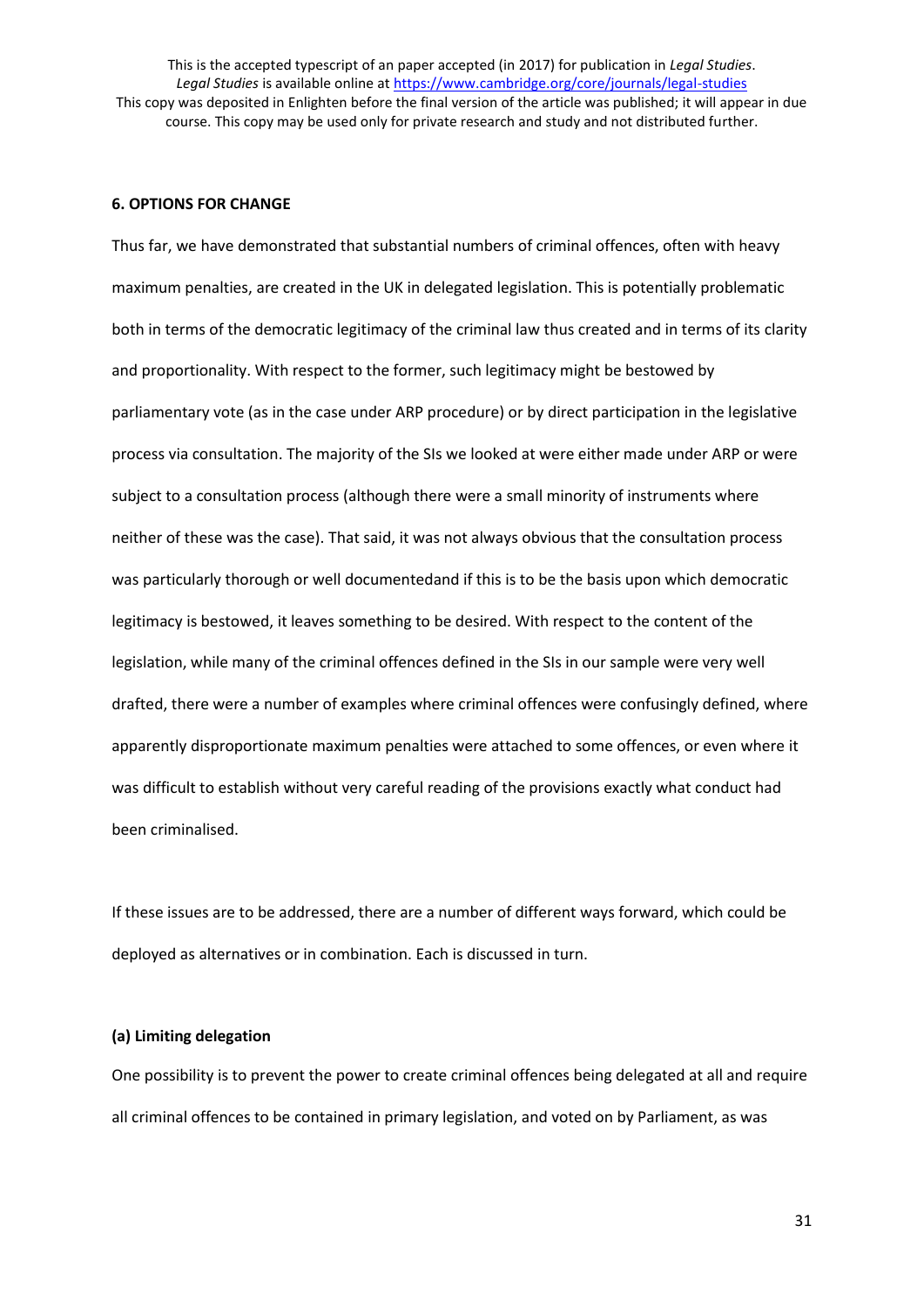This is the accepted typescript of an paper accepted (in 2017) for publication in *Legal Studies*. *Legal Studies* is available online at<https://www.cambridge.org/core/journals/legal-studies> This copy was deposited in Enlighten before the final version of the article was published; it will appear in due

course. This copy may be used only for private research and study and not distributed further.

proposed by the Law Commission in *Criminal Offences in Regulatory Contexts*. <sup>160</sup> This would address any concerns that direct consultation is an inadequate method of securing democratic legitimacy, either in theory or in practice. It would also improve the degree of scrutiny that the legislation receives, with the result that problems with clarity or proportionality of penalty are more likely to be identified prior to the legislation coming into force. That is not to say, of course, that primary legislation is always of high quality.<sup>161</sup> Although difficulties of clarity are often exacerbated by the relatively technical matter of secondary legislation, there are plenty of examples of primary legislation containing criminal law provisions that leave much to be desired in terms of the quality of their drafting.<sup>162</sup> The scrutiny that primary legislation receives compared to delegated legislation<sup>163</sup> means, however, that problematic issues are far more likely to be identified and addressed in the former than the latter.

The Law Commission's proposal attracted some support in consultation responses<sup>164</sup> but it was also pointed out that this would be wholly impractical as there would be insufficient parliamentary time to pass all the legislation that creates criminal offences.<sup>165</sup> The Law Commission's recommendation does need to be considered in the context of its other proposals, including the increased use of civil penalties to replace relatively minor criminal offences,<sup>166</sup> so the problem of parliamentary time

 $160$  Law Commission, above n 1, at paras 1.49, 3.157.

<sup>&</sup>lt;sup>161</sup> We have previously criticised the clarity of primary legislation in this context: see Chalmers and Leverick, above n 7, at 549-550.

<sup>&</sup>lt;sup>162</sup> See e.g. s 1 of the Offensive Behaviour at Football and Threatening Communications (Scotland) Act 2012, discussed in J Chalmers and F Leverick *The Criminal Law of Scotland, Volume II* (Edinburgh: W. Green/SULI, 4th edn, 2016) at paras 49.16-49.17; s 46 of the Serious Crime Act 2007, discussed in Ormerod and Laird, above n 3, at 542-547.

<sup>&</sup>lt;sup>163</sup> See section 3 above.

<sup>164</sup> Law Commission *Criminal Liability in Regulatory Contexts: Responses* (2010) at e.g. paras 1.784 (Criminal Sub-Committee of the Council of HM Circuit Judges); 1.794 (The Law Society); and 1.804 (the Magistrates Association).

<sup>&</sup>lt;sup>165</sup> See e.g. the responses from the Food Standards Agency (para 1.785) and the Criminal Bar Association and Bar Council (para 1.825).

<sup>166</sup> See Law Commission, above n 1, at para 4.7.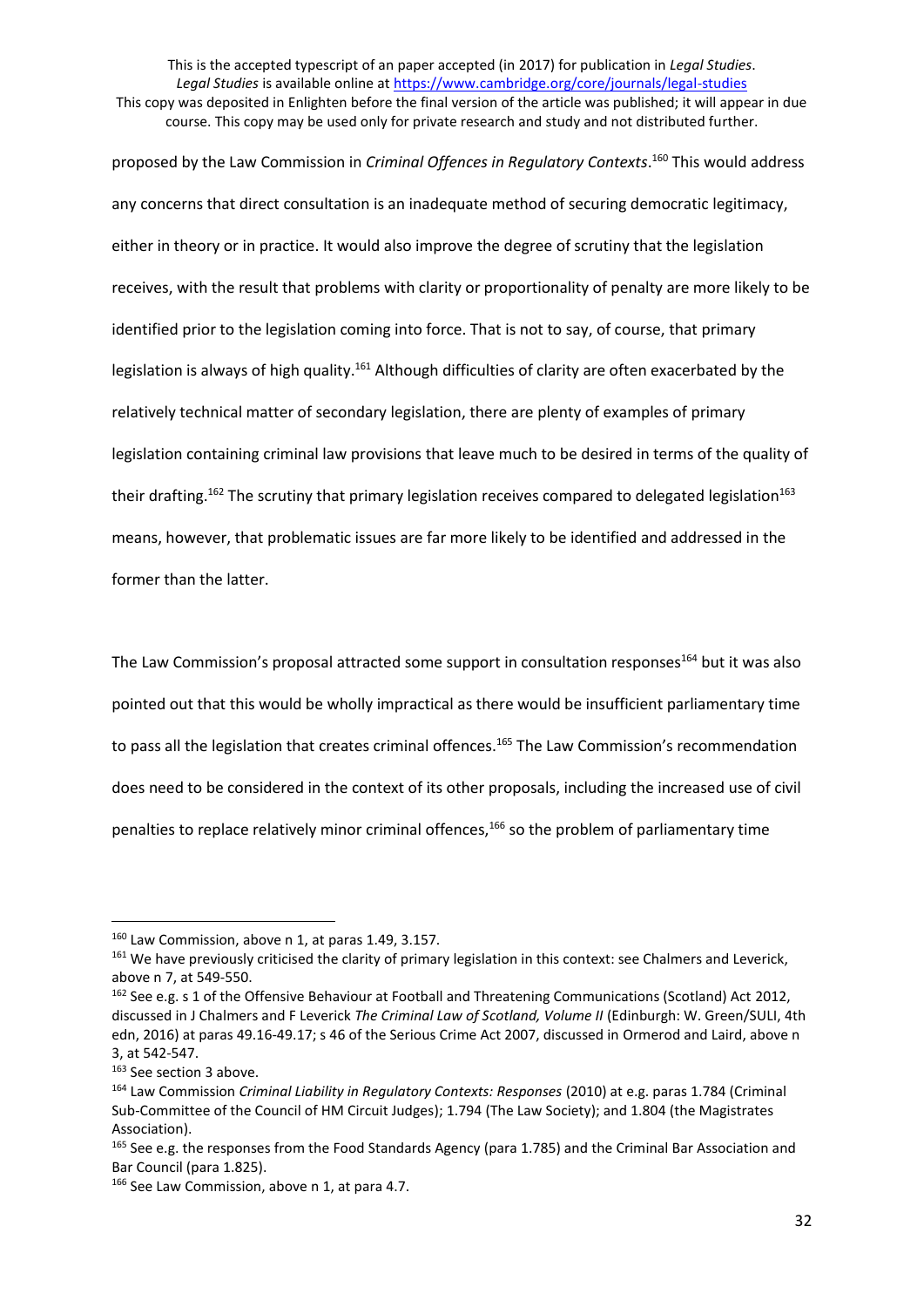This is the accepted typescript of an paper accepted (in 2017) for publication in *Legal Studies*. *Legal Studies* is available online at<https://www.cambridge.org/core/journals/legal-studies> This copy was deposited in Enlighten before the final version of the article was published; it will appear in due course. This copy may be used only for private research and study and not distributed further. might not be insurmountable. Given the sheer number of offence creating SIs in our sample,<sup>167</sup>

however, it would require a radical – and not uncontroversial<sup>168</sup> – shift to the use of civil penalties in place of criminal offences to even begin to be feasible.

A less radical option would be to stipulate that the power to create serious criminal offences cannot be delegated, leaving the possibility that relatively minor offences could still be created in secondary legislation.<sup>169</sup> This is precisely the system that exists in France, where there is a constitutional principle that the power to create serious offences cannot be delegated.<sup>170</sup> A similar principle exists in Germany.<sup>171</sup> One difficulty in the UK context would be how to determine what is a serious offence. In France this is straightforward, given the three tier classification of offences into crimes, délits and contraventions.<sup>172</sup> It is only contraventions (which cannot be punished by imprisonment<sup>173</sup>) that can be made in secondary legislation – crimes and délits must be created in primary legislation.<sup>174</sup>

In none of the UK jurisdictions does a formal system for classifying the seriousness of offences exist, but a line could be drawn on the basis of the magnitude of the penalty concerned. So it would be possible, for example, to mandate that all imprisonable offences be created in primary legislation or that all offences with a penalty of more than one or two years' imprisonment must be made in

 $\overline{a}$ 

<sup>&</sup>lt;sup>167</sup> There were 98 in the 2014 sample (excluding instruments of local applications and Privy Council Orders in Council). To put this in context, 72 Acts of Parliament were passed in 2014.

<sup>&</sup>lt;sup>168</sup> For critical discussion, see e.g. RM White ""Civil penalties": oxymoron, chimera or stealth sanction?' (2010) 126 LQR 593; K Yeung 'Better regulation, administrative sanctions and constitutional values' (2013) 33 LS 312. <sup>169</sup> It should be said that in effect this is not *that* different from the Law Commission's proposal, given that for the Commission the criminal law should be reserved only for serious breaches.

<sup>170</sup> Article 34 of the French Constitution provides that 'La loi fixe les règles concernant … la détermination des crimes et délits ainsi que les peines qui leur sont applicables'. The English translation offered by the French National Assembly website translates this as: 'Statutes shall determine … the rules concerning the determination of serious crimes and other major offences and the penalties they carry.'

<sup>&</sup>lt;sup>171</sup> See T Weigend 'The legal and practical problems posed by the difference between criminal law and administrative penal law' (1988) 59 *Revue International de Droit Pénal* 67 at 69-70.

<sup>172</sup> French Penal Code, Article 111-1.

<sup>173</sup> French Penal Code, Article 131-12.

<sup>174</sup> The French version of Article 34 Constitution specifically refers to 'crimes et délits' although this is lost in the English translation offered by the French National Assembly.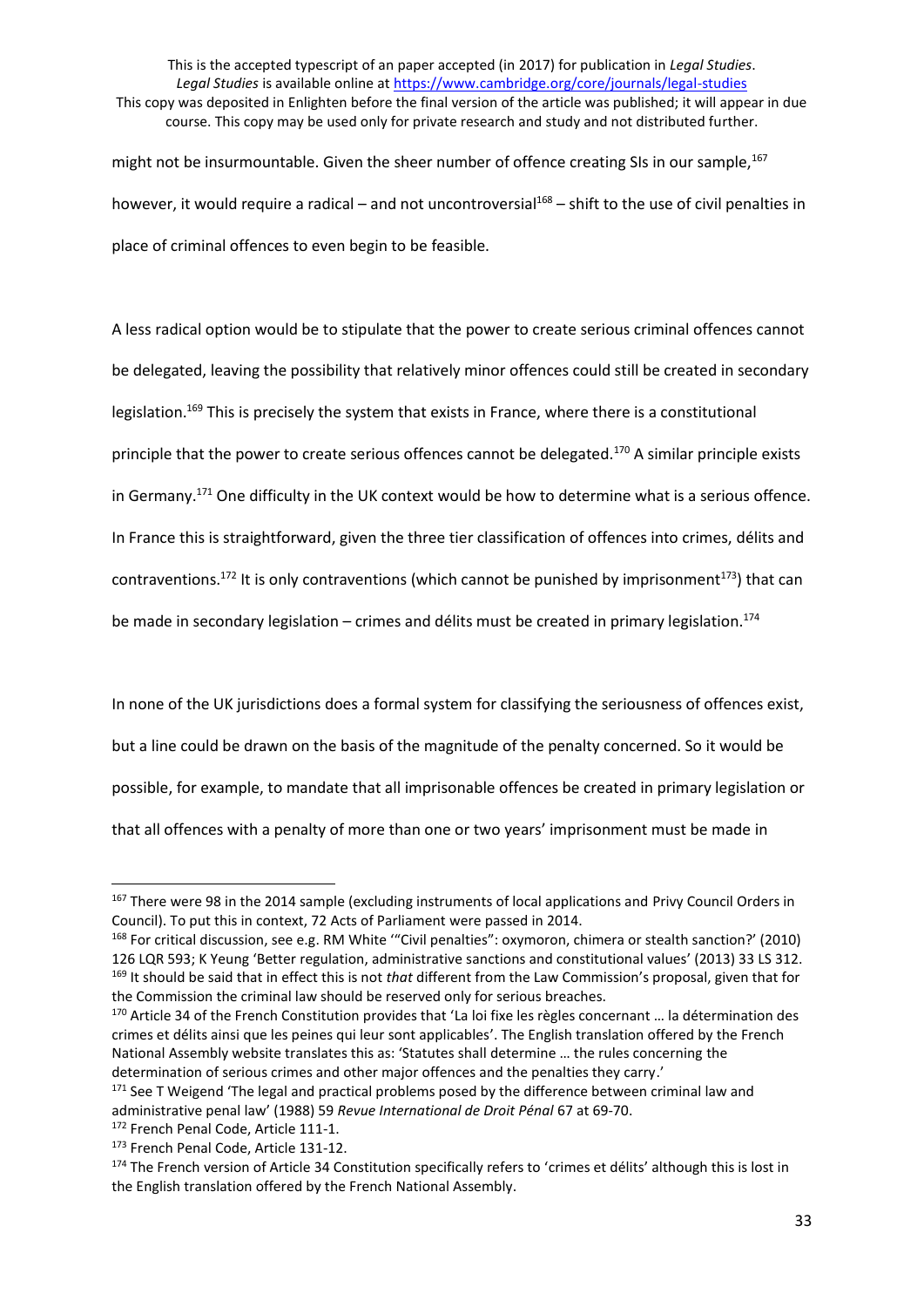primary legislation. As we saw earlier, some enabling legislation already places limits of this nature. Such an approach is a pragmatic one: it does not involve a claim that length of potential imprisonment is the only factor relevant to legitimacy, and it might in some instances be inappropriate to use subordinate legislation where (for example) conviction was likely to be unusually stigmatic or have serious effects on an individual's life separate from stigma or imprisonment, such as by disqualifying a person from particular activities. Any such issues would have to be considered on a case by case basis (and could be taken account of by the relevant Parliamentary committees), but a rule based on a maximum term of imprisonment provides a bright line rule that can easily be applied in practice. The difficulty would be in determining where to draw that line. If it is drawn too high (say at two years' imprisonment), it will have little effect (or may simply result in Ministers creating offences with penalties just below the maximum). If it is drawn too low, it may mean that Parliament cannot cope with all the legislation that would now have to proceed through the primary legislation making process.

If secondary legislation is retained as a way of creating criminal offences – either for all offences or only for relatively minor ones – another option could be to mandate that ARP must be always used.<sup>175</sup> As we saw earlier, some of the enabling Acts in our sample did just this, providing that ARP must be used to make any regulations that created criminal offences (or increased the penalties for existing offences).<sup>176</sup> Secondary legislation does have advantages – it can be passed rapidly when there is a need to react quickly to events or where the law needs to be regularly changed or updated $177$  – and the use of ARP would mean that the resulting criminal offences are voted on by

<sup>175</sup> A suggestion made by the Joint Committee on Delegated Legislation, Second Report (HL204/HC468, 1972-73) at para 46.

<sup>&</sup>lt;sup>176</sup> See e.g. the Sunbeds Regulation Act 2010 s 11(2) and (3) (under which the Sunbeds Regulation Act 2010 (Wales) Regulations 2011 were made).

<sup>177</sup> J Burrows 'Legislation: primary, secondary and tertiary' (2011) 42 Victoria University of Wellington LR 65 at 65.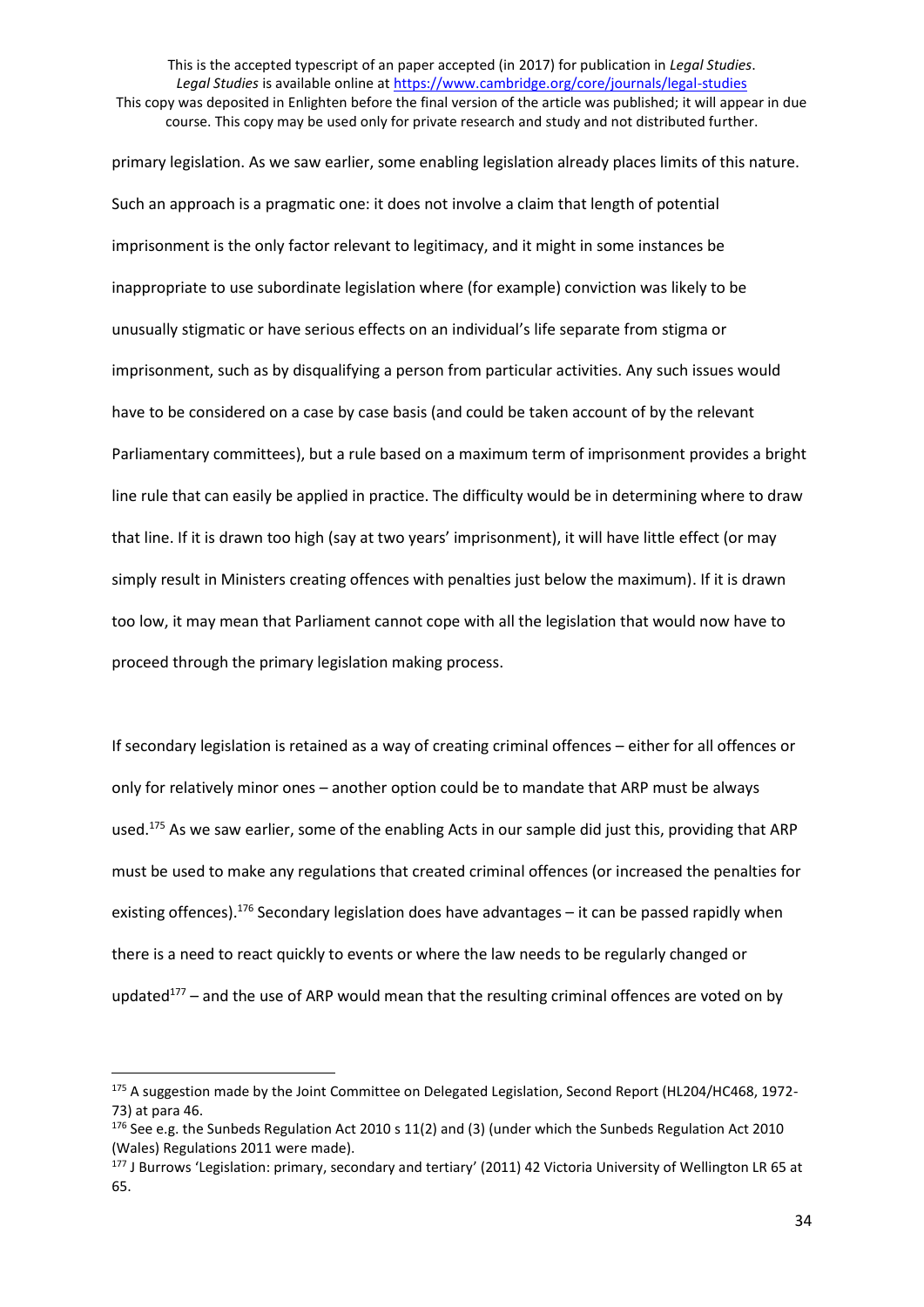Parliament. ARP does, however, leave much to be desired in terms of the opportunity for scrutiny and – if necessary – amendment during the law making process and it is clear from our sample that its use did not prevent poor quality legislation from becoming law.<sup>178</sup>

## **(b) Participation through consultation**

1

A final way forward – which might be deployed in combination with other changes or as a standalone option – is to rely on participation as a route to democratic legitimacy and scrutiny of legislative content. Where a criminal offence is created in an instrument made by NRP, consultation is essential for democratic legitimacy, but there is a good argument for requiring this for *all* legislation that creates criminal offences, in order that the Parliamentary scrutiny inherent in ARP and primary legislation can be effective and properly informed. What is important here is not simply that a consultation exercise takes place (as it did for almost all of the SIs in our sample), but that it is of sufficient quality in terms of, for example, its reach and the timeframe for responses, and that responses received (especially where they do not support the proposals) are given adequate consideration. It is worth noting again that consultation did not prevent the accessibility and proportionality problems identified earlier.

There are two main checks that already exist on the quality of consultation. One is the UK Government's Consultation Principles,<sup>179</sup> which apply to all Government consultations, including those relating to SIs. Under these guidelines, consultations should, *inter alia*, be targeted at appropriate groups; they should last for a proportionate amount of time, taking into account the nature and impact of the proposal; responses should be published within twelve weeks of the close

<sup>&</sup>lt;sup>178</sup> See the discussion of the Water Environment (Controlled Activities) (Scotland) Regulations 2011 above. <sup>179</sup> Cabinet Office *Consultation Principles: Guidance* (2016), available at

[https://www.gov.uk/government/publications/consultation-principles-guidance.](https://www.gov.uk/government/publications/consultation-principles-guidance) In the Scottish context, see Scottish Government *Consultation Good Practice Guidance* (2008).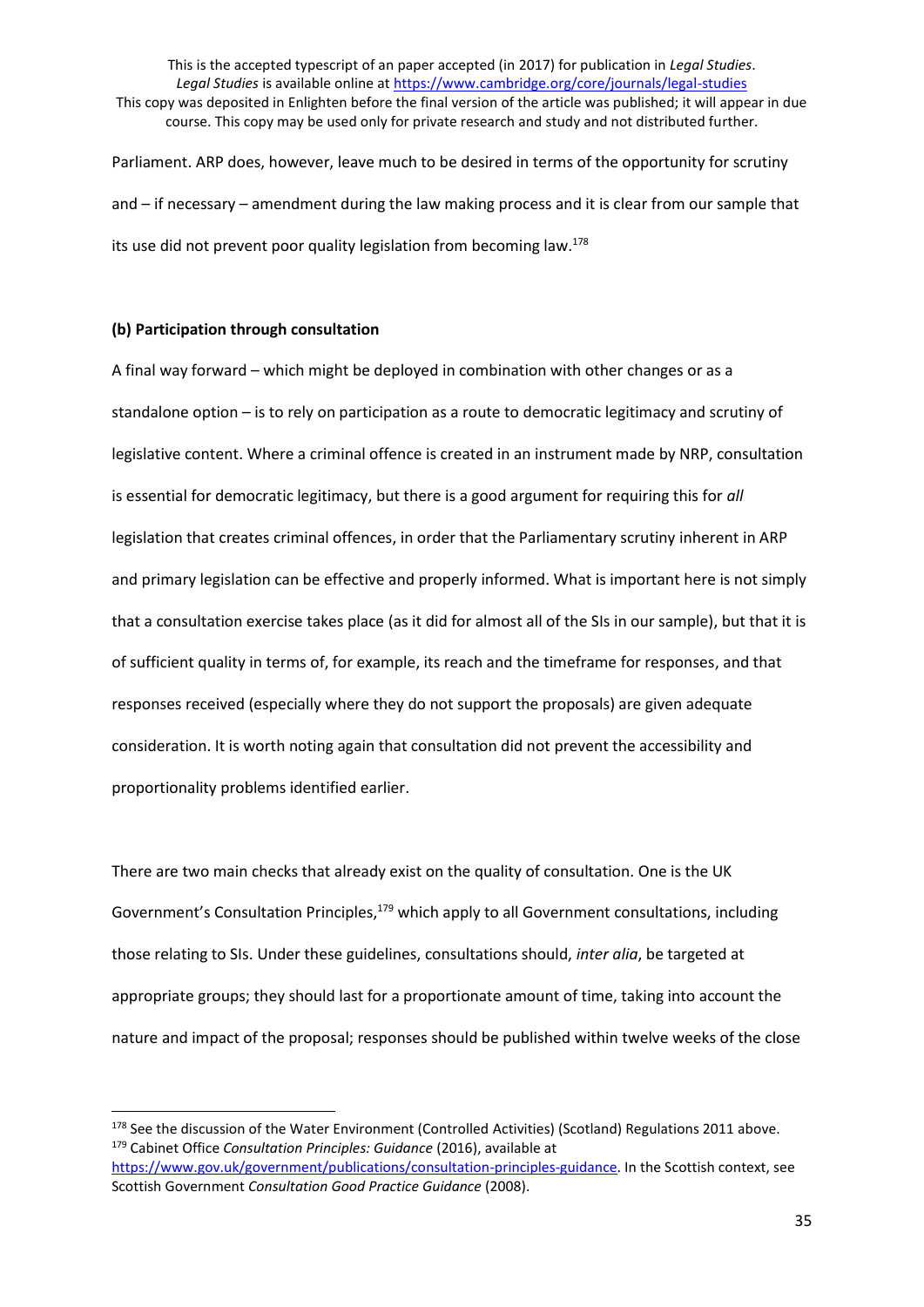of the consultation (or an explanation should be provided as to why this was not possible); and information should be provided about how many responses were received, the nature of these responses and how these have informed the policy (or here the SI) in question. Aside from the twelve week publication deadline, however, the guidelines lack any real specificity and are only guidelines. There is no sanction if they are not complied with.

The second check exists via the Committee system. As we have already noted,<sup>180</sup> as a direct result of concerns it had repeatedly expressed about the quality of consultations accompanying SIs, the JCSI was, from parliamentary session 2014-15, given a new term of reference to draw attention to instruments that had been subject to inadequate consultation. In the latest version of its guidance, the JCSI specifically states that it:<sup>181</sup>

considers that proper consultation is a crucial part of the process of getting an instrument right before it is laid. As the House cannot amend secondary legislation, it is important that each instrument should have been exposed to those who will be affected by its provisions and its suitability reviewed in the light of their reactions before it is laid before Parliament.

The Explanatory Memorandum accompanying a statutory instrument, the JCSI continues, should:<sup>182</sup>

set out who was consulted, over what period and how many people responded. There should be some analysis of the key points raised in responses and a short justification of why the department did or did not make changes to its policy in the light of the opinions expressed.

<sup>&</sup>lt;sup>180</sup> See text accompanying n 47 above.

<sup>181</sup> Guidance for Departments, above n 47, at 10.

 $182$  Ibid.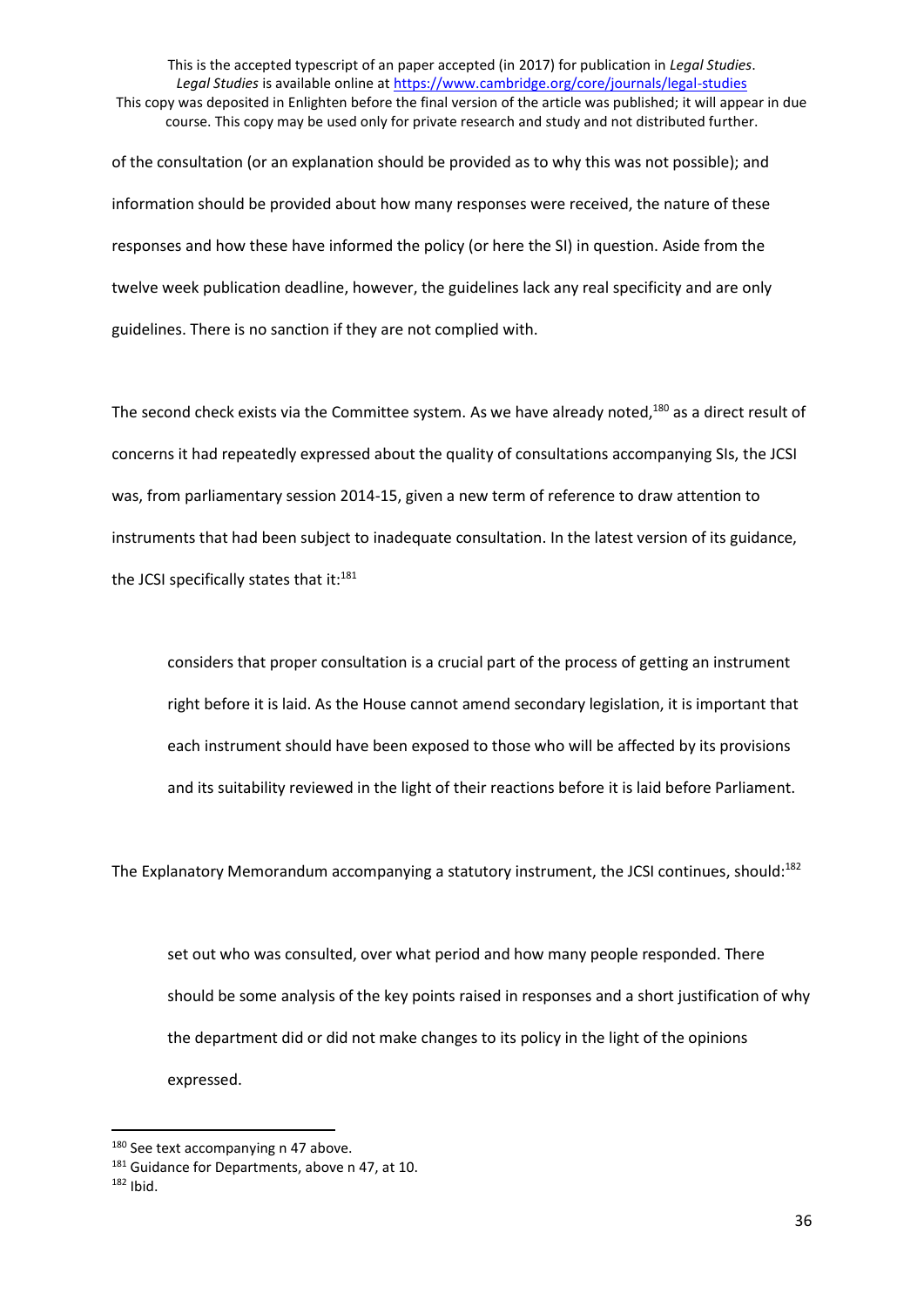This does not mean, though, that any instrument that has not been the subject of a proper consultation process will be annulled. As noted earlier, the JCSI (and its Scottish equivalent) can only draw attention to an instrument. It is then reliant on a successful motion to annul (or on the Government voluntarily withdrawing the SI), something that happens very rarely. The fact that the JCSI has signalled its intention to scrutinise the consultation process might still mean that government departments are more likely to ensure that adequate consultation with affected interests does take place. There is little evidence, however, that the existence of the new reporting ground has prevented poor quality consultation. In a report written at the end of the first parliamentary session after the new reporting ground came into operation,<sup>183</sup> the JCSI noted that there were still 'too many examples where an important policy development has been preceded by a poorly conceived consultation exercise'.<sup>184</sup> It had, as of January 2015, reported five instruments on the basis of inadequate consultation<sup>185</sup> and had also noted problems in the consultation process in relation to instruments reported under other grounds.<sup>186</sup> The problems noted included very short timeframes (often only a matter of a few weeks and on a number of occasions – including an instrument that related to schools – over the summer holiday period),<sup>187</sup> confusing presentation of proposals,<sup>188</sup> not consulting widely enough,<sup>189</sup> failing to mention opposition to proposals in the Explanatory Memorandum to the SI,<sup>190</sup> proceeding with an instrument despite significant

<sup>183</sup> House of Lords Secondary Legislation Scrutiny Committee *22nd Report of Session 2014-15, Inquiry into Government Consultation Practice* (London: House of Lords, HL Paper 98, 2015).

<sup>184</sup> Ibid, at para 52.

<sup>185</sup> Ibid, at para 12.

<sup>186</sup> Ibid, at para 22.

<sup>187</sup> Ibid, at paras 16, 18, 20, 27 and 28.

<sup>188</sup> Ibid, at para 16.

<sup>189</sup> Ibid, at para 24.

 $190$  Ibid, at para 10.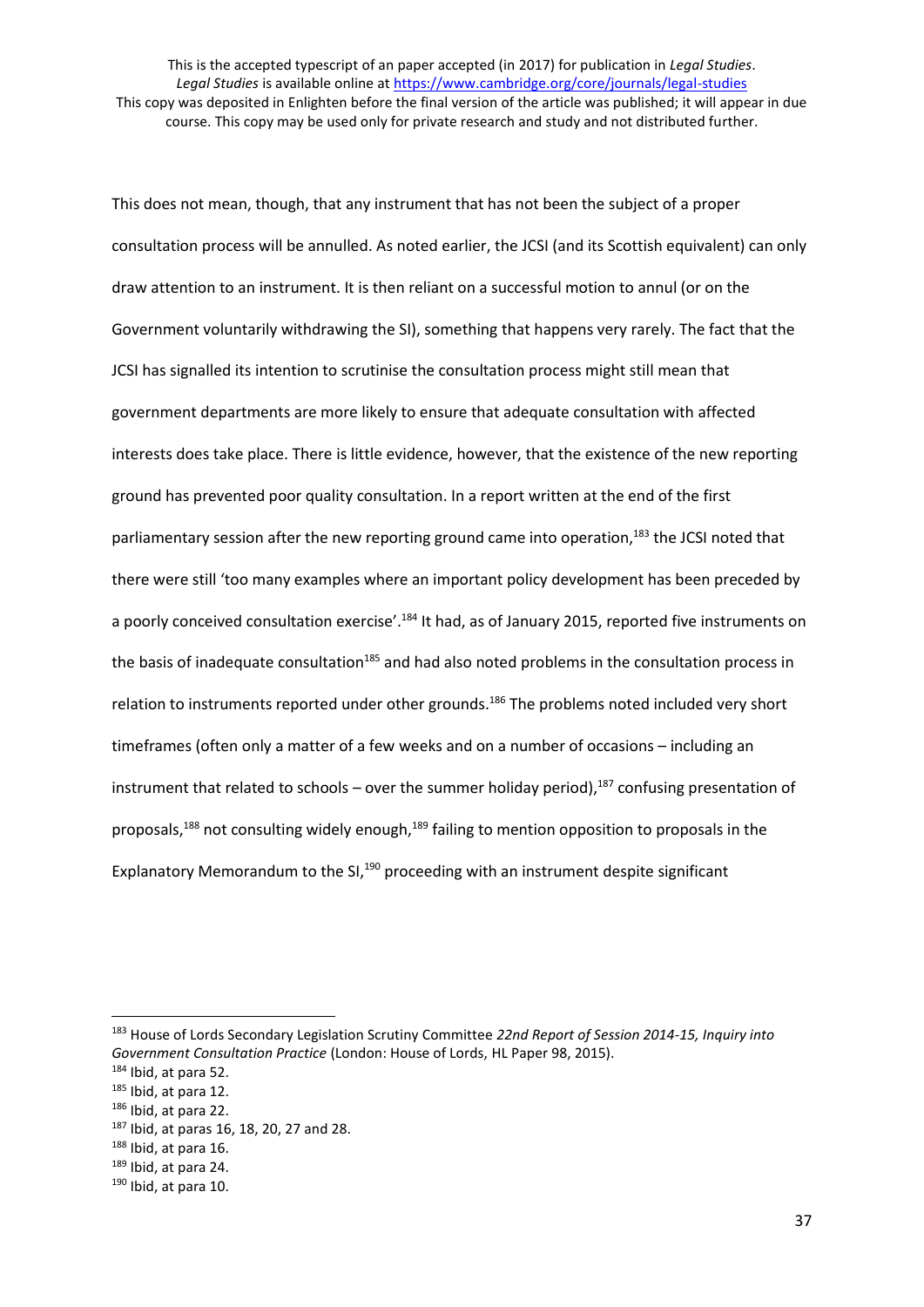This is the accepted typescript of an paper accepted (in 2017) for publication in *Legal Studies*. *Legal Studies* is available online at<https://www.cambridge.org/core/journals/legal-studies> This copy was deposited in Enlighten before the final version of the article was published; it will appear in due course. This copy may be used only for private research and study and not distributed further. opposition,<sup>191</sup> and in one case holding no consultation at all on the basis that there was no time to

do so.<sup>192</sup>

It is difficulties such as these that have led some to argue that the UK jurisdictions should adopt something akin to the Administrative Procedure Act 1946 (APA) that regulates the making of secondary legislation in the US.<sup>193</sup> In the US delegated legislation is most commonly made not by government departments but by independent regulatory bodies,<sup>194</sup> but in doing so they must comply with, inter alia, the requirement for consultation in section 4 of the APA.<sup>195</sup> This requires an agency to give notice of the terms of any proposed new rules, $196$  to afford interested parties an opportunity to participate in the rule making by making written or oral submissions and to consider all relevant submissions received,<sup>197</sup> and to allow at least 30 days between publication of a rule and its effective date.<sup>198</sup> Perhaps more significantly, the courts have added substance to the rules as set out in the APA. Agencies must fairly present the substance of the rules, disclose the methodology and supporting studies behind them, disclose any additional factual information that comes to light during the rulemaking process and explain alternatives that were rejected.<sup>199</sup> Failure to comply sets up the possibility of a successful judicial review of the resulting legislation if the consultation was not carried out in accordance with procedure.<sup>200</sup> Regulating the consultation process in this way will not, of course, necessarily result in full participation by those potentially affected by offence creating

 $191$  Ibid, at paras 25 and 26.

 $192$  Ibid, at para 21.

<sup>193</sup> See e.g. Pünder, above n 88, at 375-377.

<sup>194</sup> See Asimow, above n 63, at 254-261; Pünder, above n 88, at 359-371.

<sup>&</sup>lt;sup>195</sup> Discussed in detail by Asimow, above n 63, at 254-261; Pünder, above n 88, at 359-360.

 $196$  Section 4(1)(a).

 $197$  Section 4(2)(b).

<sup>198</sup> Section 4(2)(c).

 $199$  Asimow, above n 63, at 256.

 $200$  Ibid.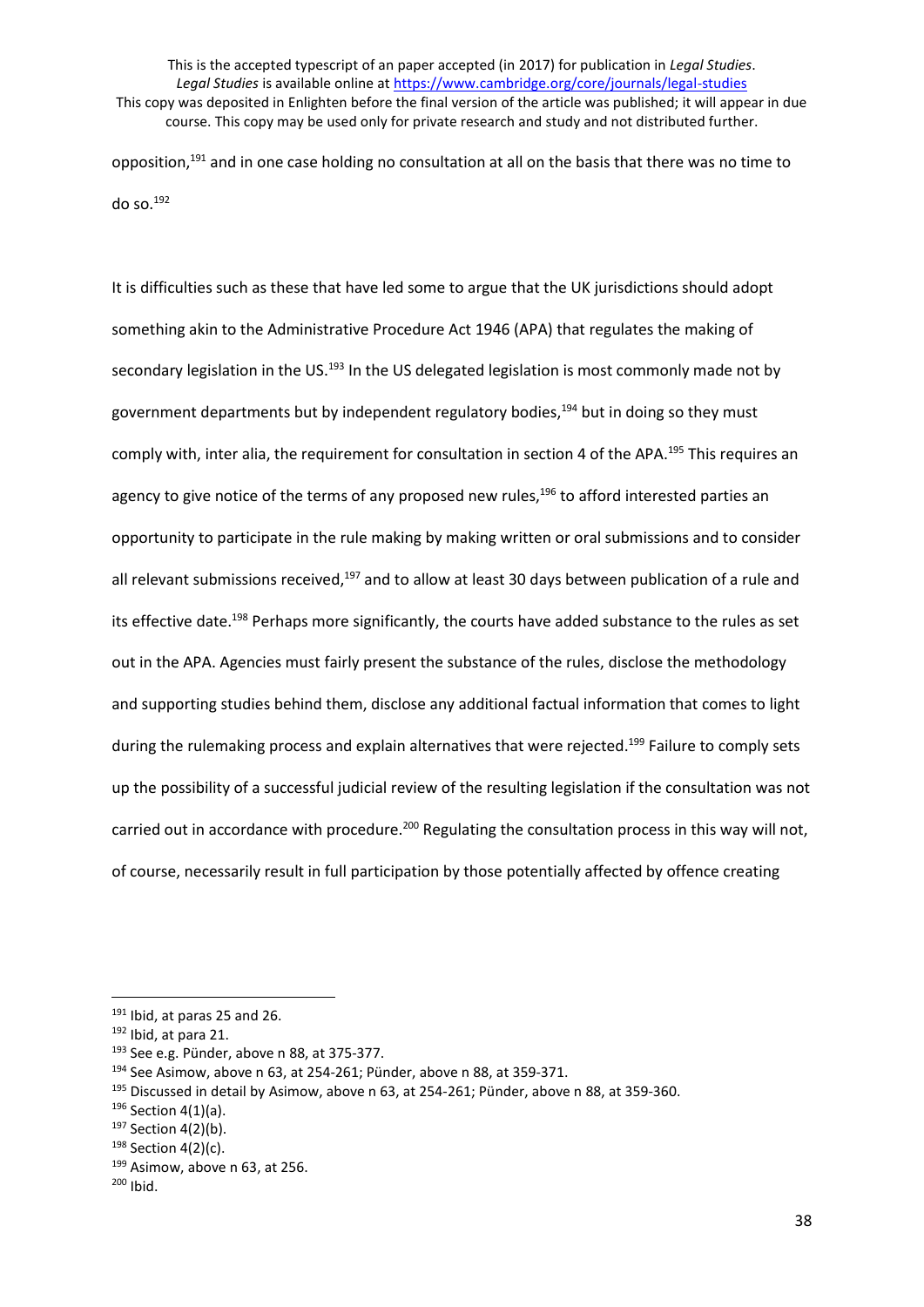regulations.<sup>201</sup> It would, however, constitute an improvement on the present situation in the UK where the available evidence suggests that the quality of consultation is highly variable.<sup>202</sup>

# **7. CONCLUSION**

**.** 

In the preceding analysis, we have demonstrated that the creation of criminal offences is largely a matter of administrative action (in the form of delegated legislation) rather than a Parliamentary decision and that substantial numbers of criminal offences are being created in delegated legislation which carry heavy maximum penalties. This presents a challenge to the orthodox position in criminal law scholarship, which treats criminalisation as a solemn matter for the legislature, and where debate has focused primarily on the criteria that should be used to determine the content of the criminal law and on the principles – such as fair notice and proportionality of sentence – to which such offences should conform. This scholarship is immensely valuable, but the process by which criminal offences are created should also be given critical attention.

The extensive creation of criminal offences by delegated legislation raises an important question, which is how such criminalisation is to be regarded as democratically legitimate, if it is not voted on by Parliament. Such democratic legitimacy might be secured through the implementation of effective consultation processes, but we question whether this is sufficient in respect of offences which carry (sometimes lengthy) periods of imprisonment as a maximum penalty. While Parliament clearly cannot be constrained from delegating the power to create imprisonable offences if it so desires, it would be desirable, as a matter of practice, to apply a principle that serious criminal offences should only be created by primary legislation, with seriousness being defined by reference to the maximum sentence of imprisonment applicable on conviction. Exactly where the threshold

<sup>&</sup>lt;sup>201</sup> See the discussion in Page (above n 33, at 138-139), where he records civil servants describing their frustration at low response rates to even well managed consultations. <sup>202</sup> Aside from the JCSI's report, see Page (above n 33, at 154).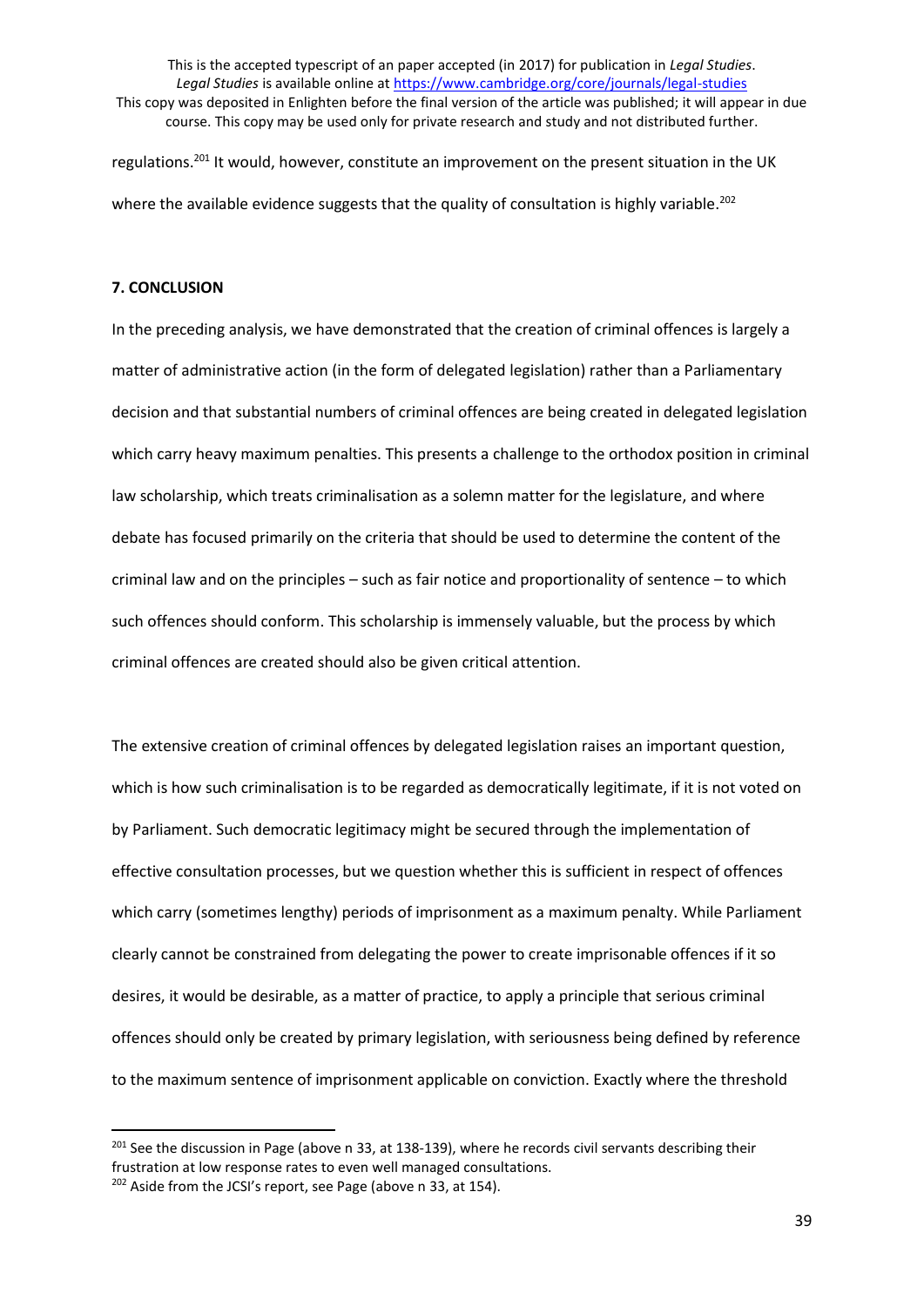should be drawn is a matter for further debate – but it is important that it is drawn at a level that is neither ineffective nor places too heavy a burden on parliamentary capacity.

For less serious offences, however, democratic legitimacy is still a concern. The stigma of a criminal conviction is potentially very serious, and the collateral consequences (for individuals and corporations) can be very severe, even where the direct penalty imposed is relatively minor. The importance of the consultation processes in legitimating secondary legislation that creates criminal offences must be sufficiently recognised and consultation – if it is to do the work of legitimating the criminal law – must be taken seriously and done properly. While recent developments in this area are promising, the problems identified in the JCSI's 2015 report indicate that there is still work to be done in ensuring that full and proper consultation is carried out in all cases where criminal offences are created by delegated legislation. One way forward could be to adopt in the UK jurisdictions something akin to the Administrative Procedure Act 1946 to regulate criminal law making in delegated legislation, by imposing a blanket legal requirement of consultation and by setting out procedural and reporting criteria which must be met in terms of, for example, the timeframe for responses and the regard that must be given to any opposition expressed.

Together, these measures – requiring parliamentary approval for the creation of serious criminal offences and mandating a proper consultation process for the remainder – would address the concerns we have articulated about the democratic legitimacy of creating criminal offences via delegated legislation. They may also have a positive effect on the quality of the delegated legislation concerned, by improving the degree of scrutiny it receives. That is not to say, of course, that all problems with the quality of criminal law would disappear. Parliamentary scrutiny does not necessarily result in perfect legislation – the best that can be said is that the higher degree of scrutiny primary legislation receives compared to delegated legislation reduces the risk of difficulties